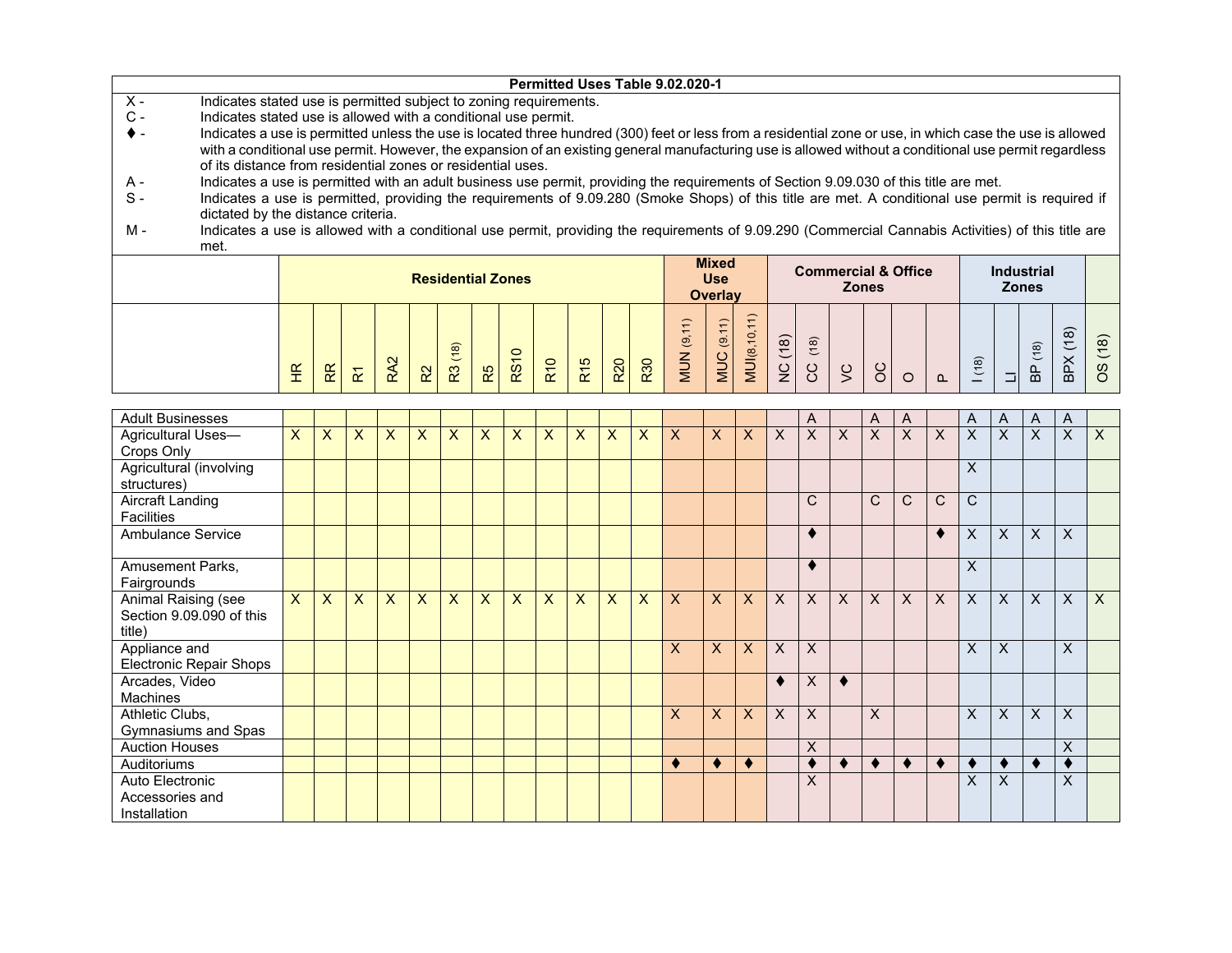|                |                                                                                                                                                          |                          |                                                                                                                                                                                                                                                                                            |  |  |  |                          |    |         |            |                 |            |            | Permitted Uses Table 9.02.020-1 |                |           |             |      |   |              |                                |      |                   |   |          |
|----------------|----------------------------------------------------------------------------------------------------------------------------------------------------------|--------------------------|--------------------------------------------------------------------------------------------------------------------------------------------------------------------------------------------------------------------------------------------------------------------------------------------|--|--|--|--------------------------|----|---------|------------|-----------------|------------|------------|---------------------------------|----------------|-----------|-------------|------|---|--------------|--------------------------------|------|-------------------|---|----------|
| $X -$          | Indicates stated use is permitted subject to zoning requirements.                                                                                        |                          |                                                                                                                                                                                                                                                                                            |  |  |  |                          |    |         |            |                 |            |            |                                 |                |           |             |      |   |              |                                |      |                   |   |          |
| $\mathsf{C}$ - | Indicates stated use is allowed with a conditional use permit.                                                                                           |                          |                                                                                                                                                                                                                                                                                            |  |  |  |                          |    |         |            |                 |            |            |                                 |                |           |             |      |   |              |                                |      |                   |   |          |
|                | Indicates a use is permitted unless the use is located three hundred (300) feet or less from a residential zone or use, in which case the use is allowed |                          |                                                                                                                                                                                                                                                                                            |  |  |  |                          |    |         |            |                 |            |            |                                 |                |           |             |      |   |              |                                |      |                   |   |          |
|                |                                                                                                                                                          |                          | with a conditional use permit. However, the expansion of an existing general manufacturing use is allowed without a conditional use permit regardless                                                                                                                                      |  |  |  |                          |    |         |            |                 |            |            |                                 |                |           |             |      |   |              |                                |      |                   |   |          |
|                |                                                                                                                                                          |                          | of its distance from residential zones or residential uses.                                                                                                                                                                                                                                |  |  |  |                          |    |         |            |                 |            |            |                                 |                |           |             |      |   |              |                                |      |                   |   |          |
| A -            |                                                                                                                                                          |                          | Indicates a use is permitted with an adult business use permit, providing the requirements of Section 9.09.030 of this title are met.<br>Indicates a use is permitted, providing the requirements of 9.09.280 (Smoke Shops) of this title are met. A conditional use permit is required if |  |  |  |                          |    |         |            |                 |            |            |                                 |                |           |             |      |   |              |                                |      |                   |   |          |
| $S -$          |                                                                                                                                                          |                          |                                                                                                                                                                                                                                                                                            |  |  |  |                          |    |         |            |                 |            |            |                                 |                |           |             |      |   |              |                                |      |                   |   |          |
|                | dictated by the distance criteria.                                                                                                                       |                          |                                                                                                                                                                                                                                                                                            |  |  |  |                          |    |         |            |                 |            |            |                                 |                |           |             |      |   |              |                                |      |                   |   |          |
| м -            | Indicates a use is allowed with a conditional use permit, providing the requirements of 9.09.290 (Commercial Cannabis Activities) of this title are      |                          |                                                                                                                                                                                                                                                                                            |  |  |  |                          |    |         |            |                 |            |            |                                 |                |           |             |      |   |              |                                |      |                   |   |          |
|                | met.                                                                                                                                                     |                          |                                                                                                                                                                                                                                                                                            |  |  |  |                          |    |         |            |                 |            |            |                                 |                |           |             |      |   |              |                                |      |                   |   |          |
|                |                                                                                                                                                          |                          |                                                                                                                                                                                                                                                                                            |  |  |  |                          |    |         |            |                 |            |            |                                 | <b>Mixed</b>   |           |             |      |   |              | <b>Commercial &amp; Office</b> |      | <b>Industrial</b> |   |          |
|                |                                                                                                                                                          |                          |                                                                                                                                                                                                                                                                                            |  |  |  | <b>Residential Zones</b> |    |         |            |                 |            |            |                                 | <b>Use</b>     |           |             |      |   | <b>Zones</b> |                                |      | <b>Zones</b>      |   |          |
|                |                                                                                                                                                          |                          |                                                                                                                                                                                                                                                                                            |  |  |  |                          |    |         |            |                 |            |            |                                 | <b>Overlay</b> |           |             |      |   |              |                                |      |                   |   |          |
|                |                                                                                                                                                          |                          |                                                                                                                                                                                                                                                                                            |  |  |  |                          |    |         |            |                 |            |            |                                 |                |           |             |      |   |              |                                |      |                   |   |          |
|                |                                                                                                                                                          |                          |                                                                                                                                                                                                                                                                                            |  |  |  |                          |    |         |            |                 |            |            |                                 |                | <u>'6</u> |             |      |   |              |                                |      |                   | ၹ |          |
|                |                                                                                                                                                          |                          |                                                                                                                                                                                                                                                                                            |  |  |  |                          |    | $\circ$ |            |                 |            |            | $\overline{\mathbf{e}}$         | ಄              |           | (18)        | (18) |   |              |                                |      | $\frac{18}{2}$    |   | $\infty$ |
|                |                                                                                                                                                          |                          |                                                                                                                                                                                                                                                                                            |  |  |  |                          |    | RS1     | <b>R10</b> |                 | <b>R20</b> | <b>R30</b> | <b>MUN</b>                      | <b>MUC</b>     | MUI(8,    |             |      |   |              |                                | (18) |                   |   | w        |
|                |                                                                                                                                                          | $\widetilde{\mathsf{t}}$ |                                                                                                                                                                                                                                                                                            |  |  |  | က္                       | R5 |         |            | R <sub>15</sub> |            |            |                                 |                |           | $rac{C}{Z}$ | S    | Š | 8            |                                |      |                   | 읎 |          |

| Automobile Fleet<br>Storage                                                                                                                                     |  |  |  |  |  |  |  |  |          |  |   | X        | X                         |   |   |  |
|-----------------------------------------------------------------------------------------------------------------------------------------------------------------|--|--|--|--|--|--|--|--|----------|--|---|----------|---------------------------|---|---|--|
| Automobile, Motorcycle,<br>Truck, Golf Cart,<br><b>Recreational Vehicle</b><br>and Boat Sales and<br>Incidental Minor Repairs<br>and Accessory<br>Installations |  |  |  |  |  |  |  |  | ٠        |  |   | X        | $\sf X$                   |   |   |  |
| <b>Auto Service Stations</b><br>Accessory uses include<br>convenience store and<br>car wash<br>Minor repairs to include<br>auto/boat/motorcycle/RV              |  |  |  |  |  |  |  |  |          |  | ∢ |          |                           | ٠ |   |  |
| (excludes major repair,<br>paint, body work)                                                                                                                    |  |  |  |  |  |  |  |  |          |  |   |          |                           |   |   |  |
| Automotive, Boat,<br>Motorcycle and RV<br>Repair-Minor (includes<br>brake, muffler and tire<br>installation and repair)                                         |  |  |  |  |  |  |  |  | $\times$ |  |   | $\times$ | $\boldsymbol{\mathsf{X}}$ |   | X |  |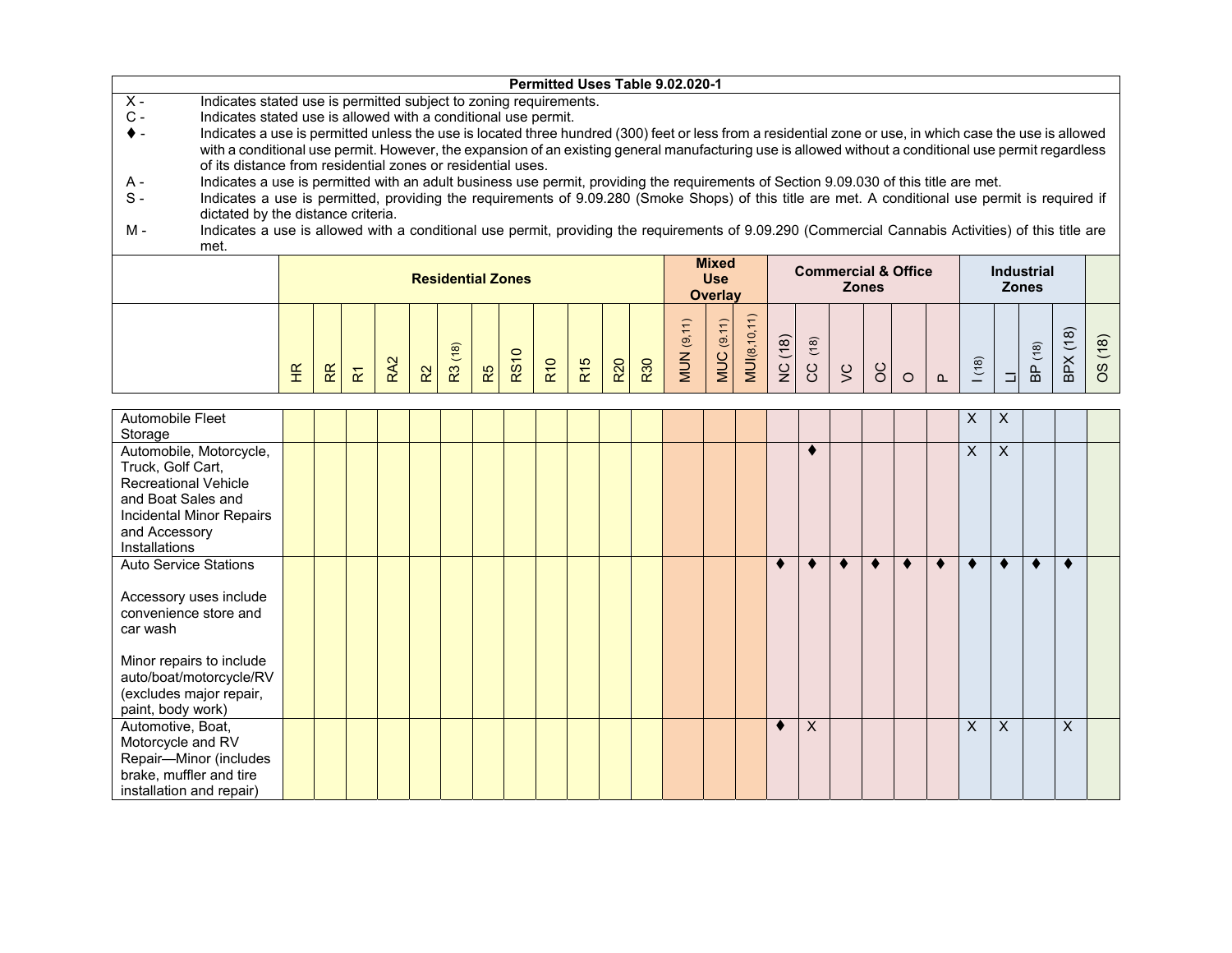| Permitted Uses Table 9.02.020-1                                                                                                                                            |                                                                                                                                               |                         |                         |         |  |  |  |  |  |  |  |  |  |  |  |
|----------------------------------------------------------------------------------------------------------------------------------------------------------------------------|-----------------------------------------------------------------------------------------------------------------------------------------------|-------------------------|-------------------------|---------|--|--|--|--|--|--|--|--|--|--|--|
| $\overline{X}$ -<br>Indicates stated use is permitted subject to zoning requirements.                                                                                      |                                                                                                                                               |                         |                         |         |  |  |  |  |  |  |  |  |  |  |  |
| $C -$<br>Indicates stated use is allowed with a conditional use permit.                                                                                                    |                                                                                                                                               |                         |                         |         |  |  |  |  |  |  |  |  |  |  |  |
| Indicates a use is permitted unless the use is located three hundred (300) feet or less from a residential zone or use, in which case the use is allowed<br>♦ -            |                                                                                                                                               |                         |                         |         |  |  |  |  |  |  |  |  |  |  |  |
| with a conditional use permit. However, the expansion of an existing general manufacturing use is allowed without a conditional use permit regardless                      |                                                                                                                                               |                         |                         |         |  |  |  |  |  |  |  |  |  |  |  |
| of its distance from residential zones or residential uses.                                                                                                                |                                                                                                                                               |                         |                         |         |  |  |  |  |  |  |  |  |  |  |  |
| Indicates a use is permitted with an adult business use permit, providing the requirements of Section 9.09.030 of this title are met.<br>A -                               |                                                                                                                                               |                         |                         |         |  |  |  |  |  |  |  |  |  |  |  |
| Indicates a use is permitted, providing the requirements of 9.09.280 (Smoke Shops) of this title are met. A conditional use permit is required if<br>$S -$                 |                                                                                                                                               |                         |                         |         |  |  |  |  |  |  |  |  |  |  |  |
| dictated by the distance criteria.                                                                                                                                         |                                                                                                                                               |                         |                         |         |  |  |  |  |  |  |  |  |  |  |  |
| Indicates a use is allowed with a conditional use permit, providing the requirements of 9.09.290 (Commercial Cannabis Activities) of this title are<br>м -                 |                                                                                                                                               |                         |                         |         |  |  |  |  |  |  |  |  |  |  |  |
| met.                                                                                                                                                                       | <b>Mixed</b><br><b>Commercial &amp; Office</b><br><b>Industrial</b><br><b>Residential Zones</b><br><b>Use</b><br><b>Zones</b><br><b>Zones</b> |                         |                         |         |  |  |  |  |  |  |  |  |  |  |  |
|                                                                                                                                                                            | <b>Overlay</b>                                                                                                                                |                         |                         |         |  |  |  |  |  |  |  |  |  |  |  |
|                                                                                                                                                                            |                                                                                                                                               |                         |                         |         |  |  |  |  |  |  |  |  |  |  |  |
|                                                                                                                                                                            |                                                                                                                                               |                         |                         |         |  |  |  |  |  |  |  |  |  |  |  |
| MUI(8,10,11)<br><b>MUN</b> (9,11)                                                                                                                                          |                                                                                                                                               |                         |                         |         |  |  |  |  |  |  |  |  |  |  |  |
| <b>MUC</b> (9.11)<br>NC (18)<br>(18)                                                                                                                                       |                                                                                                                                               |                         | BPX(18)                 | OS (18) |  |  |  |  |  |  |  |  |  |  |  |
| R3 (18)<br><b>RS10</b><br>RA2<br><b>R10</b><br>R <sub>15</sub><br><b>R20</b><br>R30                                                                                        | (18)                                                                                                                                          | BP (18)                 |                         |         |  |  |  |  |  |  |  |  |  |  |  |
| ပ္ပ<br>$\infty$<br>$\zeta$<br>£<br>R<br>R5<br>$R^2$<br>$\overline{\mathbf{r}}$<br>$\circ$<br>$\Omega$                                                                      | $\Box$                                                                                                                                        |                         |                         |         |  |  |  |  |  |  |  |  |  |  |  |
|                                                                                                                                                                            |                                                                                                                                               |                         |                         |         |  |  |  |  |  |  |  |  |  |  |  |
| Automotive Paint and                                                                                                                                                       | X                                                                                                                                             |                         |                         |         |  |  |  |  |  |  |  |  |  |  |  |
| Body Repair-Major                                                                                                                                                          |                                                                                                                                               |                         |                         |         |  |  |  |  |  |  |  |  |  |  |  |
| Engine Overhaul                                                                                                                                                            |                                                                                                                                               |                         |                         |         |  |  |  |  |  |  |  |  |  |  |  |
| $\overline{X}$<br><b>Auto Rentals</b>                                                                                                                                      | $\overline{\mathsf{x}}$                                                                                                                       | $\overline{\mathsf{x}}$ | $\overline{X}$          |         |  |  |  |  |  |  |  |  |  |  |  |
| $\overline{X}$<br>$\mathsf{X}$<br><b>Auto Supply Stores</b><br>X<br>X<br>$\boldsymbol{\mathsf{X}}$                                                                         | X<br>$\overline{X}$                                                                                                                           |                         | $\overline{\mathsf{x}}$ |         |  |  |  |  |  |  |  |  |  |  |  |
| $\overline{\mathsf{x}}$<br>$\overline{\mathsf{x}}$<br>$\overline{\mathsf{x}}$<br>$\overline{\mathsf{x}}$<br>$\mathsf{X}$<br>$\overline{\mathsf{x}}$<br><b>Bakery Shops</b> |                                                                                                                                               |                         | $\overline{\mathsf{x}}$ |         |  |  |  |  |  |  |  |  |  |  |  |
| Bakery-Commercial                                                                                                                                                          | X                                                                                                                                             |                         |                         |         |  |  |  |  |  |  |  |  |  |  |  |
| $\overline{\mathsf{x}}$<br>$\overline{X}$<br>$\overline{\mathsf{x}}$<br>$\overline{X}$<br><b>Banks-Financial</b><br>X<br>$\overline{X}$<br>X<br>X                          |                                                                                                                                               | X                       | X                       |         |  |  |  |  |  |  |  |  |  |  |  |
| Institutions                                                                                                                                                               |                                                                                                                                               |                         |                         |         |  |  |  |  |  |  |  |  |  |  |  |
| <b>Barber and Beauty</b><br>X<br>X<br>X<br>X<br>X<br>X<br>X                                                                                                                |                                                                                                                                               | X                       | $\overline{\mathsf{x}}$ |         |  |  |  |  |  |  |  |  |  |  |  |
| Colleges                                                                                                                                                                   |                                                                                                                                               |                         |                         |         |  |  |  |  |  |  |  |  |  |  |  |
| <b>Bars (Drinking</b>                                                                                                                                                      |                                                                                                                                               |                         |                         |         |  |  |  |  |  |  |  |  |  |  |  |
| Establishments)                                                                                                                                                            |                                                                                                                                               |                         |                         |         |  |  |  |  |  |  |  |  |  |  |  |
| <b>Bars</b><br>$\mathsf C$<br>C<br>$\mathsf{C}$<br>C<br>C<br>C                                                                                                             |                                                                                                                                               |                         |                         |         |  |  |  |  |  |  |  |  |  |  |  |
| $\overline{\text{c}}$<br>$\overline{C}$<br>$\mathsf{C}$<br>C<br>$\mathsf{C}$<br>$\mathsf{C}$<br>Bars, with Limited Live                                                    |                                                                                                                                               |                         |                         |         |  |  |  |  |  |  |  |  |  |  |  |
| Entertainment                                                                                                                                                              |                                                                                                                                               |                         |                         |         |  |  |  |  |  |  |  |  |  |  |  |
| <b>Boat Sales New and</b><br>٠                                                                                                                                             | X                                                                                                                                             |                         |                         |         |  |  |  |  |  |  |  |  |  |  |  |
| <b>Used Including Repairs</b>                                                                                                                                              |                                                                                                                                               |                         |                         |         |  |  |  |  |  |  |  |  |  |  |  |
| and Accessory<br>Installation                                                                                                                                              |                                                                                                                                               |                         |                         |         |  |  |  |  |  |  |  |  |  |  |  |
| <b>Boarding and Rooming</b><br>$\overline{\mathsf{x}}$<br>$\mathsf{X}$<br>$\boldsymbol{\mathsf{X}}$<br>$\boldsymbol{\mathsf{X}}$<br>X<br>X                                 |                                                                                                                                               |                         |                         |         |  |  |  |  |  |  |  |  |  |  |  |
| Houses                                                                                                                                                                     |                                                                                                                                               |                         |                         |         |  |  |  |  |  |  |  |  |  |  |  |
| $\overline{X}$<br><b>Bowling Alley</b><br>$\bullet$<br>$\sf X$<br>$\bullet$<br>$\bullet$                                                                                   |                                                                                                                                               |                         |                         |         |  |  |  |  |  |  |  |  |  |  |  |
|                                                                                                                                                                            |                                                                                                                                               |                         |                         |         |  |  |  |  |  |  |  |  |  |  |  |
| <b>Building Material Sales</b><br>$\bullet$                                                                                                                                |                                                                                                                                               |                         |                         |         |  |  |  |  |  |  |  |  |  |  |  |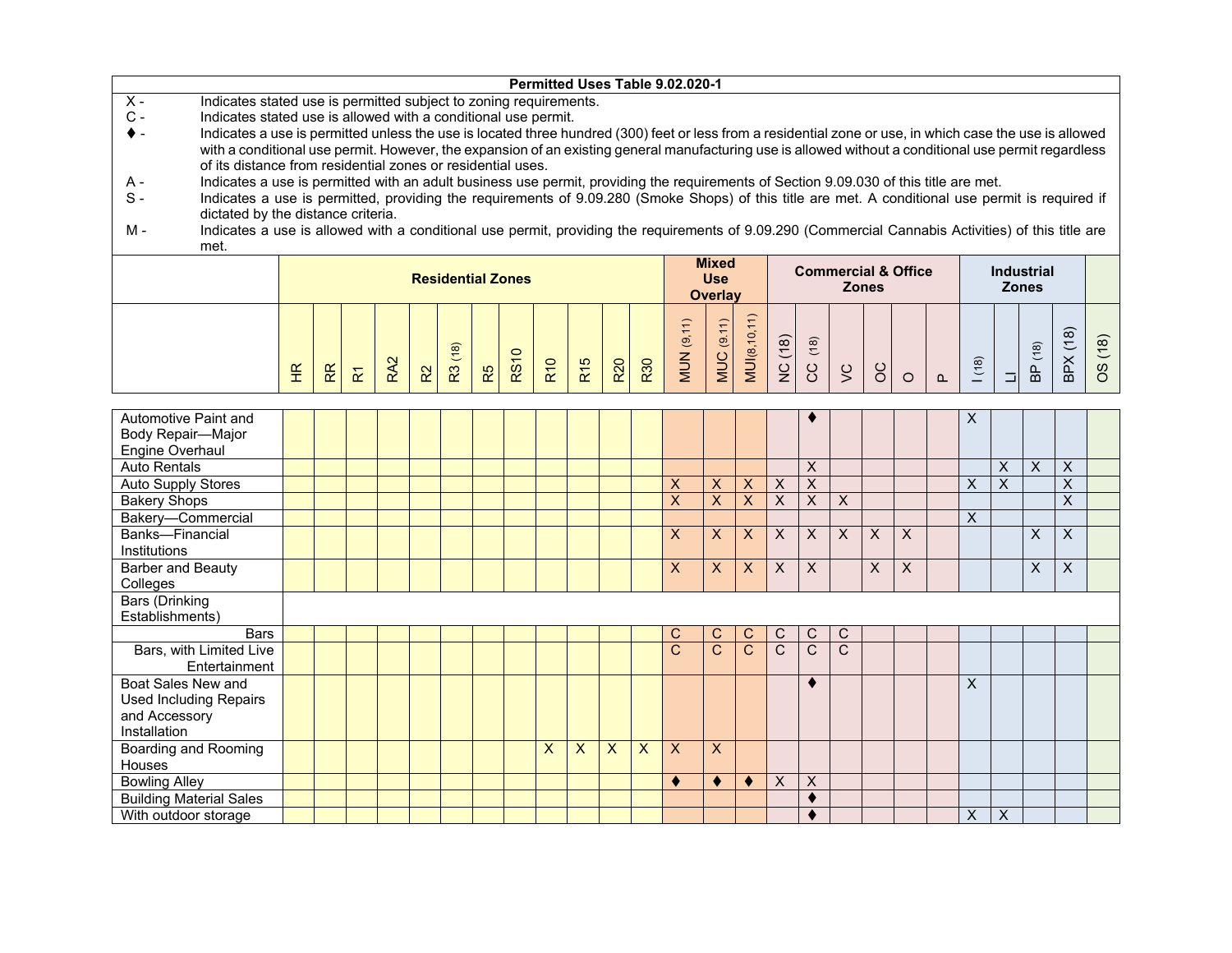|                                                                                                                                                                         |                      |              |                         |     |                |      |    |                          |                 |                 |     |            | Permitted Uses Table 9.02.020-1 |                |                     |         |      |                                |              |         |          |      |              |                   |          |                     |
|-------------------------------------------------------------------------------------------------------------------------------------------------------------------------|----------------------|--------------|-------------------------|-----|----------------|------|----|--------------------------|-----------------|-----------------|-----|------------|---------------------------------|----------------|---------------------|---------|------|--------------------------------|--------------|---------|----------|------|--------------|-------------------|----------|---------------------|
| $X -$<br>Indicates stated use is permitted subject to zoning requirements.                                                                                              |                      |              |                         |     |                |      |    |                          |                 |                 |     |            |                                 |                |                     |         |      |                                |              |         |          |      |              |                   |          |                     |
| $C -$<br>Indicates stated use is allowed with a conditional use permit.                                                                                                 |                      |              |                         |     |                |      |    |                          |                 |                 |     |            |                                 |                |                     |         |      |                                |              |         |          |      |              |                   |          |                     |
| Indicates a use is permitted unless the use is located three hundred (300) feet or less from a residential zone or use, in which case the use is allowed<br>$\bullet$ - |                      |              |                         |     |                |      |    |                          |                 |                 |     |            |                                 |                |                     |         |      |                                |              |         |          |      |              |                   |          |                     |
| with a conditional use permit. However, the expansion of an existing general manufacturing use is allowed without a conditional use permit regardless                   |                      |              |                         |     |                |      |    |                          |                 |                 |     |            |                                 |                |                     |         |      |                                |              |         |          |      |              |                   |          |                     |
| of its distance from residential zones or residential uses.                                                                                                             |                      |              |                         |     |                |      |    |                          |                 |                 |     |            |                                 |                |                     |         |      |                                |              |         |          |      |              |                   |          |                     |
| Indicates a use is permitted with an adult business use permit, providing the requirements of Section 9.09.030 of this title are met.<br>A -                            |                      |              |                         |     |                |      |    |                          |                 |                 |     |            |                                 |                |                     |         |      |                                |              |         |          |      |              |                   |          |                     |
| $S -$<br>Indicates a use is permitted, providing the requirements of 9.09.280 (Smoke Shops) of this title are met. A conditional use permit is required if              |                      |              |                         |     |                |      |    |                          |                 |                 |     |            |                                 |                |                     |         |      |                                |              |         |          |      |              |                   |          |                     |
| dictated by the distance criteria.                                                                                                                                      |                      |              |                         |     |                |      |    |                          |                 |                 |     |            |                                 |                |                     |         |      |                                |              |         |          |      |              |                   |          |                     |
| M -<br>Indicates a use is allowed with a conditional use permit, providing the requirements of 9.09.290 (Commercial Cannabis Activities) of this title are              |                      |              |                         |     |                |      |    |                          |                 |                 |     |            |                                 |                |                     |         |      |                                |              |         |          |      |              |                   |          |                     |
| met.                                                                                                                                                                    |                      |              |                         |     |                |      |    |                          |                 |                 |     |            |                                 |                |                     |         |      |                                |              |         |          |      |              |                   |          |                     |
|                                                                                                                                                                         |                      |              |                         |     |                |      |    |                          |                 |                 |     |            |                                 | <b>Mixed</b>   |                     |         |      |                                |              |         |          |      |              |                   |          |                     |
|                                                                                                                                                                         |                      |              |                         |     |                |      |    | <b>Residential Zones</b> |                 |                 |     |            |                                 | <b>Use</b>     |                     |         |      | <b>Commercial &amp; Office</b> |              |         |          |      |              | <b>Industrial</b> |          |                     |
|                                                                                                                                                                         |                      |              |                         |     |                |      |    |                          |                 |                 |     |            |                                 | <b>Overlay</b> |                     |         |      |                                | <b>Zones</b> |         |          |      | <b>Zones</b> |                   |          |                     |
|                                                                                                                                                                         |                      |              |                         |     |                |      |    |                          |                 |                 |     |            |                                 |                |                     |         |      |                                |              |         |          |      |              |                   |          |                     |
|                                                                                                                                                                         |                      |              |                         |     |                |      |    |                          |                 |                 |     |            | <b>MUN</b> (9,11)               | (9.11)         | <b>MUI(8,10,11)</b> |         |      |                                |              |         |          |      |              |                   |          |                     |
|                                                                                                                                                                         |                      |              |                         |     |                |      |    |                          |                 |                 |     |            |                                 |                |                     |         | (18) |                                |              |         |          |      |              |                   | BPX (18) | (18)                |
|                                                                                                                                                                         |                      |              |                         |     |                | (18) |    | <b>RS10</b>              |                 |                 |     |            |                                 |                |                     |         |      |                                |              |         |          | (18) |              | (18)              |          |                     |
|                                                                                                                                                                         | $\frac{\alpha}{\pi}$ | $\mathbb{R}$ | $\overline{\mathbf{r}}$ | RA2 | R <sup>2</sup> | R3   | R5 |                          | R <sub>10</sub> | R <sub>15</sub> | R20 | <b>R30</b> |                                 | MUC            |                     | NC (18) | SC   | $\zeta$                        | 8            | $\circ$ | $\Omega$ |      |              | B <sub>0</sub>    |          | $\omega$<br>$\circ$ |
|                                                                                                                                                                         |                      |              |                         |     |                |      |    |                          |                 |                 |     |            |                                 |                |                     |         |      |                                |              |         |          |      |              |                   |          |                     |
|                                                                                                                                                                         |                      |              |                         |     |                |      |    |                          |                 |                 |     |            |                                 |                |                     |         |      |                                |              |         |          |      |              |                   |          |                     |
| <b>Building Material</b>                                                                                                                                                |                      |              |                         |     |                |      |    |                          |                 |                 |     |            |                                 |                |                     |         |      |                                |              |         |          | X    |              |                   |          |                     |
| Storage Yards                                                                                                                                                           |                      |              |                         |     |                |      |    |                          |                 |                 |     |            |                                 |                |                     |         |      |                                |              |         |          |      |              |                   |          |                     |
| Bus, Rail and Taxi                                                                                                                                                      |                      |              |                         |     |                |      |    |                          |                 |                 |     |            |                                 |                |                     |         |      |                                |              |         |          |      |              |                   |          |                     |
| <b>Stations</b>                                                                                                                                                         |                      |              |                         |     |                |      |    |                          |                 |                 |     |            |                                 |                |                     |         |      |                                |              |         |          |      |              |                   |          |                     |

| Bus, Rail and Taxi<br><b>Stations</b>                                                                                                   |              |              |              |              |              |              |    |   |              |              |              |              |    |    |   |           | ♥            |              |   |          |   |   |           |   |              |
|-----------------------------------------------------------------------------------------------------------------------------------------|--------------|--------------|--------------|--------------|--------------|--------------|----|---|--------------|--------------|--------------|--------------|----|----|---|-----------|--------------|--------------|---|----------|---|---|-----------|---|--------------|
| <b>Business Equipment</b><br>Sales (includes repairs)                                                                                   |              |              |              |              |              |              |    |   |              |              |              |              | X  | X. | X | X         | $\times$     | $\times$     | X |          |   |   |           | X |              |
| <b>Business Schools</b>                                                                                                                 |              |              |              |              |              |              |    |   |              |              |              |              | X  | X  | X | X         | X            | $\mathsf{X}$ | X | $\times$ |   | X | X         | X |              |
| <b>Business Supply Stores</b>                                                                                                           |              |              |              |              |              |              |    |   |              |              |              |              | X  | X. | X | X         | X            |              | X |          | X | X |           | X |              |
| Cabinet Shop                                                                                                                            |              |              |              |              |              |              |    |   |              |              |              |              |    |    |   |           |              |              |   |          | X | X | X         | X |              |
| Caretakers Residence <sup>1</sup>                                                                                                       |              |              |              |              |              |              |    |   |              |              |              |              |    |    |   | $\bullet$ |              | C            | ◀ |          |   |   | $\bullet$ |   |              |
| Car Wash                                                                                                                                |              |              |              |              |              |              |    |   |              |              |              |              |    |    |   | X         | X            |              |   |          | X |   |           |   |              |
| Accessory to auto<br>related use                                                                                                        |              |              |              |              |              |              |    |   |              |              |              |              |    |    |   |           |              |              |   |          | X |   |           |   |              |
| <b>Catering Service</b>                                                                                                                 |              |              |              |              |              |              |    |   |              |              |              |              | X. | X. | X | X         | $\mathsf{X}$ | $\mathsf{X}$ |   |          |   |   | X         | X |              |
| Cemetery (Human or<br>Pet) With or Without<br>Accessory Mortuary and<br><b>Cremation Services</b><br>(Minimum 10-acre site<br>required) | $\mathsf{C}$ | $\mathsf{C}$ | C            | $\mathbf{C}$ | C            | C            | C. | C | C            | C.           | $\mathsf{C}$ | $\mathsf{C}$ |    |    |   |           |              |              |   |          |   |   |           |   |              |
| Churches <sup>2</sup>                                                                                                                   | C            | С            | $\mathsf{C}$ | C.           | $\mathsf{C}$ | $\mathsf{C}$ | C  | С | $\mathsf{C}$ | $\mathsf{C}$ | $\mathsf{C}$ | C            |    |    |   |           |              | $\mathsf{C}$ |   |          |   |   | ♦         |   |              |
| Clubs                                                                                                                                   |              |              |              |              |              |              |    |   |              |              |              |              |    |    |   |           |              |              |   |          |   |   |           |   | $\mathsf{C}$ |
| <b>Commercial Cannabis</b><br>Activities <sup>17</sup>                                                                                  |              |              |              |              |              |              |    |   |              |              |              |              |    |    |   |           |              |              |   |          |   |   |           |   |              |
| Cultivation                                                                                                                             |              |              |              |              |              |              |    |   |              |              |              |              |    |    |   |           |              |              |   |          |   | M | M         | M |              |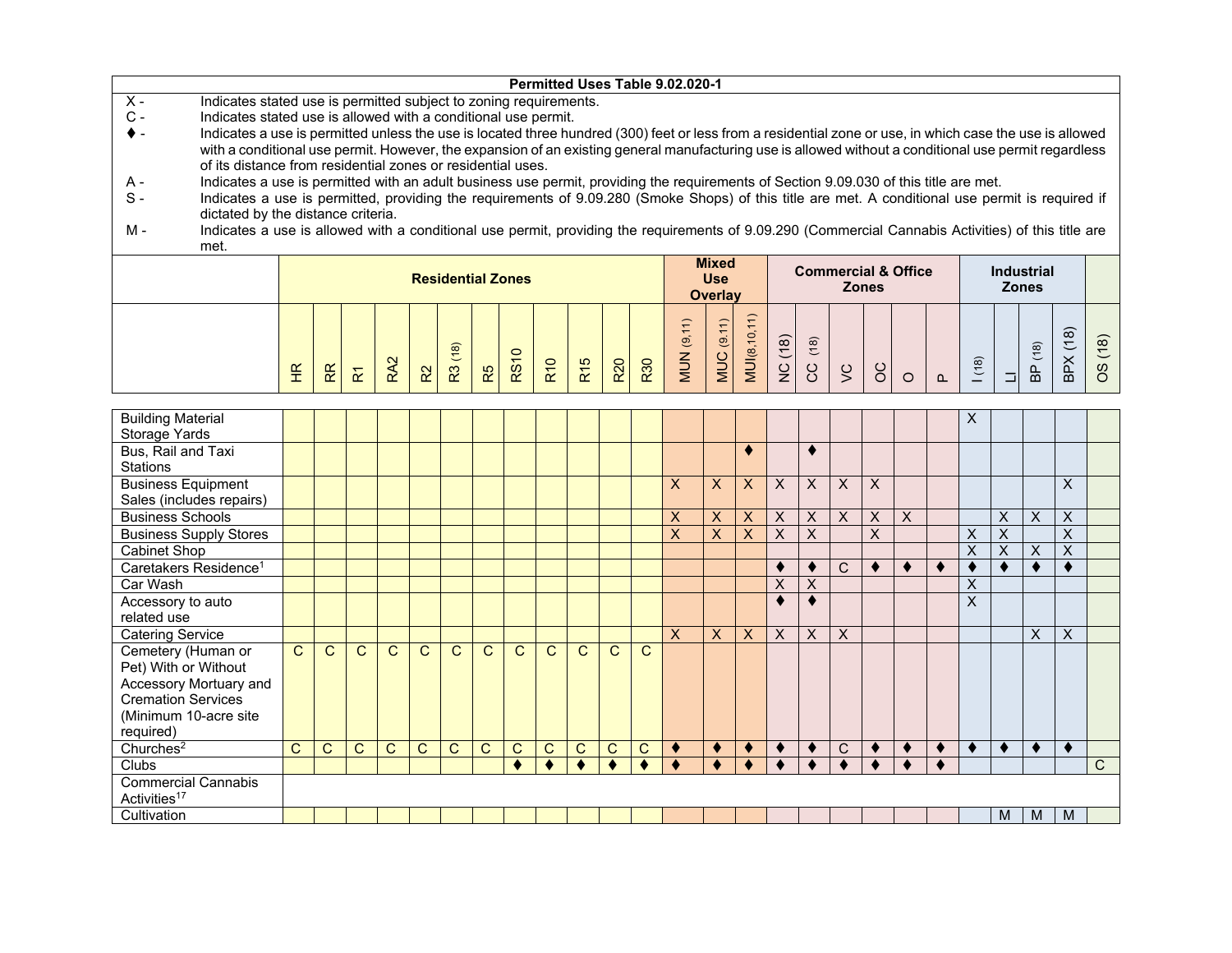|                |                                                                                                                                                          |                      |                |                         |    |                          |    |                |                 |                 |            |            | Permitted Uses Table 9.02.020-1 |                     |              |                       |             |                                |     |  |     |                   |                    |            |
|----------------|----------------------------------------------------------------------------------------------------------------------------------------------------------|----------------------|----------------|-------------------------|----|--------------------------|----|----------------|-----------------|-----------------|------------|------------|---------------------------------|---------------------|--------------|-----------------------|-------------|--------------------------------|-----|--|-----|-------------------|--------------------|------------|
| $X -$          | Indicates stated use is permitted subject to zoning requirements.                                                                                        |                      |                |                         |    |                          |    |                |                 |                 |            |            |                                 |                     |              |                       |             |                                |     |  |     |                   |                    |            |
| $\mathsf{C}$ - | Indicates stated use is allowed with a conditional use permit.                                                                                           |                      |                |                         |    |                          |    |                |                 |                 |            |            |                                 |                     |              |                       |             |                                |     |  |     |                   |                    |            |
|                | Indicates a use is permitted unless the use is located three hundred (300) feet or less from a residential zone or use, in which case the use is allowed |                      |                |                         |    |                          |    |                |                 |                 |            |            |                                 |                     |              |                       |             |                                |     |  |     |                   |                    |            |
|                | with a conditional use permit. However, the expansion of an existing general manufacturing use is allowed without a conditional use permit regardless    |                      |                |                         |    |                          |    |                |                 |                 |            |            |                                 |                     |              |                       |             |                                |     |  |     |                   |                    |            |
|                | of its distance from residential zones or residential uses.                                                                                              |                      |                |                         |    |                          |    |                |                 |                 |            |            |                                 |                     |              |                       |             |                                |     |  |     |                   |                    |            |
| A -            | Indicates a use is permitted with an adult business use permit, providing the requirements of Section 9.09.030 of this title are met.                    |                      |                |                         |    |                          |    |                |                 |                 |            |            |                                 |                     |              |                       |             |                                |     |  |     |                   |                    |            |
| $S -$          | Indicates a use is permitted, providing the requirements of 9.09.280 (Smoke Shops) of this title are met. A conditional use permit is required if        |                      |                |                         |    |                          |    |                |                 |                 |            |            |                                 |                     |              |                       |             |                                |     |  |     |                   |                    |            |
|                | dictated by the distance criteria.                                                                                                                       |                      |                |                         |    |                          |    |                |                 |                 |            |            |                                 |                     |              |                       |             |                                |     |  |     |                   |                    |            |
| м -            | Indicates a use is allowed with a conditional use permit, providing the requirements of 9.09.290 (Commercial Cannabis Activities) of this title are      |                      |                |                         |    |                          |    |                |                 |                 |            |            |                                 |                     |              |                       |             |                                |     |  |     |                   |                    |            |
|                | met.                                                                                                                                                     |                      |                |                         |    |                          |    |                |                 |                 |            |            |                                 |                     |              |                       |             |                                |     |  |     |                   |                    |            |
|                |                                                                                                                                                          |                      |                |                         |    |                          |    |                |                 |                 |            |            |                                 | <b>Mixed</b>        |              |                       |             | <b>Commercial &amp; Office</b> |     |  |     | <b>Industrial</b> |                    |            |
|                |                                                                                                                                                          |                      |                |                         |    | <b>Residential Zones</b> |    |                |                 |                 |            |            |                                 | <b>Use</b>          |              |                       |             | <b>Zones</b>                   |     |  |     | <b>Zones</b>      |                    |            |
|                |                                                                                                                                                          |                      |                |                         |    |                          |    |                |                 |                 |            |            |                                 |                     |              |                       |             |                                |     |  |     |                   |                    |            |
|                |                                                                                                                                                          |                      |                |                         |    |                          |    |                |                 |                 |            |            |                                 | <b>Overlay</b>      |              |                       |             |                                |     |  |     |                   |                    |            |
|                |                                                                                                                                                          |                      |                |                         |    |                          |    |                |                 |                 |            |            |                                 |                     |              |                       |             |                                |     |  |     |                   |                    |            |
|                |                                                                                                                                                          |                      |                |                         |    |                          |    |                |                 |                 |            |            |                                 |                     |              |                       |             |                                |     |  |     |                   |                    |            |
|                |                                                                                                                                                          |                      |                |                         |    |                          |    |                |                 |                 |            |            |                                 | $\ddot{\mathbf{e}}$ |              |                       |             |                                |     |  |     |                   | $\widehat{\infty}$ |            |
|                |                                                                                                                                                          | $\frac{\alpha}{\pi}$ | R <sub>R</sub> | $\overline{\mathbf{x}}$ | 52 | (18)<br>R3               | R5 | $\circ$<br>RS1 | R <sub>10</sub> | R <sub>15</sub> | <b>R20</b> | <b>R30</b> | MUN <sub>(9</sub>               | <b>MUC</b>          | MUI(8,10,11) | (18)<br>$\frac{C}{Z}$ | (18)<br>ပ္ပ | $\frac{1}{2}$                  | ပ္ပ |  | (8) | (18)<br>9<br>B    | BРХ                | (18)<br>8O |

| Dispensary                                        |  |  |  |   |              |              |    |              |              |    |              |              | M         | M |   |   |           |   |         |   | M  |  |
|---------------------------------------------------|--|--|--|---|--------------|--------------|----|--------------|--------------|----|--------------|--------------|-----------|---|---|---|-----------|---|---------|---|----|--|
| Manufacturing                                     |  |  |  |   |              |              |    |              |              |    |              |              |           |   |   |   |           |   | M       | M | M  |  |
| Testing                                           |  |  |  |   |              |              |    |              |              |    |              |              |           |   |   |   |           |   | M       | M | M  |  |
| Microbusiness                                     |  |  |  |   |              |              |    |              |              |    |              |              |           | M |   |   |           |   |         |   | M  |  |
| <b>Distribution Center</b>                        |  |  |  |   |              |              |    |              |              |    |              |              | M         | M |   |   |           |   | M       | M | M  |  |
| Commercial Radio or<br><b>Television Stations</b> |  |  |  |   |              |              |    |              |              |    |              |              |           |   |   |   |           |   |         |   |    |  |
| With on-site antenna                              |  |  |  |   |              |              |    |              |              |    |              |              |           | к |   |   |           | ◆ | ٠       | ∙ | ×. |  |
| Without on-site antenna                           |  |  |  |   |              |              |    |              |              |    |              |              |           | X |   |   |           | X | X       | X | X  |  |
| Communications                                    |  |  |  |   |              |              |    |              |              |    |              |              |           |   |   |   |           |   |         |   |    |  |
| Facilities (See Section                           |  |  |  |   |              |              |    |              |              |    |              |              |           |   |   |   |           |   |         |   |    |  |
| 9.09.040 of this title)                           |  |  |  |   |              |              |    |              |              |    |              |              |           |   |   |   |           |   |         |   |    |  |
| Computer Sales and                                |  |  |  |   |              |              |    |              |              | X. | $\mathsf{X}$ | $\mathsf{x}$ | X         | X | X |   |           | X | $\sf X$ | X | X  |  |
| Repairs                                           |  |  |  |   |              |              |    |              |              |    |              |              |           |   |   |   |           |   |         |   |    |  |
| <b>Contractors Storage</b>                        |  |  |  |   |              |              |    |              |              |    |              |              |           |   |   |   |           | X |         |   |    |  |
| Yard                                              |  |  |  |   |              |              |    |              |              |    |              |              |           |   |   |   |           |   |         |   |    |  |
| Convalescent                                      |  |  |  | C | $\mathsf{C}$ | $\mathsf{C}$ | C. | $\mathsf{C}$ | $\mathsf{C}$ | ٠  | ٠            |              | $\bullet$ | ♦ |   | ٠ | $\bullet$ |   |         |   |    |  |
| Homes/Assisted Living                             |  |  |  |   |              |              |    |              |              |    |              |              |           |   |   |   |           |   |         |   |    |  |
| <b>Convenience Stores</b>                         |  |  |  |   |              |              |    |              |              |    |              |              |           |   |   |   |           |   |         |   |    |  |
| With drive-through                                |  |  |  |   |              |              |    |              |              |    |              |              | X         | X |   |   |           |   |         |   |    |  |
| Without drive-through                             |  |  |  |   |              |              |    |              |              | X  | X            | X            | X         | X |   |   |           |   |         |   |    |  |
| With alcohol sales                                |  |  |  |   |              |              |    |              |              |    |              |              |           |   |   |   |           |   |         |   |    |  |
| Convention Hall, Trade                            |  |  |  |   |              |              |    |              |              |    |              | C            |           |   |   |   |           |   |         |   |    |  |
| Show, Exhibit Building                            |  |  |  |   |              |              |    |              |              |    |              |              |           |   |   |   |           |   |         |   |    |  |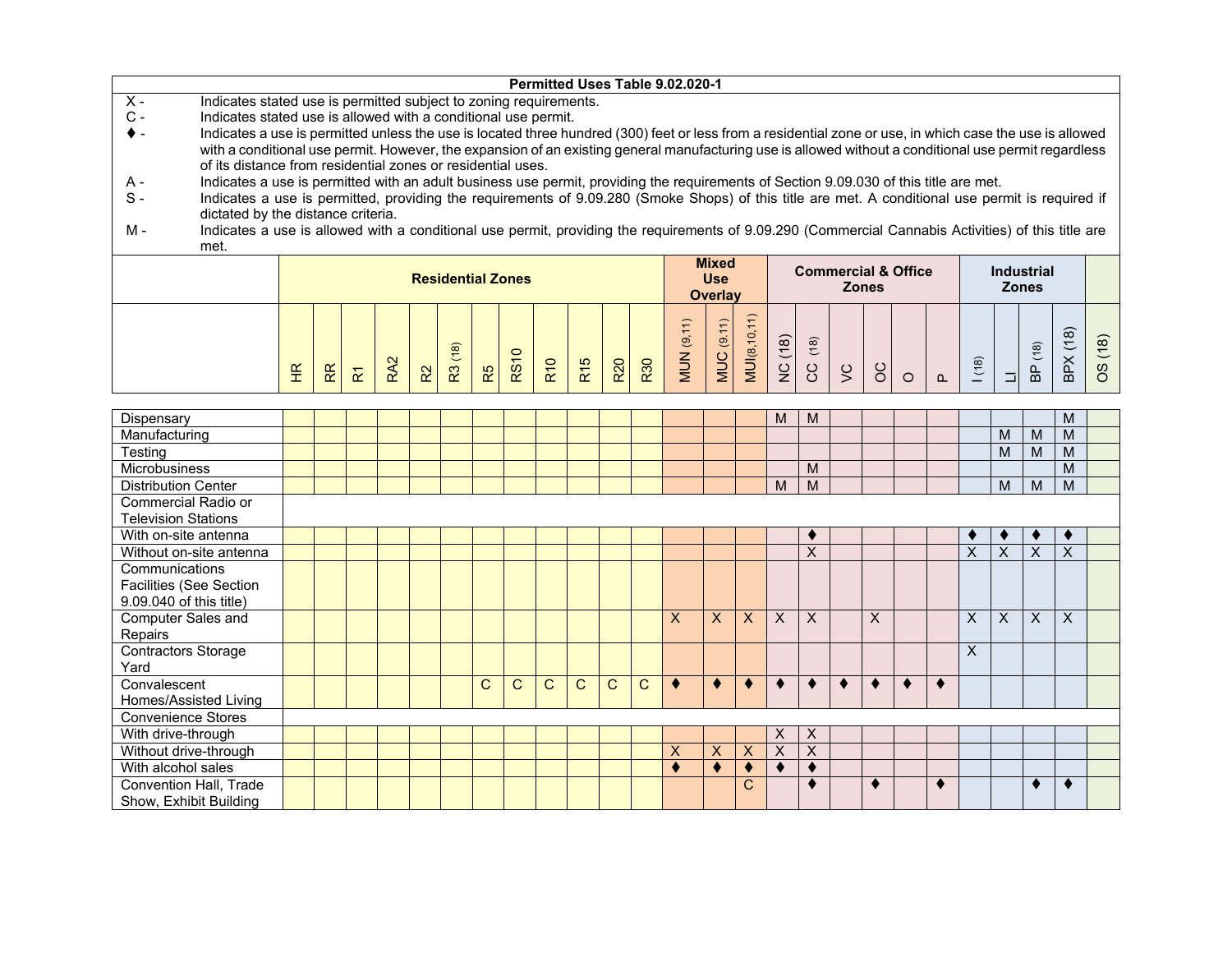|                |      | Permitted Uses Table 9.02.020-1                                                                                                                          |                |                                |                   |  |
|----------------|------|----------------------------------------------------------------------------------------------------------------------------------------------------------|----------------|--------------------------------|-------------------|--|
| $X -$          |      | Indicates stated use is permitted subject to zoning requirements.                                                                                        |                |                                |                   |  |
| $\mathsf{C}$ - |      | Indicates stated use is allowed with a conditional use permit.                                                                                           |                |                                |                   |  |
| $\bullet$ -    |      | Indicates a use is permitted unless the use is located three hundred (300) feet or less from a residential zone or use, in which case the use is allowed |                |                                |                   |  |
|                |      | with a conditional use permit. However, the expansion of an existing general manufacturing use is allowed without a conditional use permit regardless    |                |                                |                   |  |
|                |      | of its distance from residential zones or residential uses.                                                                                              |                |                                |                   |  |
| A -            |      | Indicates a use is permitted with an adult business use permit, providing the requirements of Section 9.09.030 of this title are met.                    |                |                                |                   |  |
| $S -$          |      | Indicates a use is permitted, providing the requirements of 9.09.280 (Smoke Shops) of this title are met. A conditional use permit is required if        |                |                                |                   |  |
|                |      | dictated by the distance criteria.                                                                                                                       |                |                                |                   |  |
| м -            |      | Indicates a use is allowed with a conditional use permit, providing the requirements of 9.09.290 (Commercial Cannabis Activities) of this title are      |                |                                |                   |  |
|                | met. |                                                                                                                                                          |                |                                |                   |  |
|                |      |                                                                                                                                                          | <b>Mixed</b>   | <b>Commercial &amp; Office</b> | <b>Industrial</b> |  |
|                |      | <b>Residential Zones</b>                                                                                                                                 | <b>Use</b>     | <b>Zones</b>                   | <b>Zones</b>      |  |
|                |      |                                                                                                                                                          | <b>Overlay</b> |                                |                   |  |
|                |      |                                                                                                                                                          |                |                                |                   |  |

| with Incidental Food<br>Services           |              |             |              |              |              |              |              |    |              |   |   |   |    |   |          |   |          |   |             |              |   |   |   |   |    |              |
|--------------------------------------------|--------------|-------------|--------------|--------------|--------------|--------------|--------------|----|--------------|---|---|---|----|---|----------|---|----------|---|-------------|--------------|---|---|---|---|----|--------------|
| Copy Shops                                 |              |             |              |              |              |              |              |    |              |   |   |   | X  | X | X        | X | X        | X | X           | X            |   | X | X | X | X  |              |
| Country Club                               | C            | С           | $\mathsf{C}$ | C            | C            | $\mathsf{C}$ | $\mathsf{C}$ | C. | C            | C | C | C |    |   |          |   |          |   |             |              |   |   |   |   |    |              |
| Dancing, Art, Music and<br>Similar Schools |              |             |              |              |              |              |              |    |              |   |   |   | X  | X | X        | X | X        | X | X           | $\mathsf{x}$ |   |   | X | X | X  |              |
| Day Care Centers <sup>19</sup>             | C            | C           | $\mathsf{C}$ | C            | $\mathsf{C}$ | C            | C            | C  | $\mathsf{C}$ | C | C | C | ٠  |   |          |   | ∢        | ٠ |             | ∢            | ∢ |   |   | ٠ |    | $\mathsf{C}$ |
| Delicatessens                              |              |             |              |              |              |              |              |    |              |   |   |   | X. | X | X        | X | X        | X | X           |              |   |   | X | X | X  |              |
| <b>Diaper Supply Service</b>               |              |             |              |              |              |              |              |    |              |   |   |   |    |   |          |   |          |   |             |              |   | Χ |   |   |    |              |
| Laundry with fleet                         |              |             |              |              |              |              |              |    |              |   |   |   |    |   |          |   |          |   |             |              |   | X |   |   |    |              |
| storage                                    |              |             |              |              |              |              |              |    |              |   |   |   |    |   |          |   |          |   |             |              |   |   |   |   |    |              |
| Disposal company                           |              |             |              |              |              |              |              |    |              |   |   |   |    |   |          |   |          |   |             |              |   | X |   |   |    |              |
| Drapery Shops                              |              |             |              |              |              |              |              |    |              |   |   |   | X  | X | $\times$ | X | $\times$ | X |             |              |   |   |   |   |    |              |
| <b>Dressmaking Shops</b>                   |              |             |              |              |              |              |              |    |              |   |   |   | X  | X | X        | X | X        | X |             |              |   |   |   |   |    |              |
| <b>Driving School</b>                      |              |             |              |              |              |              |              |    |              |   |   |   | X  | X | X        | X | X        |   | X           | X            |   |   | X | X | X  |              |
| Drug Stores                                |              |             |              |              |              |              |              |    |              |   |   |   | X  | X | X        | X | X        | X |             |              |   |   |   |   |    |              |
| Dry Cleaning or Laundry                    |              |             |              |              |              |              |              |    |              |   |   |   |    |   |          |   |          |   |             |              |   |   |   |   |    |              |
| a. Dry Cleaning                            |              |             |              |              |              |              |              |    |              |   |   |   | X  | X | X        | X | X        | X | X           |              |   |   |   |   | X  |              |
| b. Laundromat                              |              |             |              |              |              |              |              |    |              |   |   |   | X  | X | X        | X | X        | X | X           |              |   |   |   |   |    |              |
| c. Laundry Commercial                      |              |             |              |              |              |              |              |    |              |   |   |   |    |   |          |   |          |   |             |              |   | X | X |   |    |              |
| Emergency Shelters <sup>14</sup>           |              |             |              |              |              |              |              |    |              |   |   |   |    |   |          |   | C        |   | $\mathsf C$ | C            | X | C |   |   | C. |              |
| Equestrian Centers,                        | $\mathbf{C}$ | $\mathbf C$ | $\mathsf{C}$ | $\mathsf{C}$ |              |              |              |    |              |   |   |   |    |   |          |   |          |   |             |              |   |   |   |   |    | $\mathsf{C}$ |
| Riding Academies,                          |              |             |              |              |              |              |              |    |              |   |   |   |    |   |          |   |          |   |             |              |   |   |   |   |    |              |
| <b>Commercial Stables</b>                  |              |             |              |              |              |              |              |    |              |   |   |   |    |   |          |   |          |   |             |              |   |   |   |   |    |              |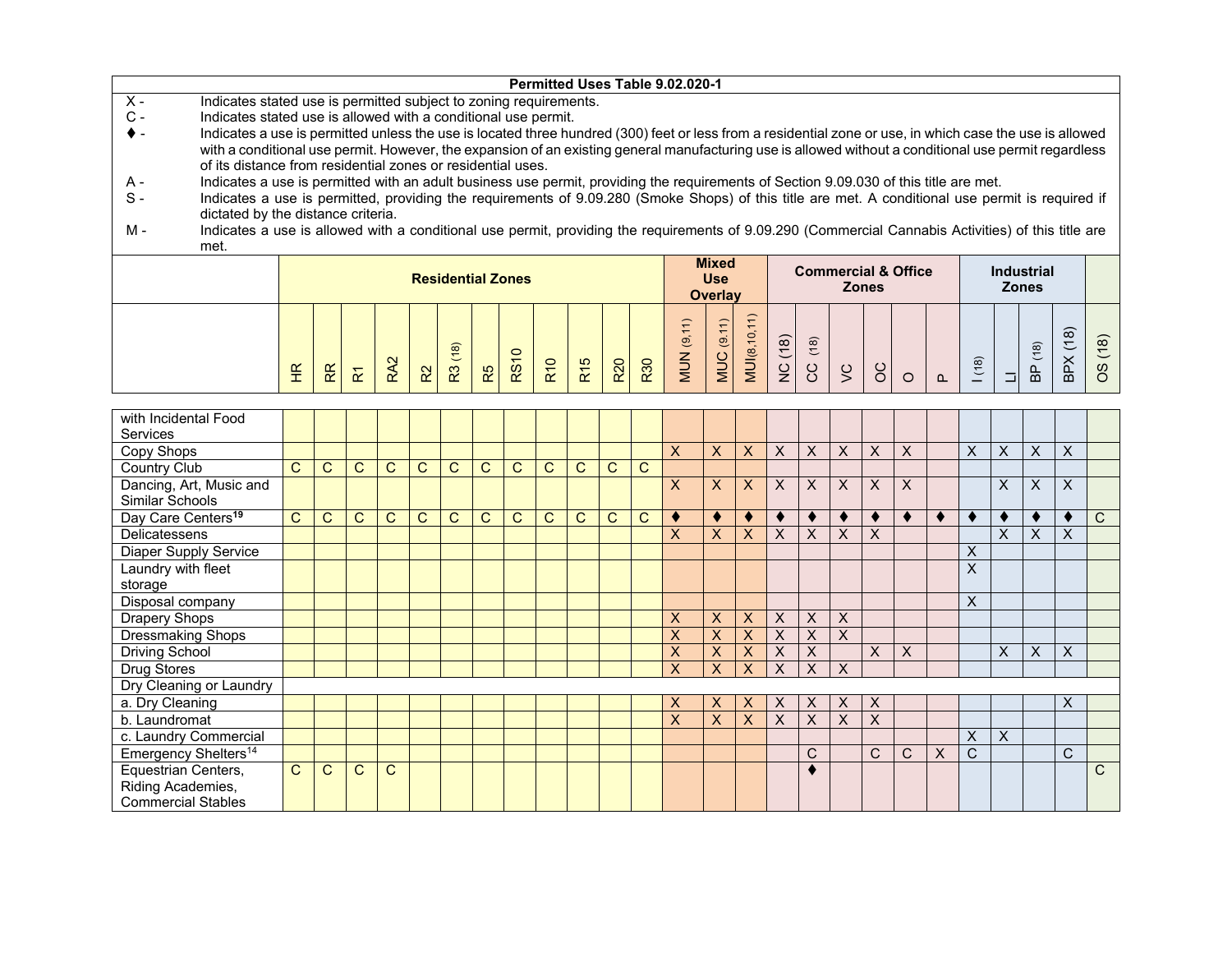|                |                                                                                                                                                          |   |                |                                 |           |    |                          |    |             |            |     |            | Permitted Uses Table 9.02.020-1 |                   |                                 |                   |         |      |                                |  |          |     |                   |                    |      |
|----------------|----------------------------------------------------------------------------------------------------------------------------------------------------------|---|----------------|---------------------------------|-----------|----|--------------------------|----|-------------|------------|-----|------------|---------------------------------|-------------------|---------------------------------|-------------------|---------|------|--------------------------------|--|----------|-----|-------------------|--------------------|------|
| $X -$          | Indicates stated use is permitted subject to zoning requirements.                                                                                        |   |                |                                 |           |    |                          |    |             |            |     |            |                                 |                   |                                 |                   |         |      |                                |  |          |     |                   |                    |      |
| $\mathsf{C}$ - | Indicates stated use is allowed with a conditional use permit.                                                                                           |   |                |                                 |           |    |                          |    |             |            |     |            |                                 |                   |                                 |                   |         |      |                                |  |          |     |                   |                    |      |
|                | Indicates a use is permitted unless the use is located three hundred (300) feet or less from a residential zone or use, in which case the use is allowed |   |                |                                 |           |    |                          |    |             |            |     |            |                                 |                   |                                 |                   |         |      |                                |  |          |     |                   |                    |      |
|                | with a conditional use permit. However, the expansion of an existing general manufacturing use is allowed without a conditional use permit regardless    |   |                |                                 |           |    |                          |    |             |            |     |            |                                 |                   |                                 |                   |         |      |                                |  |          |     |                   |                    |      |
|                | of its distance from residential zones or residential uses.                                                                                              |   |                |                                 |           |    |                          |    |             |            |     |            |                                 |                   |                                 |                   |         |      |                                |  |          |     |                   |                    |      |
| A -            | Indicates a use is permitted with an adult business use permit, providing the requirements of Section 9.09.030 of this title are met.                    |   |                |                                 |           |    |                          |    |             |            |     |            |                                 |                   |                                 |                   |         |      |                                |  |          |     |                   |                    |      |
| $S -$          | Indicates a use is permitted, providing the requirements of 9.09.280 (Smoke Shops) of this title are met. A conditional use permit is required if        |   |                |                                 |           |    |                          |    |             |            |     |            |                                 |                   |                                 |                   |         |      |                                |  |          |     |                   |                    |      |
|                | dictated by the distance criteria.                                                                                                                       |   |                |                                 |           |    |                          |    |             |            |     |            |                                 |                   |                                 |                   |         |      |                                |  |          |     |                   |                    |      |
| м -            | Indicates a use is allowed with a conditional use permit, providing the requirements of 9.09.290 (Commercial Cannabis Activities) of this title are      |   |                |                                 |           |    |                          |    |             |            |     |            |                                 |                   |                                 |                   |         |      |                                |  |          |     |                   |                    |      |
|                |                                                                                                                                                          |   |                |                                 |           |    |                          |    |             |            |     |            |                                 |                   |                                 |                   |         |      |                                |  |          |     |                   |                    |      |
|                | met.                                                                                                                                                     |   |                |                                 |           |    |                          |    |             |            |     |            |                                 |                   |                                 |                   |         |      |                                |  |          |     |                   |                    |      |
|                |                                                                                                                                                          |   |                |                                 |           |    |                          |    |             |            |     |            |                                 |                   | <b>Mixed</b>                    |                   |         |      |                                |  |          |     |                   |                    |      |
|                |                                                                                                                                                          |   |                |                                 |           |    | <b>Residential Zones</b> |    |             |            |     |            |                                 |                   | <b>Use</b>                      |                   |         |      | <b>Commercial &amp; Office</b> |  |          |     | <b>Industrial</b> |                    |      |
|                |                                                                                                                                                          |   |                |                                 |           |    |                          |    |             |            |     |            |                                 |                   | <b>Overlay</b>                  |                   |         |      | <b>Zones</b>                   |  |          |     | <b>Zones</b>      |                    |      |
|                |                                                                                                                                                          |   |                |                                 |           |    |                          |    |             |            |     |            |                                 |                   |                                 |                   |         |      |                                |  |          |     |                   |                    |      |
|                |                                                                                                                                                          |   |                |                                 |           |    |                          |    |             |            |     |            |                                 |                   |                                 |                   |         |      |                                |  |          |     |                   |                    |      |
|                |                                                                                                                                                          |   |                |                                 |           |    |                          |    |             |            |     |            |                                 |                   | $\overset{\circ}{\mathfrak{G}}$ |                   |         |      |                                |  |          |     |                   | $\widehat{\infty}$ |      |
|                |                                                                                                                                                          |   |                |                                 |           |    | (18)                     |    |             |            |     |            |                                 |                   |                                 |                   |         | (18) |                                |  |          |     | (18)              |                    | (18) |
|                |                                                                                                                                                          | E | R <sub>R</sub> | $\overline{\widetilde{\gamma}}$ | <b>SP</b> | 55 | $\mathbb{R}^3$           | R5 | <b>RS10</b> | <b>R10</b> | R15 | <b>R20</b> | R30                             | <b>MUN</b> (9,11) | MUC                             | <b>MU</b> (8,10,1 | NC (18) | ပ္ပ  | $\frac{1}{2}$                  |  | $\Omega$ | (8) | $\frac{a}{\beta}$ | BPX                | 8    |

| (including incidental                 |              |                |                           |                         |                |              |                           |                |                           |                         |                |                |                           |              |                |                         |                |              |                |   |   |   |              |                           |              |                           |
|---------------------------------------|--------------|----------------|---------------------------|-------------------------|----------------|--------------|---------------------------|----------------|---------------------------|-------------------------|----------------|----------------|---------------------------|--------------|----------------|-------------------------|----------------|--------------|----------------|---|---|---|--------------|---------------------------|--------------|---------------------------|
| sales of feed and tack)               |              |                |                           |                         |                |              |                           |                |                           |                         |                |                |                           |              |                |                         |                |              |                |   |   |   |              |                           |              |                           |
| <b>Exterminators</b>                  |              |                |                           |                         |                |              |                           |                |                           |                         |                |                |                           |              |                |                         | $\mathsf{C}$   |              |                |   |   | X | $\mathsf{X}$ | X                         | $\mathsf{X}$ |                           |
| Farm Worker Housing                   |              |                |                           |                         |                |              |                           |                | X                         | X                       | X              | $\times$       |                           |              |                |                         |                |              |                |   |   |   |              |                           |              |                           |
| Feed and Grain Stores                 |              |                |                           |                         |                |              |                           |                |                           |                         |                |                |                           |              |                | X                       | $\sf X$        | X            |                |   |   |   |              |                           |              |                           |
| Fire and Police Stations              | $\mathsf{X}$ | $\overline{X}$ | $\boldsymbol{\mathsf{X}}$ | $\overline{\mathsf{x}}$ | $\overline{X}$ | X            | $\boldsymbol{\mathsf{X}}$ | $\overline{X}$ | $\boldsymbol{\mathsf{X}}$ | $\overline{\mathsf{x}}$ | $\overline{X}$ | $\times$       | X                         | X            | $\overline{X}$ | $\overline{\mathsf{x}}$ | $\overline{X}$ | $\mathsf{X}$ | $\overline{X}$ | X | X | X | $\mathsf{X}$ | $\times$                  | X            | $\boldsymbol{\mathsf{X}}$ |
| <b>Floor Covering Stores</b>          |              |                |                           |                         |                |              |                           |                |                           |                         |                |                | X                         | $\mathsf{X}$ | $\overline{X}$ | X                       | $\mathsf{X}$   |              |                |   |   | X |              |                           |              |                           |
| (may include incidental               |              |                |                           |                         |                |              |                           |                |                           |                         |                |                |                           |              |                |                         |                |              |                |   |   |   |              |                           |              |                           |
| repairs with installation<br>service) |              |                |                           |                         |                |              |                           |                |                           |                         |                |                |                           |              |                |                         |                |              |                |   |   |   |              |                           |              |                           |
| Fraternity/Sorority                   |              |                |                           |                         |                |              |                           | C              | C                         | C                       | C              | C              |                           |              |                |                         |                |              |                |   |   |   |              |                           |              |                           |
| Frozen Food Locker                    |              |                |                           |                         |                |              |                           |                |                           |                         |                |                |                           |              |                |                         |                |              |                |   |   | X | $\sf X$      |                           |              |                           |
| <b>Gasoline Dispensing -</b>          |              |                |                           |                         |                |              |                           |                |                           |                         |                |                |                           |              |                |                         | X              |              |                |   |   | X | $\mathsf{X}$ | $\boldsymbol{\mathsf{X}}$ | X            |                           |
| Non-retail accessory to               |              |                |                           |                         |                |              |                           |                |                           |                         |                |                |                           |              |                |                         |                |              |                |   |   |   |              |                           |              |                           |
| an auto-related use                   |              |                |                           |                         |                |              |                           |                |                           |                         |                |                |                           |              |                |                         |                |              |                |   |   |   |              |                           |              |                           |
|                                       |              |                |                           |                         |                |              |                           |                |                           |                         |                |                |                           |              |                |                         |                |              |                |   |   |   |              |                           |              |                           |
| Glass Shops and Glass                 |              |                |                           |                         |                |              |                           |                |                           |                         |                |                |                           |              |                | X                       | $\sf X$        |              |                |   |   | X | X            |                           | $\mathsf{X}$ |                           |
| Studios-Stained, etc.                 |              |                |                           |                         |                |              |                           |                |                           |                         |                |                |                           |              |                |                         |                |              |                |   |   |   |              |                           |              |                           |
| Golf Courses or Golf                  |              |                |                           |                         |                |              |                           |                |                           |                         |                |                |                           |              |                |                         |                |              |                |   |   |   |              |                           |              |                           |
| Driving Ranges with                   | $\mathsf{C}$ | $\mathbf C$    | $\mathsf{C}$              | $\mathsf{C}$            | $\mathbf C$    | $\mathsf{C}$ | $\mathsf{C}$              | $\mathsf{C}$   | $\mathsf{C}$              | $\mathsf{C}$            | $\mathbf{C}$   |                |                           |              |                |                         |                |              |                |   |   |   |              |                           |              |                           |
| Incidental Commercial                 |              |                |                           |                         |                |              |                           |                |                           |                         |                | C              |                           |              |                |                         |                |              |                |   |   |   |              |                           |              |                           |
| Uses                                  |              |                |                           |                         |                |              |                           |                |                           |                         |                |                |                           |              |                |                         |                |              |                |   |   |   |              |                           |              |                           |
| Handicapped Housing                   |              |                |                           |                         |                |              |                           | $\mathsf{x}$   | $\boldsymbol{\mathsf{X}}$ | $\mathsf{X}$            | $\mathsf{X}$   | $\overline{X}$ | $\boldsymbol{\mathsf{X}}$ | $\mathsf{X}$ | $\times$       |                         |                |              |                |   |   |   |              |                           |              |                           |
| <b>Heavy Equipment Sales</b>          |              |                |                           |                         |                |              |                           |                |                           |                         |                |                |                           |              |                |                         | X              |              |                |   |   |   | X            | $\times$                  |              |                           |
| and Rentals                           |              |                |                           |                         |                |              |                           |                |                           |                         |                |                |                           |              |                |                         |                |              |                |   |   |   |              |                           |              |                           |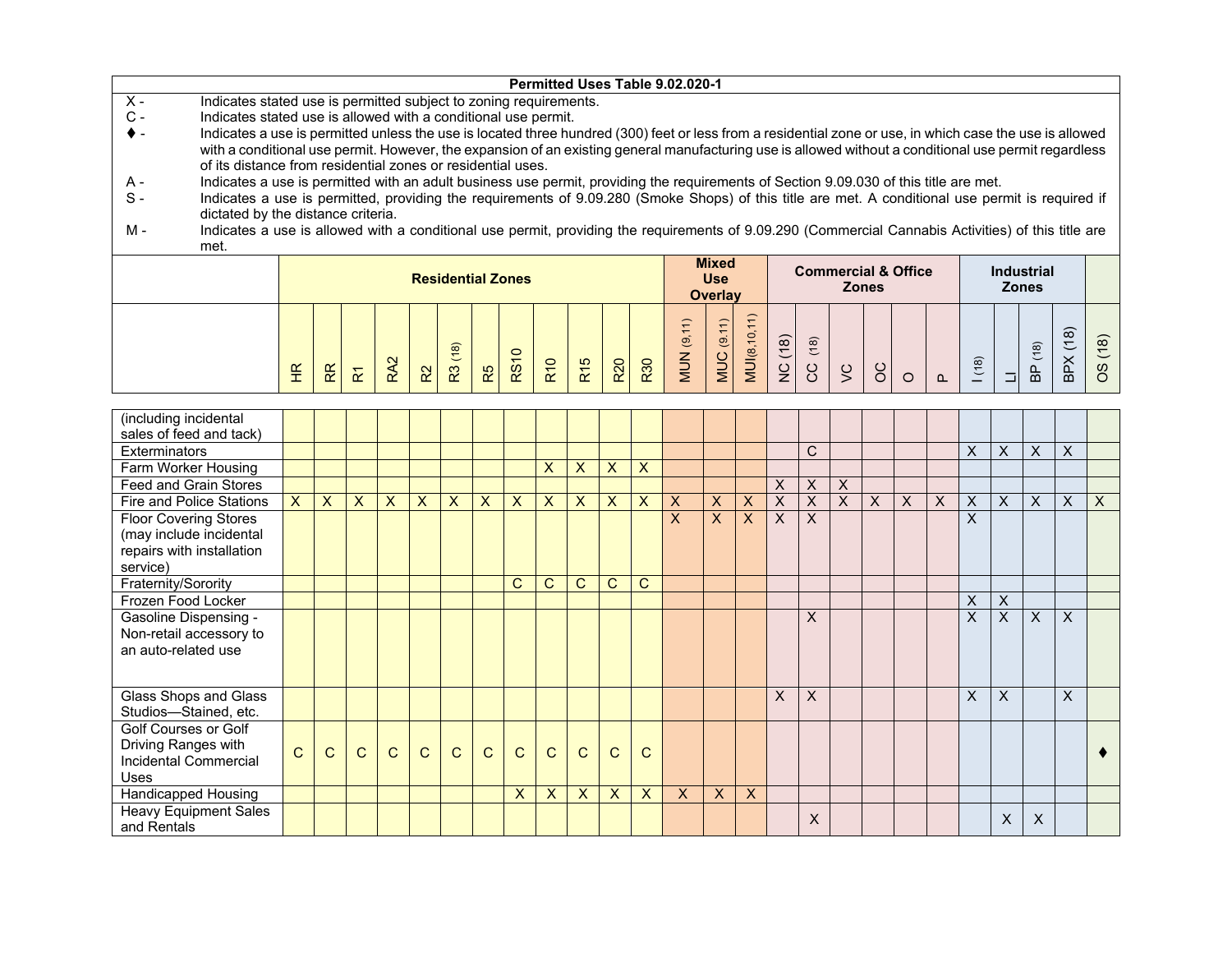|       |                                                                                                                                                          |             |  |    |                          |    |                                                   |            |                 |     |     | Permitted Uses Table 9.02.020-1 |                     |                |               |      |   |              |                                |  |                   |   |      |
|-------|----------------------------------------------------------------------------------------------------------------------------------------------------------|-------------|--|----|--------------------------|----|---------------------------------------------------|------------|-----------------|-----|-----|---------------------------------|---------------------|----------------|---------------|------|---|--------------|--------------------------------|--|-------------------|---|------|
| $X -$ | Indicates stated use is permitted subject to zoning requirements.                                                                                        |             |  |    |                          |    |                                                   |            |                 |     |     |                                 |                     |                |               |      |   |              |                                |  |                   |   |      |
| $C -$ | Indicates stated use is allowed with a conditional use permit.                                                                                           |             |  |    |                          |    |                                                   |            |                 |     |     |                                 |                     |                |               |      |   |              |                                |  |                   |   |      |
|       | Indicates a use is permitted unless the use is located three hundred (300) feet or less from a residential zone or use, in which case the use is allowed |             |  |    |                          |    |                                                   |            |                 |     |     |                                 |                     |                |               |      |   |              |                                |  |                   |   |      |
|       | with a conditional use permit. However, the expansion of an existing general manufacturing use is allowed without a conditional use permit regardless    |             |  |    |                          |    |                                                   |            |                 |     |     |                                 |                     |                |               |      |   |              |                                |  |                   |   |      |
|       | of its distance from residential zones or residential uses.                                                                                              |             |  |    |                          |    |                                                   |            |                 |     |     |                                 |                     |                |               |      |   |              |                                |  |                   |   |      |
| A -   | Indicates a use is permitted with an adult business use permit, providing the requirements of Section 9.09.030 of this title are met.                    |             |  |    |                          |    |                                                   |            |                 |     |     |                                 |                     |                |               |      |   |              |                                |  |                   |   |      |
| S -   | Indicates a use is permitted, providing the requirements of 9.09.280 (Smoke Shops) of this title are met. A conditional use permit is required if        |             |  |    |                          |    |                                                   |            |                 |     |     |                                 |                     |                |               |      |   |              |                                |  |                   |   |      |
|       | dictated by the distance criteria.                                                                                                                       |             |  |    |                          |    |                                                   |            |                 |     |     |                                 |                     |                |               |      |   |              |                                |  |                   |   |      |
| м -   | Indicates a use is allowed with a conditional use permit, providing the requirements of 9.09.290 (Commercial Cannabis Activities) of this title are      |             |  |    |                          |    |                                                   |            |                 |     |     |                                 |                     |                |               |      |   |              |                                |  |                   |   |      |
|       | met.                                                                                                                                                     |             |  |    |                          |    |                                                   |            |                 |     |     |                                 |                     |                |               |      |   |              |                                |  |                   |   |      |
|       |                                                                                                                                                          |             |  |    |                          |    |                                                   |            |                 |     |     |                                 | <b>Mixed</b>        |                |               |      |   |              | <b>Commercial &amp; Office</b> |  | <b>Industrial</b> |   |      |
|       |                                                                                                                                                          |             |  |    | <b>Residential Zones</b> |    |                                                   |            |                 |     |     |                                 | <b>Use</b>          |                |               |      |   | <b>Zones</b> |                                |  | <b>Zones</b>      |   |      |
|       |                                                                                                                                                          |             |  |    |                          |    |                                                   |            |                 |     |     |                                 | Overlay             |                |               |      |   |              |                                |  |                   |   |      |
|       |                                                                                                                                                          |             |  |    |                          |    |                                                   |            |                 |     |     |                                 |                     |                |               |      |   |              |                                |  |                   |   |      |
|       |                                                                                                                                                          |             |  |    |                          |    |                                                   |            |                 |     |     |                                 |                     | $\overline{0}$ |               |      |   |              |                                |  |                   | ၜ |      |
|       |                                                                                                                                                          |             |  |    | $\widehat{\infty}$       |    | $\circ$                                           |            |                 |     |     | $\overline{9}$                  | $\overline{\omega}$ |                | (18)          | (18) |   |              |                                |  | (8)               |   | (18) |
|       |                                                                                                                                                          | $rac{R}{T}$ |  |    |                          |    | $\overline{\phantom{0}}$<br>$\overline{\text{8}}$ | <b>R10</b> | R <sub>15</sub> | R20 | R30 | NUN                             | MUC                 | MUI(8,         |               |      | Š |              |                                |  |                   |   |      |
|       |                                                                                                                                                          |             |  | 55 | R3                       | R5 |                                                   |            |                 |     |     |                                 |                     |                | $\frac{C}{Z}$ | ပ္ပ  |   |              |                                |  | 읎                 | 읎 | 8O   |

| Hospitals                    |              |   |              |   |   |                           |              |              |              |              |                           |   |                         |                           |                         |   |                           |   |   |                  |   |   |              | C | C.           | $\mathsf{C}$ |
|------------------------------|--------------|---|--------------|---|---|---------------------------|--------------|--------------|--------------|--------------|---------------------------|---|-------------------------|---------------------------|-------------------------|---|---------------------------|---|---|------------------|---|---|--------------|---|--------------|--------------|
| Hotels                       |              |   |              |   |   |                           |              |              |              |              |                           |   |                         |                           |                         |   |                           |   |   |                  |   |   |              |   |              |              |
| a. With 20% or less of       |              |   |              |   |   |                           |              |              |              |              |                           |   |                         |                           |                         |   |                           |   |   |                  |   |   |              |   |              |              |
| the units containing         |              |   |              |   |   |                           |              |              |              |              |                           |   | X                       | $\boldsymbol{\mathsf{X}}$ | $\overline{\mathsf{X}}$ |   | $\mathsf{X}$              |   | C |                  |   |   | X            | X | X            |              |
| kitchens                     |              |   |              |   |   |                           |              |              |              |              |                           |   |                         |                           |                         |   |                           |   |   |                  |   |   |              |   |              |              |
| b. With over 20% of the      |              |   |              |   |   |                           |              |              |              |              |                           |   | $\mathbf C$             | $\mathsf{C}$              | $\mathsf{C}$            |   | C                         |   | C |                  |   |   | C            | C | C            |              |
| units containing kitchens    |              |   |              |   |   |                           |              |              |              |              |                           |   |                         |                           |                         |   |                           |   |   |                  |   |   |              |   |              |              |
| Ice Cream Stores-            |              |   |              |   |   |                           |              |              |              |              |                           |   | X                       | $\mathsf{X}$              | $\mathsf{x}$            | X | X                         | X | X |                  |   |   |              |   | X            |              |
| Including Yogurt Sales       |              |   |              |   |   |                           |              |              |              |              |                           |   |                         |                           |                         |   |                           |   |   |                  |   |   |              |   |              |              |
| Impound Yards                |              |   |              |   |   |                           |              |              |              |              |                           |   |                         |                           |                         |   |                           |   |   |                  |   | X |              |   |              |              |
| Jewelry Stores               |              |   |              |   |   |                           |              |              |              |              |                           |   | X                       | $\mathsf{X}$              | X                       | X | X                         | X |   |                  |   |   |              |   |              |              |
| Kennel and Catteries         | C            | C | $\mathsf{C}$ | C | C | C                         | C.           | $\mathsf{C}$ | C            | $\mathsf{C}$ | C                         | C | C                       | $\mathsf{C}$              | C                       | C | C                         |   |   |                  |   |   | $\mathsf{C}$ |   |              |              |
| Laboratories (medical        |              |   |              |   |   |                           |              |              |              |              |                           |   | X                       | $\mathsf{X}$              | $\mathsf{x}$            |   | $\mathsf{X}$              |   | X | X                |   | X | X            | X | $\mathsf{X}$ |              |
| and dental)                  |              |   |              |   |   |                           |              |              |              |              |                           |   |                         |                           |                         | X |                           |   |   |                  |   |   |              |   |              |              |
| Libraries                    | $\mathsf{X}$ | X | $\sf X$      | X | X | $\boldsymbol{\mathsf{X}}$ | $\mathsf{X}$ | X            | $\mathsf{X}$ | $\mathsf{X}$ | $\boldsymbol{\mathsf{X}}$ | X | X                       | $\mathsf{X}$              | X                       | X | $\boldsymbol{\mathsf{X}}$ | X | X | $\boldsymbol{X}$ | X |   | X            | X | X            |              |
| <b>Liquor Stores</b>         |              |   |              |   |   |                           |              |              |              |              |                           |   | ٠                       |                           |                         |   |                           |   |   |                  |   |   |              |   |              |              |
| Live/Work Unit <sup>12</sup> |              |   |              |   |   |                           |              |              |              |              |                           |   | $\overline{\mathsf{x}}$ | $\boldsymbol{X}$          | X                       |   |                           |   |   |                  |   |   |              |   |              |              |
| Locksmith Shops              |              |   |              |   |   |                           |              |              |              |              |                           |   | X                       | X.                        | X                       | X | $\boldsymbol{\mathsf{X}}$ | X |   |                  |   | X | X            | X | X            |              |
| Lodge Halls and Similar      |              |   |              |   |   |                           |              |              |              |              |                           |   |                         |                           |                         |   |                           |   |   |                  |   |   |              |   |              |              |
| <b>Facilities</b>            |              |   |              |   |   |                           |              |              |              |              |                           |   |                         |                           |                         |   |                           |   |   |                  |   |   |              | K |              |              |
| Lumberyards                  |              |   |              |   |   |                           |              |              |              |              |                           |   |                         |                           |                         |   | X                         |   |   |                  |   | X |              |   |              |              |
| Mail Order House             |              |   |              |   |   |                           |              |              |              |              |                           |   |                         |                           |                         |   | X                         |   |   |                  |   | X | X            | X | X            |              |
| Manufacturing and            |              |   |              |   |   |                           |              |              |              |              |                           |   |                         |                           |                         |   |                           |   |   |                  |   |   |              |   |              |              |
| Assembly                     |              |   |              |   |   |                           |              |              |              |              |                           |   |                         |                           |                         |   |                           |   |   |                  |   |   |              |   |              |              |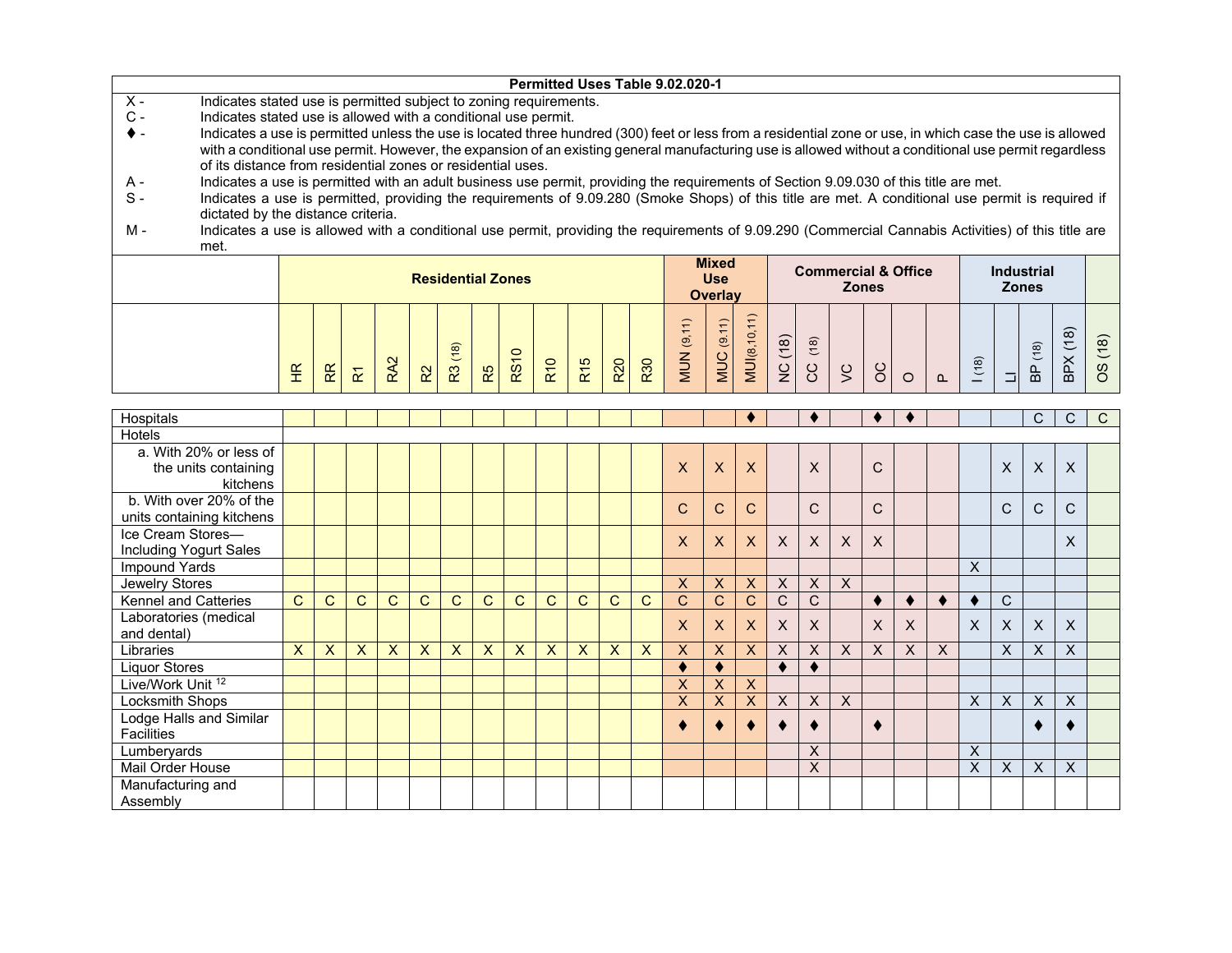|                                                                                                                                                                                                            |   |   |                      |                 |                |                          |    |             |            |                 |                 |     | Permitted Uses Table 9.02.020-1 |                |              |              |              |        |                           |                                |          |                           |                           |                |                           |         |
|------------------------------------------------------------------------------------------------------------------------------------------------------------------------------------------------------------|---|---|----------------------|-----------------|----------------|--------------------------|----|-------------|------------|-----------------|-----------------|-----|---------------------------------|----------------|--------------|--------------|--------------|--------|---------------------------|--------------------------------|----------|---------------------------|---------------------------|----------------|---------------------------|---------|
| $\overline{X}$ -<br>Indicates stated use is permitted subject to zoning requirements.                                                                                                                      |   |   |                      |                 |                |                          |    |             |            |                 |                 |     |                                 |                |              |              |              |        |                           |                                |          |                           |                           |                |                           |         |
| $C -$<br>Indicates stated use is allowed with a conditional use permit.                                                                                                                                    |   |   |                      |                 |                |                          |    |             |            |                 |                 |     |                                 |                |              |              |              |        |                           |                                |          |                           |                           |                |                           |         |
| Indicates a use is permitted unless the use is located three hundred (300) feet or less from a residential zone or use, in which case the use is allowed<br>♦ -                                            |   |   |                      |                 |                |                          |    |             |            |                 |                 |     |                                 |                |              |              |              |        |                           |                                |          |                           |                           |                |                           |         |
| with a conditional use permit. However, the expansion of an existing general manufacturing use is allowed without a conditional use permit regardless                                                      |   |   |                      |                 |                |                          |    |             |            |                 |                 |     |                                 |                |              |              |              |        |                           |                                |          |                           |                           |                |                           |         |
| of its distance from residential zones or residential uses.<br>Indicates a use is permitted with an adult business use permit, providing the requirements of Section 9.09.030 of this title are met.<br>Α- |   |   |                      |                 |                |                          |    |             |            |                 |                 |     |                                 |                |              |              |              |        |                           |                                |          |                           |                           |                |                           |         |
| Indicates a use is permitted, providing the requirements of 9.09.280 (Smoke Shops) of this title are met. A conditional use permit is required if<br>$S -$                                                 |   |   |                      |                 |                |                          |    |             |            |                 |                 |     |                                 |                |              |              |              |        |                           |                                |          |                           |                           |                |                           |         |
| dictated by the distance criteria.                                                                                                                                                                         |   |   |                      |                 |                |                          |    |             |            |                 |                 |     |                                 |                |              |              |              |        |                           |                                |          |                           |                           |                |                           |         |
| Indicates a use is allowed with a conditional use permit, providing the requirements of 9.09.290 (Commercial Cannabis Activities) of this title are<br>м.                                                  |   |   |                      |                 |                |                          |    |             |            |                 |                 |     |                                 |                |              |              |              |        |                           |                                |          |                           |                           |                |                           |         |
| met.                                                                                                                                                                                                       |   |   |                      |                 |                |                          |    |             |            |                 |                 |     |                                 |                |              |              |              |        |                           |                                |          |                           |                           |                |                           |         |
|                                                                                                                                                                                                            |   |   |                      |                 |                |                          |    |             |            |                 |                 |     |                                 | <b>Mixed</b>   |              |              |              |        |                           |                                |          |                           |                           |                |                           |         |
|                                                                                                                                                                                                            |   |   |                      |                 |                | <b>Residential Zones</b> |    |             |            |                 |                 |     |                                 | <b>Use</b>     |              |              |              |        | <b>Zones</b>              | <b>Commercial &amp; Office</b> |          |                           | <b>Zones</b>              | Industrial     |                           |         |
|                                                                                                                                                                                                            |   |   |                      |                 |                |                          |    |             |            |                 |                 |     |                                 | <b>Overlay</b> |              |              |              |        |                           |                                |          |                           |                           |                |                           |         |
|                                                                                                                                                                                                            |   |   |                      |                 |                |                          |    |             |            |                 |                 |     |                                 |                |              |              |              |        |                           |                                |          |                           |                           |                |                           |         |
|                                                                                                                                                                                                            |   |   |                      |                 |                |                          |    |             |            |                 |                 |     | <b>MUN</b> (9,11)               | MUC (9.11)     | MUI(8,10,11) |              |              |        |                           |                                |          |                           |                           |                |                           |         |
|                                                                                                                                                                                                            |   |   |                      |                 |                |                          |    |             |            |                 |                 |     |                                 |                |              |              | (18)         |        |                           |                                |          |                           |                           |                |                           |         |
|                                                                                                                                                                                                            | E | R | $\tilde{\mathbf{r}}$ | RA <sub>2</sub> | R <sup>2</sup> | R3 (18)                  | R5 | <b>RS10</b> | <b>R10</b> | R <sub>15</sub> | R <sub>20</sub> | R30 |                                 |                |              | NC (18)      | ပ္ပ          | $\leq$ | $\delta$                  |                                |          | (18)                      | $\Box$                    | <b>BP</b> (18) | BPX(18)                   | OS (18) |
|                                                                                                                                                                                                            |   |   |                      |                 |                |                          |    |             |            |                 |                 |     |                                 |                |              |              |              |        |                           | $\circ$                        | $\Omega$ |                           |                           |                |                           |         |
|                                                                                                                                                                                                            |   |   |                      |                 |                |                          |    |             |            |                 |                 |     |                                 |                |              |              |              |        |                           |                                |          |                           |                           |                |                           |         |
| a. Custom and light                                                                                                                                                                                        |   |   |                      |                 |                |                          |    |             |            |                 |                 |     |                                 |                |              |              |              |        |                           |                                |          |                           |                           |                |                           |         |
| manufacturing indoor                                                                                                                                                                                       |   |   |                      |                 |                |                          |    |             |            |                 |                 |     |                                 |                |              |              |              |        |                           |                                |          |                           |                           |                |                           |         |
| uses only (50,000                                                                                                                                                                                          |   |   |                      |                 |                |                          |    |             |            |                 |                 |     |                                 |                |              |              |              |        |                           |                                |          |                           |                           |                |                           |         |
| square feet or less), with                                                                                                                                                                                 |   |   |                      |                 |                |                          |    |             |            |                 |                 |     |                                 |                |              |              |              |        |                           |                                |          | $\mathsf{x}$              | $\boldsymbol{\mathsf{X}}$ | X              | X                         |         |
| light truck traffic, on-site<br>and wholesaling of                                                                                                                                                         |   |   |                      |                 |                |                          |    |             |            |                 |                 |     |                                 |                |              |              |              |        |                           |                                |          |                           |                           |                |                           |         |
| goods produced                                                                                                                                                                                             |   |   |                      |                 |                |                          |    |             |            |                 |                 |     |                                 |                |              |              |              |        |                           |                                |          |                           |                           |                |                           |         |
| b. Custom and light                                                                                                                                                                                        |   |   |                      |                 |                |                          |    |             |            |                 |                 |     |                                 |                |              |              |              |        |                           |                                |          |                           |                           |                |                           |         |
| manufacturing indoor                                                                                                                                                                                       |   |   |                      |                 |                |                          |    |             |            |                 |                 |     |                                 |                |              |              |              |        |                           |                                |          |                           |                           |                |                           |         |
| uses only (more than                                                                                                                                                                                       |   |   |                      |                 |                |                          |    |             |            |                 |                 |     |                                 |                |              |              |              |        |                           |                                |          |                           |                           |                |                           |         |
| 50,000 square feet),                                                                                                                                                                                       |   |   |                      |                 |                |                          |    |             |            |                 |                 |     |                                 |                |              |              |              |        |                           |                                |          | $\mathsf{x}$              | X                         |                |                           |         |
| with light truck traffic,                                                                                                                                                                                  |   |   |                      |                 |                |                          |    |             |            |                 |                 |     |                                 |                |              |              |              |        |                           |                                |          |                           |                           |                |                           |         |
| on-site and wholesaling                                                                                                                                                                                    |   |   |                      |                 |                |                          |    |             |            |                 |                 |     |                                 |                |              |              |              |        |                           |                                |          |                           |                           |                |                           |         |
| of goods produced                                                                                                                                                                                          |   |   |                      |                 |                |                          |    |             |            |                 |                 |     |                                 |                |              |              |              |        |                           |                                |          |                           |                           |                |                           |         |
| c. General                                                                                                                                                                                                 |   |   |                      |                 |                |                          |    |             |            |                 |                 |     |                                 |                |              |              |              |        |                           |                                |          |                           |                           |                |                           |         |
| manufacturing with                                                                                                                                                                                         |   |   |                      |                 |                |                          |    |             |            |                 |                 |     |                                 |                |              |              |              |        |                           |                                |          |                           |                           |                |                           |         |
| frequent truck traffic                                                                                                                                                                                     |   |   |                      |                 |                |                          |    |             |            |                 |                 |     |                                 |                |              |              |              |        |                           |                                |          | X                         | X                         |                |                           |         |
| and/or outdoor                                                                                                                                                                                             |   |   |                      |                 |                |                          |    |             |            |                 |                 |     |                                 |                |              |              |              |        |                           |                                |          |                           |                           |                |                           |         |
| equipment or storage                                                                                                                                                                                       |   |   |                      |                 |                |                          |    |             |            |                 |                 |     |                                 |                |              |              |              |        |                           |                                |          |                           |                           |                |                           |         |
| d. Retail sales of goods<br>produced or                                                                                                                                                                    |   |   |                      |                 |                |                          |    |             |            |                 |                 |     |                                 |                |              |              |              |        |                           |                                |          | $\boldsymbol{\mathsf{X}}$ | $\boldsymbol{\mathsf{X}}$ | $\mathsf{X}$   | $\boldsymbol{\mathsf{X}}$ |         |
| warehoused on-site <sup>3</sup>                                                                                                                                                                            |   |   |                      |                 |                |                          |    |             |            |                 |                 |     |                                 |                |              |              |              |        |                           |                                |          |                           |                           |                |                           |         |
|                                                                                                                                                                                                            |   |   |                      |                 |                |                          |    |             |            |                 |                 |     |                                 |                |              |              |              |        |                           |                                |          |                           |                           |                |                           |         |
| <b>Medical Clinics/Medical</b>                                                                                                                                                                             |   |   |                      |                 |                |                          |    |             |            |                 |                 |     |                                 |                |              |              |              |        |                           |                                |          |                           |                           |                |                           |         |
| Care                                                                                                                                                                                                       |   |   |                      |                 |                |                          |    |             |            |                 |                 |     |                                 |                |              |              |              |        |                           |                                |          |                           |                           |                |                           |         |
| Inpatient care                                                                                                                                                                                             |   |   |                      |                 |                |                          |    |             |            |                 |                 |     | X                               | X              | $\mathsf{X}$ | $\mathsf{X}$ | $\mathsf{X}$ |        | $\boldsymbol{\mathsf{X}}$ | $\mathsf{X}$                   |          | $\boldsymbol{X}$          | $\mathsf{X}$              | $\times$       | $\boldsymbol{\mathsf{X}}$ |         |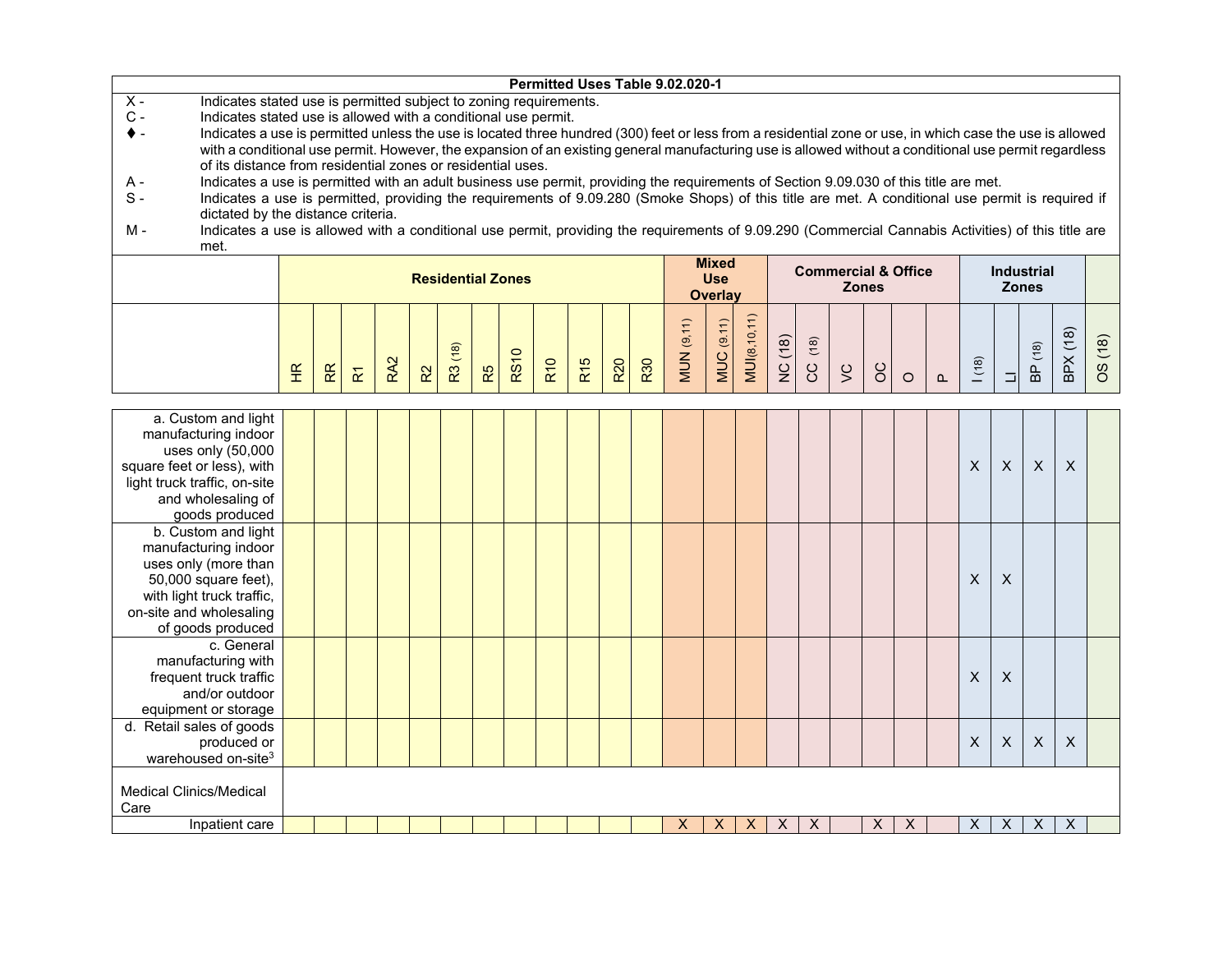|                |                                                                                                                                                          |                          |  |  |                          |    |         |            |                 |            |            | Permitted Uses Table 9.02.020-1 |                |           |             |      |   |              |                                |      |                   |   |          |
|----------------|----------------------------------------------------------------------------------------------------------------------------------------------------------|--------------------------|--|--|--------------------------|----|---------|------------|-----------------|------------|------------|---------------------------------|----------------|-----------|-------------|------|---|--------------|--------------------------------|------|-------------------|---|----------|
| $X -$          | Indicates stated use is permitted subject to zoning requirements.                                                                                        |                          |  |  |                          |    |         |            |                 |            |            |                                 |                |           |             |      |   |              |                                |      |                   |   |          |
| $\mathsf{C}$ - | Indicates stated use is allowed with a conditional use permit.                                                                                           |                          |  |  |                          |    |         |            |                 |            |            |                                 |                |           |             |      |   |              |                                |      |                   |   |          |
|                | Indicates a use is permitted unless the use is located three hundred (300) feet or less from a residential zone or use, in which case the use is allowed |                          |  |  |                          |    |         |            |                 |            |            |                                 |                |           |             |      |   |              |                                |      |                   |   |          |
|                | with a conditional use permit. However, the expansion of an existing general manufacturing use is allowed without a conditional use permit regardless    |                          |  |  |                          |    |         |            |                 |            |            |                                 |                |           |             |      |   |              |                                |      |                   |   |          |
|                | of its distance from residential zones or residential uses.                                                                                              |                          |  |  |                          |    |         |            |                 |            |            |                                 |                |           |             |      |   |              |                                |      |                   |   |          |
| A -            | Indicates a use is permitted with an adult business use permit, providing the requirements of Section 9.09.030 of this title are met.                    |                          |  |  |                          |    |         |            |                 |            |            |                                 |                |           |             |      |   |              |                                |      |                   |   |          |
| $S -$          | Indicates a use is permitted, providing the requirements of 9.09.280 (Smoke Shops) of this title are met. A conditional use permit is required if        |                          |  |  |                          |    |         |            |                 |            |            |                                 |                |           |             |      |   |              |                                |      |                   |   |          |
|                | dictated by the distance criteria.                                                                                                                       |                          |  |  |                          |    |         |            |                 |            |            |                                 |                |           |             |      |   |              |                                |      |                   |   |          |
| м -            | Indicates a use is allowed with a conditional use permit, providing the requirements of 9.09.290 (Commercial Cannabis Activities) of this title are      |                          |  |  |                          |    |         |            |                 |            |            |                                 |                |           |             |      |   |              |                                |      |                   |   |          |
|                | met.                                                                                                                                                     |                          |  |  |                          |    |         |            |                 |            |            |                                 |                |           |             |      |   |              |                                |      |                   |   |          |
|                |                                                                                                                                                          |                          |  |  |                          |    |         |            |                 |            |            |                                 | <b>Mixed</b>   |           |             |      |   |              | <b>Commercial &amp; Office</b> |      | <b>Industrial</b> |   |          |
|                |                                                                                                                                                          |                          |  |  | <b>Residential Zones</b> |    |         |            |                 |            |            |                                 | <b>Use</b>     |           |             |      |   | <b>Zones</b> |                                |      | <b>Zones</b>      |   |          |
|                |                                                                                                                                                          |                          |  |  |                          |    |         |            |                 |            |            |                                 | <b>Overlay</b> |           |             |      |   |              |                                |      |                   |   |          |
|                |                                                                                                                                                          |                          |  |  |                          |    |         |            |                 |            |            |                                 |                |           |             |      |   |              |                                |      |                   |   |          |
|                |                                                                                                                                                          |                          |  |  |                          |    |         |            |                 |            |            |                                 |                | <u>'6</u> |             |      |   |              |                                |      |                   | ၹ |          |
|                |                                                                                                                                                          |                          |  |  |                          |    | $\circ$ |            |                 |            |            | $\overline{\mathbf{e}}$         | ಄              |           | (18)        | (18) |   |              |                                |      | $\frac{18}{2}$    |   | $\infty$ |
|                |                                                                                                                                                          |                          |  |  |                          |    | RS1     | <b>R10</b> |                 | <b>R20</b> | <b>R30</b> | <b>MUN</b>                      | <b>MUC</b>     | MUI(8,    |             |      |   |              |                                | (18) |                   |   | w        |
|                |                                                                                                                                                          | $\widetilde{\mathsf{t}}$ |  |  | က္                       | R5 |         |            | R <sub>15</sub> |            |            |                                 |                |           | $rac{C}{Z}$ | S    | Š | 8            |                                |      |                   | 읎 |          |

| Urgent care                  |              |              |                           |                |                |              |              |              |              |              |                |              | X | X            | X | X            | X                         |   | X        | X        |   |          |         |          |                           |              |
|------------------------------|--------------|--------------|---------------------------|----------------|----------------|--------------|--------------|--------------|--------------|--------------|----------------|--------------|---|--------------|---|--------------|---------------------------|---|----------|----------|---|----------|---------|----------|---------------------------|--------------|
| Medical device services      |              |              |                           |                |                |              |              |              |              |              |                |              |   |              |   |              |                           |   |          |          |   |          |         |          |                           |              |
| and sales (retail),          |              |              |                           |                |                |              |              |              |              |              |                |              |   |              |   |              |                           |   |          |          |   |          |         |          |                           |              |
| including, but not limited   |              |              |                           |                |                |              |              |              |              |              |                |              |   |              | X | $\mathsf{X}$ | $\boldsymbol{\mathsf{X}}$ |   | X        |          |   |          |         |          |                           |              |
| to, fittings for and sale of |              |              |                           |                |                |              |              |              |              |              |                |              |   |              |   |              |                           |   |          |          |   |          |         |          |                           |              |
| prosthetic and orthotic      |              |              |                           |                |                |              |              |              |              |              |                |              |   |              |   |              |                           |   |          |          |   |          |         |          |                           |              |
| devices                      |              |              |                           |                |                |              |              |              |              |              |                |              |   |              |   |              |                           |   |          |          |   |          |         |          |                           |              |
| Medical equipment            |              |              |                           |                |                |              |              |              |              |              |                |              |   |              |   |              |                           |   |          |          |   |          |         |          |                           |              |
| supply, including retail     |              |              |                           |                |                |              |              |              |              |              |                |              |   |              |   |              |                           |   |          |          |   |          |         |          |                           |              |
| sales for in-home            |              |              |                           |                |                |              |              |              |              |              |                |              |   |              |   |              |                           |   |          |          |   |          |         |          |                           |              |
| medical care, such as        |              |              |                           |                |                |              |              |              |              |              |                |              |   |              | X | X            | $\mathsf{X}$              |   | X        |          |   |          |         |          |                           |              |
| wheelchairs, walkers,        |              |              |                           |                |                |              |              |              |              |              |                |              |   |              |   |              |                           |   |          |          |   |          |         |          |                           |              |
| and respiratory              |              |              |                           |                |                |              |              |              |              |              |                |              |   |              |   |              |                           |   |          |          |   |          |         |          |                           |              |
| equipment                    |              |              |                           |                |                |              |              |              |              |              |                |              |   |              |   |              |                           |   |          |          |   |          |         |          |                           |              |
| Mobile Home Parks            | $\mathbf{C}$ | $\mathsf{C}$ | $\mathsf{C}$              | $\overline{C}$ | $\mathsf{C}$   | C            | $\mathsf{C}$ | $\mathsf{C}$ | $\mathsf{C}$ | $\mathsf{C}$ | $\mathsf{C}$   | $\mathsf{C}$ |   |              |   |              |                           |   |          |          |   |          |         |          |                           |              |
| Mobile Home Sales or         |              |              |                           |                |                |              |              |              |              |              |                |              |   |              |   |              |                           |   |          |          |   |          |         |          |                           |              |
| Rentals (outdoor             |              |              |                           |                |                |              |              |              |              |              |                |              |   |              |   |              | C                         |   |          |          |   |          |         |          |                           |              |
| display)                     |              |              |                           |                |                |              |              |              |              |              |                |              |   |              |   |              |                           |   |          |          |   |          |         |          |                           |              |
| <b>Mortuaries</b>            |              |              |                           |                |                |              |              |              |              |              |                |              |   |              |   |              |                           |   |          |          |   |          |         |          |                           |              |
| With cremation services      |              |              |                           |                |                |              |              |              |              |              |                |              |   |              |   |              |                           |   |          |          |   |          | $\sf X$ | X        |                           |              |
| No cremation services        |              |              | $\mathsf{C}$              | $\mathsf{C}$   | $\overline{C}$ | $\mathsf{C}$ | $\mathsf{C}$ | $\mathsf{C}$ | $\mathsf{C}$ | $\mathsf{C}$ | $\overline{C}$ | C            |   |              | ٠ |              | ٠                         |   |          |          |   |          | X       | X        |                           |              |
| <b>Museums</b>               | $\mathsf{X}$ | $\mathsf{X}$ | $\boldsymbol{\mathsf{X}}$ | $\mathsf{X}$   | X              | X            | $\mathsf{X}$ | $\mathsf{X}$ | $\sf X$      | $\mathsf{X}$ | X              | $\mathsf{X}$ | X | $\mathsf{X}$ | X | $\times$     | $\boldsymbol{\mathsf{X}}$ | X | $\times$ | $\times$ | X | $\times$ | X       | X        | $\times$                  | $\mathsf{X}$ |
| Newspaper and Printing       |              |              |                           |                |                |              |              |              |              |              |                |              | X | $\mathsf{X}$ | X | $\times$     | $\boldsymbol{X}$          |   |          |          |   | X        | X       | $\times$ | $\boldsymbol{\mathsf{X}}$ |              |
| Shops                        |              |              |                           |                |                |              |              |              |              |              |                |              |   |              |   |              |                           |   |          |          |   |          |         |          |                           |              |
| Nightclubs                   |              |              |                           |                |                |              |              |              |              |              |                |              |   | С            | C |              | С                         |   |          |          |   |          |         |          |                           |              |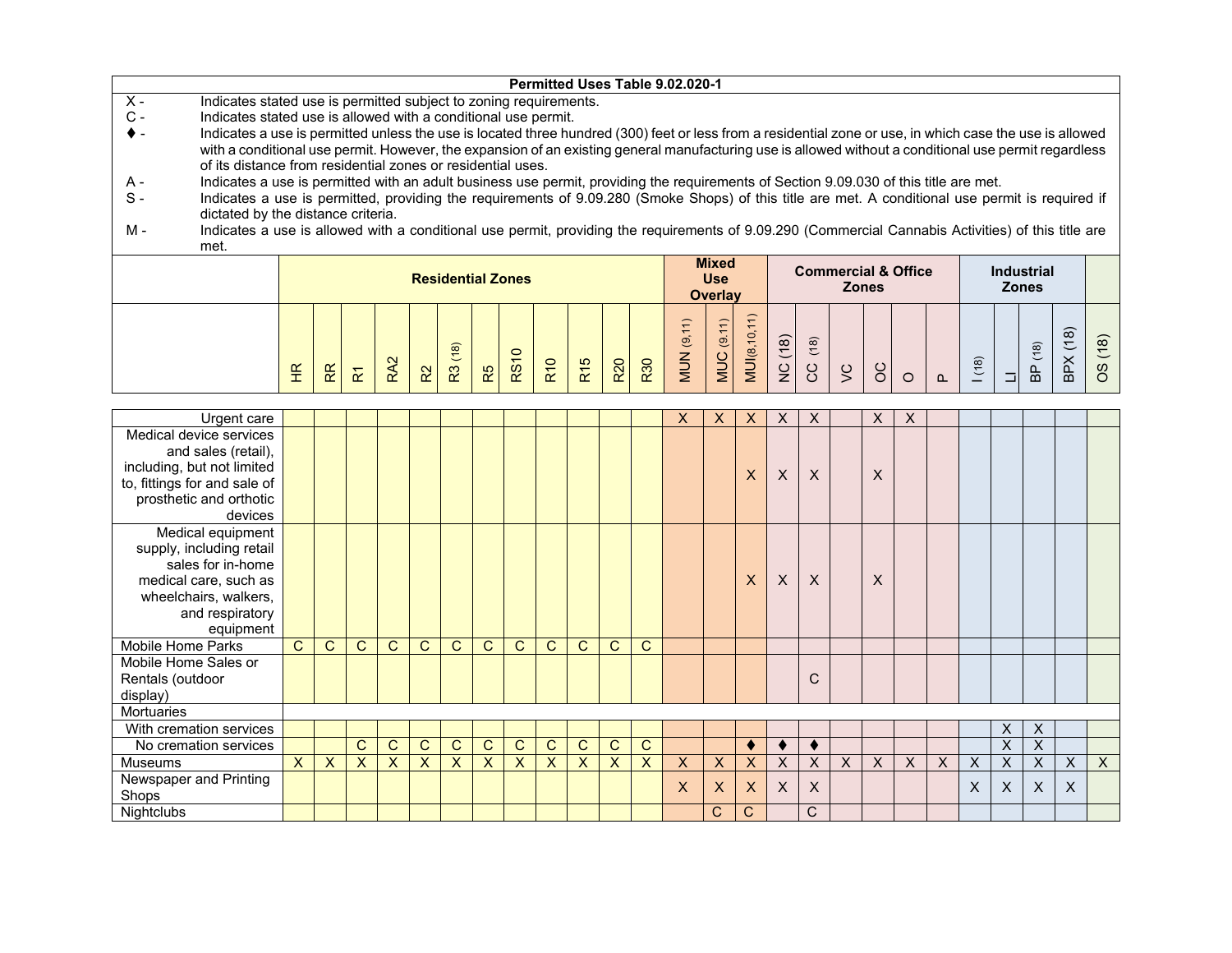|                                                                                                                                                                 |                           |              |                         |                 |              |                          |              |              |              |                 |                           |              | Permitted Uses Table 9.02.020-1 |                           |                           |                           |                           |                           |                         |                                |              |              |                           |                           |                         |                |
|-----------------------------------------------------------------------------------------------------------------------------------------------------------------|---------------------------|--------------|-------------------------|-----------------|--------------|--------------------------|--------------|--------------|--------------|-----------------|---------------------------|--------------|---------------------------------|---------------------------|---------------------------|---------------------------|---------------------------|---------------------------|-------------------------|--------------------------------|--------------|--------------|---------------------------|---------------------------|-------------------------|----------------|
| $X -$<br>Indicates stated use is permitted subject to zoning requirements.                                                                                      |                           |              |                         |                 |              |                          |              |              |              |                 |                           |              |                                 |                           |                           |                           |                           |                           |                         |                                |              |              |                           |                           |                         |                |
| $C -$<br>Indicates stated use is allowed with a conditional use permit.                                                                                         |                           |              |                         |                 |              |                          |              |              |              |                 |                           |              |                                 |                           |                           |                           |                           |                           |                         |                                |              |              |                           |                           |                         |                |
| Indicates a use is permitted unless the use is located three hundred (300) feet or less from a residential zone or use, in which case the use is allowed<br>♦ - |                           |              |                         |                 |              |                          |              |              |              |                 |                           |              |                                 |                           |                           |                           |                           |                           |                         |                                |              |              |                           |                           |                         |                |
| with a conditional use permit. However, the expansion of an existing general manufacturing use is allowed without a conditional use permit regardless           |                           |              |                         |                 |              |                          |              |              |              |                 |                           |              |                                 |                           |                           |                           |                           |                           |                         |                                |              |              |                           |                           |                         |                |
| of its distance from residential zones or residential uses.                                                                                                     |                           |              |                         |                 |              |                          |              |              |              |                 |                           |              |                                 |                           |                           |                           |                           |                           |                         |                                |              |              |                           |                           |                         |                |
| Indicates a use is permitted with an adult business use permit, providing the requirements of Section 9.09.030 of this title are met.<br>A -                    |                           |              |                         |                 |              |                          |              |              |              |                 |                           |              |                                 |                           |                           |                           |                           |                           |                         |                                |              |              |                           |                           |                         |                |
| $S -$<br>Indicates a use is permitted, providing the requirements of 9.09.280 (Smoke Shops) of this title are met. A conditional use permit is required if      |                           |              |                         |                 |              |                          |              |              |              |                 |                           |              |                                 |                           |                           |                           |                           |                           |                         |                                |              |              |                           |                           |                         |                |
| dictated by the distance criteria.                                                                                                                              |                           |              |                         |                 |              |                          |              |              |              |                 |                           |              |                                 |                           |                           |                           |                           |                           |                         |                                |              |              |                           |                           |                         |                |
| Indicates a use is allowed with a conditional use permit, providing the requirements of 9.09.290 (Commercial Cannabis Activities) of this title are<br>м -      |                           |              |                         |                 |              |                          |              |              |              |                 |                           |              |                                 |                           |                           |                           |                           |                           |                         |                                |              |              |                           |                           |                         |                |
| met.                                                                                                                                                            |                           |              |                         |                 |              |                          |              |              |              |                 |                           |              |                                 |                           |                           |                           |                           |                           |                         |                                |              |              |                           |                           |                         |                |
|                                                                                                                                                                 |                           |              |                         |                 |              |                          |              |              |              |                 |                           |              |                                 | <b>Mixed</b>              |                           |                           |                           |                           |                         | <b>Commercial &amp; Office</b> |              |              |                           | <b>Industrial</b>         |                         |                |
|                                                                                                                                                                 |                           |              |                         |                 |              | <b>Residential Zones</b> |              |              |              |                 |                           |              |                                 | <b>Use</b>                |                           |                           |                           |                           | <b>Zones</b>            |                                |              |              | <b>Zones</b>              |                           |                         |                |
|                                                                                                                                                                 |                           |              |                         |                 |              |                          |              |              |              |                 |                           |              |                                 | <b>Overlay</b>            |                           |                           |                           |                           |                         |                                |              |              |                           |                           |                         |                |
|                                                                                                                                                                 |                           |              |                         |                 |              |                          |              |              |              |                 |                           |              |                                 |                           |                           |                           |                           |                           |                         |                                |              |              |                           |                           |                         |                |
|                                                                                                                                                                 |                           |              |                         |                 |              |                          |              |              |              |                 |                           |              | <b>MUN</b> (9,11)               | MUC (9.11)                | <b>MUI(8,10,11)</b>       |                           |                           |                           |                         |                                |              |              |                           |                           |                         |                |
|                                                                                                                                                                 |                           |              |                         |                 |              | R3 (18)                  |              |              |              |                 |                           |              |                                 |                           |                           | NC (18)                   | (18)                      |                           |                         |                                |              |              |                           | (18)                      | 3PX(18)                 | OS (18)        |
|                                                                                                                                                                 | E                         | R            | $\overline{\mathbf{x}}$ | RA <sub>2</sub> | $\mathsf R2$ |                          | R5           | <b>RS10</b>  | <b>R10</b>   | R <sub>15</sub> | <b>R20</b>                | R30          |                                 |                           |                           |                           | ပ္ပ                       | $\zeta$                   | $\infty$                |                                |              | (18)         |                           | $\frac{D}{D}$             |                         |                |
|                                                                                                                                                                 |                           |              |                         |                 |              |                          |              |              |              |                 |                           |              |                                 |                           |                           |                           |                           |                           |                         | $\circ$                        | $\Omega$     |              | $\Box$                    |                           |                         |                |
|                                                                                                                                                                 |                           |              |                         |                 |              |                          |              |              |              |                 |                           |              |                                 |                           |                           |                           |                           |                           |                         |                                |              |              |                           |                           |                         |                |
| Nursery, (Plant),                                                                                                                                               |                           |              |                         |                 |              |                          |              |              |              |                 |                           |              |                                 |                           |                           |                           |                           |                           |                         |                                |              |              |                           |                           |                         |                |
| Wholesale and                                                                                                                                                   | $\boldsymbol{\mathsf{X}}$ | $\mathsf{X}$ | $\overline{\mathsf{x}}$ | $\mathsf{x}$    |              |                          |              |              |              |                 |                           |              |                                 |                           |                           |                           |                           |                           |                         |                                |              | $\mathsf{X}$ | $\boldsymbol{\mathsf{X}}$ |                           |                         | $\pmb{\times}$ |
| <b>Distribution</b>                                                                                                                                             |                           |              |                         |                 |              |                          |              |              |              |                 |                           |              |                                 |                           |                           |                           |                           |                           |                         |                                |              |              |                           |                           |                         |                |
| Offices (administrative                                                                                                                                         |                           |              |                         |                 |              |                          |              |              |              |                 |                           |              | $\mathsf{X}$                    | $\mathsf{X}$              | $\mathsf{X}$              | $\boldsymbol{X}$          | $\mathsf{X}$              | $\sf X$                   | $\sf X$                 | $\mathsf{X}$                   |              |              | $\mathsf{X}$              | X                         | $\mathsf{X}$            |                |
| and professional)                                                                                                                                               |                           |              |                         |                 |              |                          |              |              |              |                 |                           |              |                                 |                           |                           |                           |                           |                           |                         |                                |              |              |                           |                           |                         |                |
| Open Air Theaters                                                                                                                                               |                           |              |                         |                 |              |                          |              |              |              |                 |                           |              |                                 |                           | $\mathsf{C}$              |                           |                           |                           |                         |                                | $\mathsf{C}$ |              |                           |                           |                         | $\overline{C}$ |
| Orphanages                                                                                                                                                      | C                         | $\mathbf C$  | $\mathsf C$             | C               | $\mathsf{C}$ | $\mathsf{C}$             | $\mathsf{C}$ | $\mathsf C$  | $\mathsf{C}$ | $\mathbf C$     | $\mathsf{C}$              | $\mathsf{C}$ |                                 |                           |                           |                           |                           |                           |                         |                                |              |              |                           |                           |                         |                |
| <b>Painting Contractor</b>                                                                                                                                      |                           |              |                         |                 |              |                          |              |              |              |                 |                           |              |                                 |                           |                           |                           |                           |                           |                         |                                |              | $\mathsf X$  | $\overline{X}$            |                           |                         |                |
| <b>Parcel Delivery</b>                                                                                                                                          |                           |              |                         |                 |              |                          |              |              |              |                 |                           |              |                                 |                           |                           |                           |                           |                           |                         |                                |              | $\sf X$      | X                         | $\boldsymbol{\mathsf{X}}$ | X                       |                |
| <b>Terminals</b>                                                                                                                                                |                           |              |                         |                 |              |                          |              |              |              |                 |                           |              |                                 |                           |                           |                           |                           |                           |                         |                                |              |              |                           |                           |                         |                |
| Parking Lot                                                                                                                                                     |                           |              |                         |                 |              |                          |              |              |              |                 |                           |              |                                 |                           | $\mathbf C$               | $\mathsf C$               | $\boldsymbol{\mathsf{X}}$ | $\mathsf X$               | $\mathsf C$             |                                |              |              |                           | $\overline{\mathsf{x}}$   |                         |                |
| Parks and Recreation                                                                                                                                            | X                         | $\mathsf{X}$ | $\sf X$                 | $\mathsf{X}$    | $\mathsf{X}$ | $\mathsf{x}$             | $\mathsf{X}$ | $\mathsf{X}$ | $\mathsf{X}$ | $\mathsf{X}$    | $\boldsymbol{\mathsf{X}}$ | $\mathsf{X}$ | $\mathsf{X}$                    | $\mathsf{X}$              | $\mathsf{X}$              | $\boldsymbol{X}$          | $\mathsf{X}$              | $\sf X$                   | $\sf X$                 | $\mathsf{X}$                   | $\sf X$      | $\mathsf{X}$ | $\mathsf{X}$              | X                         | $\mathsf{X}$            | $\mathsf{X}$   |
| Facilities (public)                                                                                                                                             |                           |              |                         |                 |              |                          |              |              |              |                 |                           |              |                                 |                           |                           |                           |                           |                           |                         |                                |              |              |                           |                           |                         |                |
| Personal Services (e.g.,                                                                                                                                        |                           |              |                         |                 |              |                          |              |              |              |                 |                           |              |                                 |                           |                           |                           |                           |                           |                         |                                |              |              |                           |                           |                         |                |
| nail salons, spa                                                                                                                                                |                           |              |                         |                 |              |                          |              |              |              |                 |                           |              |                                 |                           |                           |                           |                           |                           |                         |                                |              |              |                           |                           |                         |                |
| facilities <sup>15</sup> , barber and                                                                                                                           |                           |              |                         |                 |              |                          |              |              |              |                 |                           |              | X                               | X                         | X                         | $\boldsymbol{\mathsf{X}}$ | $\mathsf{X}$              | X                         | X                       |                                |              |              |                           |                           | X                       |                |
| beauty shops, and                                                                                                                                               |                           |              |                         |                 |              |                          |              |              |              |                 |                           |              |                                 |                           |                           |                           |                           |                           |                         |                                |              |              |                           |                           |                         |                |
| tattoo parlors)                                                                                                                                                 |                           |              |                         |                 |              |                          |              |              |              |                 |                           |              |                                 |                           |                           |                           |                           |                           |                         |                                |              |              |                           |                           |                         |                |
| Pharmacy <sup>4</sup>                                                                                                                                           |                           |              |                         |                 |              |                          |              |              |              |                 |                           |              | $\boldsymbol{\mathsf{X}}$       | $\boldsymbol{\mathsf{X}}$ | $\boldsymbol{\mathsf{X}}$ | $\boldsymbol{\mathsf{X}}$ | $\boldsymbol{\mathsf{X}}$ | $\boldsymbol{\mathsf{X}}$ | $\overline{\mathsf{x}}$ |                                |              |              |                           |                           | $\overline{X}$          |                |
| Photo Studios                                                                                                                                                   |                           |              |                         |                 |              |                          |              |              |              |                 |                           |              | $\overline{X}$                  | $\overline{X}$            | $\overline{\mathsf{x}}$   | $\overline{\mathsf{x}}$   | $\overline{\mathsf{X}}$   | $\overline{\mathsf{x}}$   | $\overline{\mathsf{x}}$ |                                |              |              |                           |                           | $\overline{\mathsf{x}}$ |                |
| <b>Plumbing Shops</b>                                                                                                                                           |                           |              |                         |                 |              |                          |              |              |              |                 |                           |              |                                 |                           |                           |                           | $\overline{X}$            |                           |                         |                                |              |              |                           |                           | $\overline{X}$          |                |
| <b>Plumbing Supply Stores</b>                                                                                                                                   |                           |              |                         |                 |              |                          |              |              |              |                 |                           |              |                                 |                           |                           |                           |                           |                           |                         |                                |              |              |                           |                           |                         |                |
| for Contractors                                                                                                                                                 |                           |              |                         |                 |              |                          |              |              |              |                 |                           |              |                                 |                           |                           |                           |                           |                           |                         |                                |              |              | X                         | X                         | X                       |                |

Postal Services X X X X X X X X X X

 $\begin{array}{c|c|c|c|c|c} \hline \bullet & \bullet & \bullet \\ \hline X & X & X & X \end{array}$ 

Pool Hall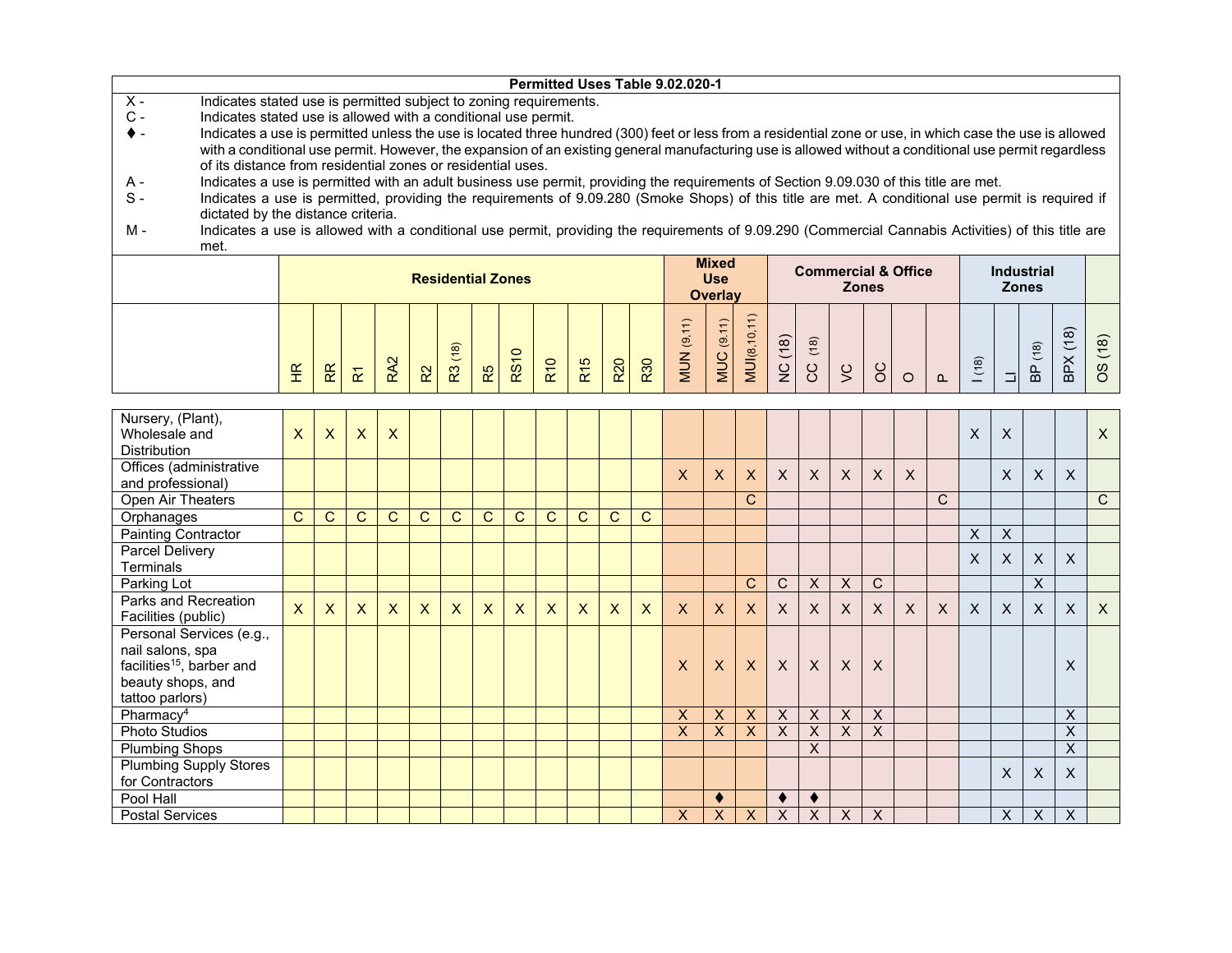|       |                                                                                                                                                          |  |  |                          |  | Permitted Uses Table 9.02.020-1 |  |            |                |  |  |              |                                |  |                   |  |
|-------|----------------------------------------------------------------------------------------------------------------------------------------------------------|--|--|--------------------------|--|---------------------------------|--|------------|----------------|--|--|--------------|--------------------------------|--|-------------------|--|
| $X -$ | Indicates stated use is permitted subject to zoning requirements.                                                                                        |  |  |                          |  |                                 |  |            |                |  |  |              |                                |  |                   |  |
| С.    | Indicates stated use is allowed with a conditional use permit.                                                                                           |  |  |                          |  |                                 |  |            |                |  |  |              |                                |  |                   |  |
|       | Indicates a use is permitted unless the use is located three hundred (300) feet or less from a residential zone or use, in which case the use is allowed |  |  |                          |  |                                 |  |            |                |  |  |              |                                |  |                   |  |
|       | with a conditional use permit. However, the expansion of an existing general manufacturing use is allowed without a conditional use permit regardless    |  |  |                          |  |                                 |  |            |                |  |  |              |                                |  |                   |  |
|       | of its distance from residential zones or residential uses.                                                                                              |  |  |                          |  |                                 |  |            |                |  |  |              |                                |  |                   |  |
| A -   | Indicates a use is permitted with an adult business use permit, providing the requirements of Section 9.09.030 of this title are met.                    |  |  |                          |  |                                 |  |            |                |  |  |              |                                |  |                   |  |
| $S -$ | Indicates a use is permitted, providing the requirements of 9.09.280 (Smoke Shops) of this title are met. A conditional use permit is required if        |  |  |                          |  |                                 |  |            |                |  |  |              |                                |  |                   |  |
|       | dictated by the distance criteria.                                                                                                                       |  |  |                          |  |                                 |  |            |                |  |  |              |                                |  |                   |  |
| м -   | Indicates a use is allowed with a conditional use permit, providing the requirements of 9.09.290 (Commercial Cannabis Activities) of this title are      |  |  |                          |  |                                 |  |            |                |  |  |              |                                |  |                   |  |
|       | met.                                                                                                                                                     |  |  |                          |  |                                 |  |            |                |  |  |              |                                |  |                   |  |
|       |                                                                                                                                                          |  |  |                          |  |                                 |  |            | <b>Mixed</b>   |  |  |              | <b>Commercial &amp; Office</b> |  | <b>Industrial</b> |  |
|       |                                                                                                                                                          |  |  | <b>Residential Zones</b> |  |                                 |  | <b>Use</b> |                |  |  |              |                                |  |                   |  |
|       |                                                                                                                                                          |  |  |                          |  |                                 |  |            | <b>Overlay</b> |  |  | <b>Zones</b> |                                |  | <b>Zones</b>      |  |
|       |                                                                                                                                                          |  |  |                          |  |                                 |  |            |                |  |  |              |                                |  |                   |  |

| $\widetilde{\mathbb{E}}$<br>- 1 | R | $\alpha$ | $\mathbf{\Omega}$<br>$\alpha$ | R <sup>2</sup> | $\widehat{\infty}$<br>$\epsilon$<br>R <sup>3</sup> | R5 | $\circ$<br>$\infty$ | $\overline{\phantom{0}}$<br>R <sub>10</sub> | $\frac{15}{2}$<br>$\alpha$ | R <sub>20</sub> | R30 | $\overline{\phantom{0}}$<br>$\overline{ }$<br>$\overline{\phantom{0}}$<br>಄<br>⇁<br>≒<br>⋚ | $\sim$<br>$\overline{ }$<br>$\overline{ }$<br>$\overline{9}$<br><b>MUC</b> | $\overline{\phantom{0}}$<br>$\overline{a}$<br>J(8)<br>⋚ | $\widehat{\infty}$<br>$\overline{ }$<br>$\overline{\phantom{0}}$<br>$\geq$ | (18)<br>$\lambda$<br>ၓ | $\check{ }$ | $\checkmark$<br>ັ | ⌒<br>๛ | $\sim$ | ၜ<br>$\overline{C}$<br>— | $\overline{\phantom{0}}$<br><b>A</b> | $\widehat{\infty}$<br>$\overline{C}$<br>黃 | $\widehat{\infty}$<br>$\overline{ }$<br>$\check{ }$<br>$\checkmark$<br>⌒<br>$\overline{B}$ | $\overline{\phantom{0}}$<br>$\infty$<br>$\overline{\phantom{a}}$<br>$\overline{\phantom{0}}$<br>$\omega$<br>$\circ$ |
|---------------------------------|---|----------|-------------------------------|----------------|----------------------------------------------------|----|---------------------|---------------------------------------------|----------------------------|-----------------|-----|--------------------------------------------------------------------------------------------|----------------------------------------------------------------------------|---------------------------------------------------------|----------------------------------------------------------------------------|------------------------|-------------|-------------------|--------|--------|--------------------------|--------------------------------------|-------------------------------------------|--------------------------------------------------------------------------------------------|---------------------------------------------------------------------------------------------------------------------|
|---------------------------------|---|----------|-------------------------------|----------------|----------------------------------------------------|----|---------------------|---------------------------------------------|----------------------------|-----------------|-----|--------------------------------------------------------------------------------------------|----------------------------------------------------------------------------|---------------------------------------------------------|----------------------------------------------------------------------------|------------------------|-------------|-------------------|--------|--------|--------------------------|--------------------------------------|-------------------------------------------|--------------------------------------------------------------------------------------------|---------------------------------------------------------------------------------------------------------------------|

| Pottery Sales with<br><b>Outdoor Sales</b>                                                                                          |              |              |              |              |             |              |              |              |              |              |              |              | X         | $\mathsf{X}$ | $\sf X$      | X | $\mathsf{X}$              | $\sf X$                   |                           |              |          | X.           |              |          | $\mathsf{X}$ |              |
|-------------------------------------------------------------------------------------------------------------------------------------|--------------|--------------|--------------|--------------|-------------|--------------|--------------|--------------|--------------|--------------|--------------|--------------|-----------|--------------|--------------|---|---------------------------|---------------------------|---------------------------|--------------|----------|--------------|--------------|----------|--------------|--------------|
| Public Administration,<br><b>Buildings and Civic</b><br>Centers                                                                     |              |              |              |              |             |              |              |              |              |              |              |              | X         | $\mathsf{X}$ | $\times$     | X | $\mathsf{X}$              | $\boldsymbol{\mathsf{X}}$ | $\mathsf{X}$              | $\mathsf{X}$ | $\sf X$  | $\mathsf{X}$ | $\sf X$      | $\times$ | X            |              |
| Public Utility Stations,<br>Yards, Wells and Similar<br>Facilities, Excluding<br><b>Offices</b>                                     | $\mathbf C$  | $\mathsf{C}$ | $\mathsf{C}$ | $\mathsf{C}$ | $\mathbf C$ | $\mathsf{C}$ | $\mathbf C$  | $\mathsf{C}$ | $\mathsf{C}$ | $\mathsf{C}$ | $\mathsf{C}$ | $\mathsf{C}$ | $\bullet$ | ٠            | ٠            |   |                           | $\bullet$                 |                           |              | ◆        | $\sf X$      | $\mathsf{X}$ |          |              | $\mathsf{C}$ |
| Racetracks                                                                                                                          |              |              |              |              |             |              |              |              |              |              |              |              |           |              |              |   | C                         |                           |                           |              | C        |              |              |          |              |              |
| Record Store                                                                                                                        |              |              |              |              |             |              |              |              |              |              |              |              | X         | $\mathsf{X}$ | X            | X | $\mathsf{X}$              | X                         |                           |              |          |              |              |          |              |              |
| <b>Recording Studio</b>                                                                                                             |              |              |              |              |             |              |              |              |              |              |              |              | X         | $\mathsf{X}$ | X            | X | $\boldsymbol{\mathsf{X}}$ | X                         | $\boldsymbol{\mathsf{X}}$ | $\mathsf{X}$ |          | X.           | $\sf X$      | X        | X            |              |
| <b>Recreational Facilities</b><br>(Private) such as Tennis<br>Club, Polo Club, with<br><b>Limited Associated</b><br>Incidental Uses | $\mathsf{C}$ | $\mathsf{C}$ | $\mathbf C$  | $\mathsf{C}$ | $\mathbf C$ | $\mathbf C$  | $\mathsf{C}$ | $\mathbf{C}$ | $\mathsf{C}$ | $\mathsf{C}$ | $\mathsf{C}$ | $\mathsf{C}$ | $\bullet$ | $\bullet$    | $\bullet$    |   |                           | $\bullet$                 |                           |              |          |              |              |          |              |              |
| Recycling, Large<br>Collection Facility <sup>5</sup>                                                                                |              |              |              |              |             |              |              |              |              |              |              |              |           |              |              |   |                           |                           |                           |              |          | X.           | X            |          |              |              |
| Recycling, Small<br><b>Collection Facility</b>                                                                                      |              |              |              |              |             |              |              |              |              |              |              |              | X         | $\mathsf{X}$ | $\sf X$      | X | $\mathsf{X}$              | $\times$                  |                           |              |          |              |              |          |              |              |
| <b>Recycling Processing</b><br>Centers                                                                                              |              |              |              |              |             |              |              |              |              |              |              |              |           |              |              |   |                           |                           |                           |              |          | $\mathsf{X}$ | $\mathsf{X}$ | X        | $\sf X$      |              |
| Refreshment Stands                                                                                                                  |              |              |              |              |             |              |              |              |              |              |              |              | X         | $\mathsf{X}$ | $\mathsf{X}$ | X | $\mathsf{X}$              | $\mathsf{X}$              | $\mathsf{X}$              | $\mathsf{X}$ | $\times$ | $\times$     | $\mathsf{X}$ | X        | X            |              |
| <b>Rental Service</b>                                                                                                               |              |              |              |              |             |              |              |              |              |              |              |              |           |              |              |   |                           |                           |                           |              |          |              |              |          |              |              |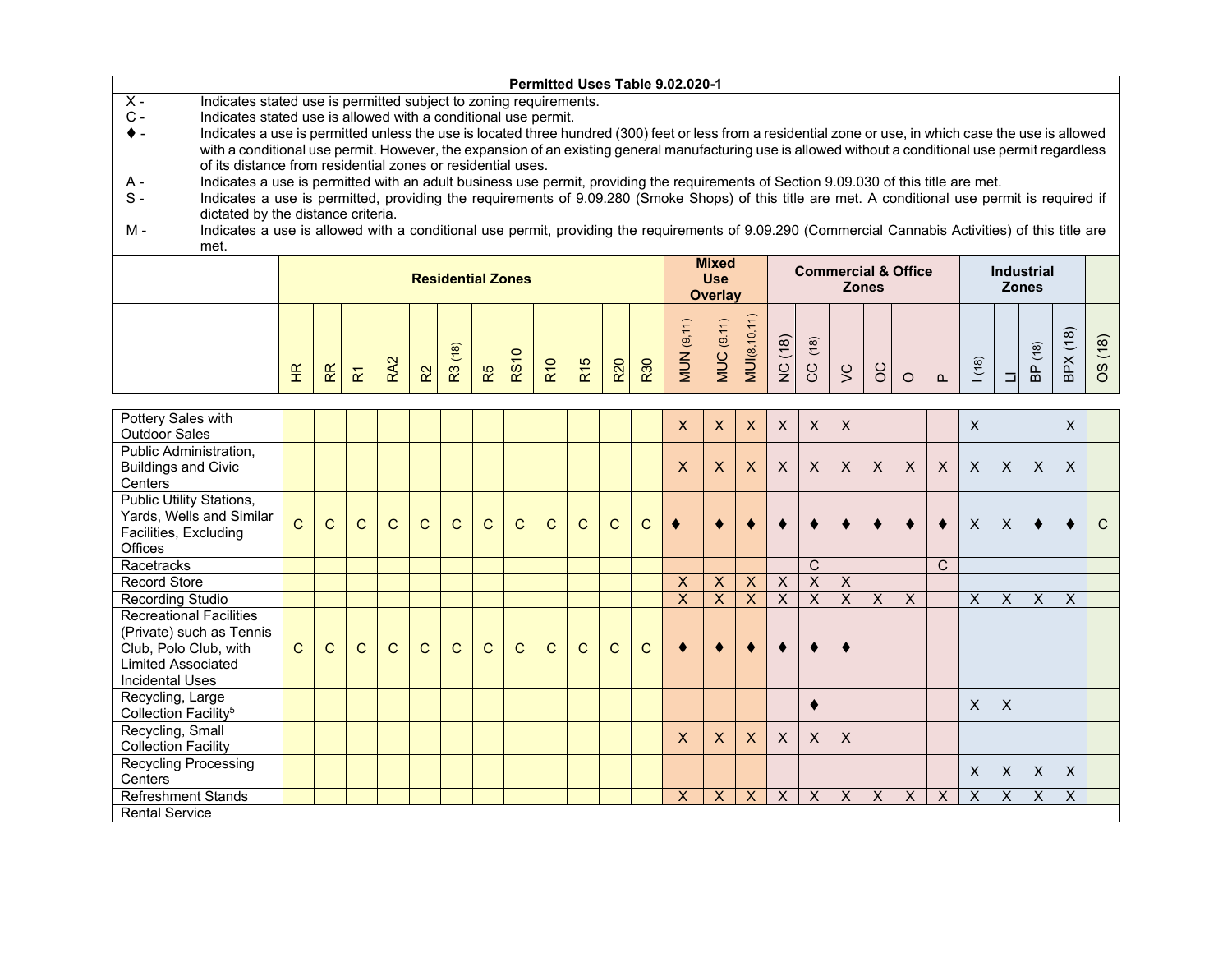|                                                                                                                                                                 |                      |                                      |                         |                 |                           |                          |             |                           |                |                 |                           |     | Permitted Uses Table 9.02.020-1 |                           |                         |                           |                           |                         |                |                                |          |                |          |                           |                           |         |
|-----------------------------------------------------------------------------------------------------------------------------------------------------------------|----------------------|--------------------------------------|-------------------------|-----------------|---------------------------|--------------------------|-------------|---------------------------|----------------|-----------------|---------------------------|-----|---------------------------------|---------------------------|-------------------------|---------------------------|---------------------------|-------------------------|----------------|--------------------------------|----------|----------------|----------|---------------------------|---------------------------|---------|
| $\overline{X}$ -<br>Indicates stated use is permitted subject to zoning requirements.                                                                           |                      |                                      |                         |                 |                           |                          |             |                           |                |                 |                           |     |                                 |                           |                         |                           |                           |                         |                |                                |          |                |          |                           |                           |         |
| $C -$<br>Indicates stated use is allowed with a conditional use permit.                                                                                         |                      |                                      |                         |                 |                           |                          |             |                           |                |                 |                           |     |                                 |                           |                         |                           |                           |                         |                |                                |          |                |          |                           |                           |         |
| Indicates a use is permitted unless the use is located three hundred (300) feet or less from a residential zone or use, in which case the use is allowed<br>♦ - |                      |                                      |                         |                 |                           |                          |             |                           |                |                 |                           |     |                                 |                           |                         |                           |                           |                         |                |                                |          |                |          |                           |                           |         |
| with a conditional use permit. However, the expansion of an existing general manufacturing use is allowed without a conditional use permit regardless           |                      |                                      |                         |                 |                           |                          |             |                           |                |                 |                           |     |                                 |                           |                         |                           |                           |                         |                |                                |          |                |          |                           |                           |         |
| of its distance from residential zones or residential uses.                                                                                                     |                      |                                      |                         |                 |                           |                          |             |                           |                |                 |                           |     |                                 |                           |                         |                           |                           |                         |                |                                |          |                |          |                           |                           |         |
| Indicates a use is permitted with an adult business use permit, providing the requirements of Section 9.09.030 of this title are met.<br>A -                    |                      |                                      |                         |                 |                           |                          |             |                           |                |                 |                           |     |                                 |                           |                         |                           |                           |                         |                |                                |          |                |          |                           |                           |         |
| $S -$<br>Indicates a use is permitted, providing the requirements of 9.09.280 (Smoke Shops) of this title are met. A conditional use permit is required if      |                      |                                      |                         |                 |                           |                          |             |                           |                |                 |                           |     |                                 |                           |                         |                           |                           |                         |                |                                |          |                |          |                           |                           |         |
| dictated by the distance criteria.                                                                                                                              |                      |                                      |                         |                 |                           |                          |             |                           |                |                 |                           |     |                                 |                           |                         |                           |                           |                         |                |                                |          |                |          |                           |                           |         |
| Indicates a use is allowed with a conditional use permit, providing the requirements of 9.09.290 (Commercial Cannabis Activities) of this title are<br>М -      |                      |                                      |                         |                 |                           |                          |             |                           |                |                 |                           |     |                                 |                           |                         |                           |                           |                         |                |                                |          |                |          |                           |                           |         |
| met.                                                                                                                                                            |                      |                                      |                         |                 |                           |                          |             |                           |                |                 |                           |     |                                 |                           |                         |                           |                           |                         |                |                                |          |                |          |                           |                           |         |
|                                                                                                                                                                 |                      |                                      |                         |                 |                           |                          |             |                           |                |                 |                           |     |                                 | <b>Mixed</b>              |                         |                           |                           |                         |                | <b>Commercial &amp; Office</b> |          |                |          | <b>Industrial</b>         |                           |         |
|                                                                                                                                                                 |                      |                                      |                         |                 |                           | <b>Residential Zones</b> |             |                           |                |                 |                           |     |                                 | <b>Use</b>                |                         |                           |                           |                         | <b>Zones</b>   |                                |          |                |          | <b>Zones</b>              |                           |         |
|                                                                                                                                                                 |                      |                                      |                         |                 |                           |                          |             |                           |                |                 |                           |     |                                 | <b>Overlav</b>            |                         |                           |                           |                         |                |                                |          |                |          |                           |                           |         |
|                                                                                                                                                                 |                      |                                      |                         |                 |                           |                          |             |                           |                |                 |                           |     |                                 |                           |                         |                           |                           |                         |                |                                |          |                |          |                           |                           |         |
|                                                                                                                                                                 |                      |                                      |                         |                 |                           |                          |             |                           |                |                 |                           |     |                                 | (9.11)                    |                         |                           |                           |                         |                |                                |          |                |          |                           |                           |         |
|                                                                                                                                                                 |                      |                                      |                         |                 |                           |                          |             |                           |                |                 |                           |     |                                 |                           |                         |                           | $(18)$                    |                         |                |                                |          |                |          |                           |                           |         |
|                                                                                                                                                                 | $\frac{\alpha}{\pi}$ | R                                    |                         | RA <sub>2</sub> | R <sup>2</sup>            | R3 (18)                  | R5          | <b>RS10</b>               | <b>R10</b>     | R <sub>15</sub> | <b>R20</b>                | R30 | <b>MUN</b> (9,11)               | MUC                       | <b>MUI(8,10,11)</b>     | NC (18)                   | ပ္ပ                       | $\leq$                  | $\delta$       |                                |          | (18)           |          | <b>BP</b> (18)            | BPX(18)                   | OS (18) |
|                                                                                                                                                                 |                      |                                      | $\tilde{\mathbf{r}}$    |                 |                           |                          |             |                           |                |                 |                           |     |                                 |                           |                         |                           |                           |                         |                | $\circ$                        | $\Omega$ |                | $\Box$   |                           |                           |         |
|                                                                                                                                                                 |                      |                                      |                         |                 |                           |                          |             |                           |                |                 |                           |     |                                 |                           |                         |                           |                           |                         |                |                                |          |                |          |                           |                           |         |
| Within an enclosed                                                                                                                                              |                      |                                      |                         |                 |                           |                          |             |                           |                |                 |                           |     |                                 |                           |                         |                           |                           |                         |                |                                |          |                |          |                           |                           |         |
| structure (furniture,                                                                                                                                           |                      |                                      |                         |                 |                           |                          |             |                           |                |                 |                           |     | $\times$                        | $\boldsymbol{\mathsf{X}}$ | $\pmb{\mathsf{X}}$      | $\boldsymbol{\mathsf{X}}$ | $\boldsymbol{\mathsf{X}}$ | $\mathsf{X}$            |                |                                |          | $\mathsf{X}$   | $\times$ | $\times$                  | $\boldsymbol{\mathsf{X}}$ |         |
| office, party supplies)                                                                                                                                         |                      |                                      |                         |                 |                           |                          |             |                           |                |                 |                           |     |                                 |                           |                         |                           |                           |                         |                |                                |          |                |          |                           |                           |         |
| With outdoor storage                                                                                                                                            |                      |                                      |                         |                 |                           |                          |             |                           |                |                 |                           |     |                                 |                           |                         |                           |                           |                         |                |                                |          |                |          |                           |                           |         |
| and display (vehicles,                                                                                                                                          |                      |                                      |                         |                 |                           |                          |             |                           |                |                 |                           |     |                                 |                           |                         |                           | ٠                         |                         |                |                                |          | X              | $\times$ |                           |                           |         |
| equipment, etc.)                                                                                                                                                |                      |                                      |                         |                 |                           |                          |             |                           |                |                 |                           |     |                                 |                           |                         |                           |                           |                         |                |                                |          |                |          |                           |                           |         |
| Research and                                                                                                                                                    |                      |                                      |                         |                 |                           |                          |             |                           |                |                 |                           |     | X                               | $\boldsymbol{\mathsf{X}}$ | X                       |                           |                           |                         | X              | $\boldsymbol{\mathsf{X}}$      |          | $\pmb{\times}$ | $\times$ | $\boldsymbol{\mathsf{X}}$ | $\times$                  |         |
| Development                                                                                                                                                     |                      |                                      |                         |                 |                           |                          |             |                           |                |                 |                           |     |                                 |                           |                         |                           |                           |                         |                |                                |          |                |          |                           |                           |         |
| Residential                                                                                                                                                     |                      |                                      |                         |                 |                           |                          |             |                           |                |                 |                           |     |                                 |                           |                         |                           |                           |                         |                |                                |          |                |          |                           |                           |         |
| Single-Family                                                                                                                                                   | X                    | $\boldsymbol{\mathsf{X}}$            | $\overline{\mathsf{x}}$ | X               | $\boldsymbol{\mathsf{X}}$ | $\pmb{\mathsf{X}}$       | X           | $\boldsymbol{\mathsf{X}}$ |                |                 |                           |     |                                 |                           |                         |                           |                           |                         |                |                                |          |                |          |                           |                           |         |
| Multiple-Family                                                                                                                                                 |                      |                                      |                         |                 |                           |                          |             |                           | $\pmb{\times}$ | $\mathsf{x}$    | $\boldsymbol{\mathsf{X}}$ | X   | $\pmb{\mathsf{X}}$              | $\boldsymbol{\mathsf{X}}$ | $\pmb{\mathsf{X}}$      |                           |                           |                         |                |                                |          |                |          |                           |                           |         |
| Manufactured home                                                                                                                                               |                      |                                      |                         |                 |                           |                          |             |                           |                |                 |                           |     |                                 |                           |                         |                           |                           |                         |                |                                |          |                |          |                           |                           |         |
| park (see mobile home                                                                                                                                           |                      |                                      |                         |                 |                           |                          |             |                           |                |                 |                           |     |                                 |                           |                         |                           |                           |                         |                |                                |          |                |          |                           |                           |         |
| parks)                                                                                                                                                          |                      |                                      |                         |                 |                           |                          |             |                           |                |                 |                           |     |                                 |                           |                         |                           |                           |                         |                |                                |          |                |          |                           |                           |         |
| <b>Residential Care Facility</b>                                                                                                                                |                      |                                      |                         |                 |                           |                          |             |                           |                |                 |                           |     |                                 |                           |                         |                           |                           |                         |                |                                |          |                |          |                           |                           |         |
| (for seven or more                                                                                                                                              | $\mathsf{C}$         | $\mathsf{C}$                         | $\mathsf{C}$            | $\mathsf{C}$    | $\mathsf{C}$              | $\mathsf{C}$             | $\mathbf C$ | $\mathbf C$               | $\mathsf{C}$   | $\mathsf{C}$    | $\mathsf{C}$              | C   | $\mathsf{C}$                    | $\mathsf{C}$              | X                       |                           |                           |                         |                |                                |          |                |          |                           |                           |         |
| persons)                                                                                                                                                        |                      |                                      |                         |                 |                           |                          |             |                           |                |                 |                           |     |                                 |                           |                         |                           |                           |                         |                |                                |          |                |          |                           |                           |         |
|                                                                                                                                                                 |                      |                                      |                         |                 |                           |                          |             |                           |                |                 |                           |     |                                 |                           |                         |                           |                           |                         |                |                                |          |                |          |                           |                           |         |
| Restaurants (Eating and                                                                                                                                         |                      |                                      |                         |                 |                           |                          |             |                           |                |                 |                           |     |                                 |                           |                         |                           |                           |                         |                |                                |          |                |          |                           |                           |         |
| <b>Drinking</b>                                                                                                                                                 |                      |                                      |                         |                 |                           |                          |             |                           |                |                 |                           |     |                                 |                           |                         |                           |                           |                         |                |                                |          |                |          |                           |                           |         |
| Establishments)                                                                                                                                                 |                      |                                      |                         |                 |                           |                          |             |                           |                |                 |                           |     |                                 |                           |                         |                           |                           |                         |                |                                |          |                |          |                           |                           |         |
| Without entertainment                                                                                                                                           |                      | X<br>X<br>X<br>X<br>X<br>X<br>X<br>X |                         |                 |                           |                          |             |                           |                |                 |                           |     |                                 |                           |                         |                           |                           |                         |                |                                |          |                |          |                           |                           |         |
| <b>With Limited Live</b>                                                                                                                                        |                      |                                      |                         |                 |                           |                          |             |                           |                |                 |                           |     | $\overline{\mathsf{x}}$         | $\overline{X}$            | $\overline{\mathsf{x}}$ | $\overline{X}$            | $\overline{X}$            | $\overline{\mathsf{x}}$ | $\overline{X}$ |                                |          |                |          |                           |                           |         |
| entertainment                                                                                                                                                   |                      |                                      |                         |                 |                           |                          |             |                           |                |                 |                           |     |                                 |                           |                         |                           |                           |                         |                |                                |          |                |          |                           |                           |         |
| With alcoholic beverage                                                                                                                                         |                      |                                      |                         |                 |                           |                          |             |                           |                |                 |                           |     |                                 |                           |                         |                           |                           |                         |                |                                |          |                |          |                           |                           |         |
| sales                                                                                                                                                           |                      |                                      |                         |                 |                           |                          |             |                           |                |                 |                           |     | X                               | $\pmb{\times}$            | X                       | X                         | X                         | X                       | $\times$       |                                |          |                |          |                           | X                         |         |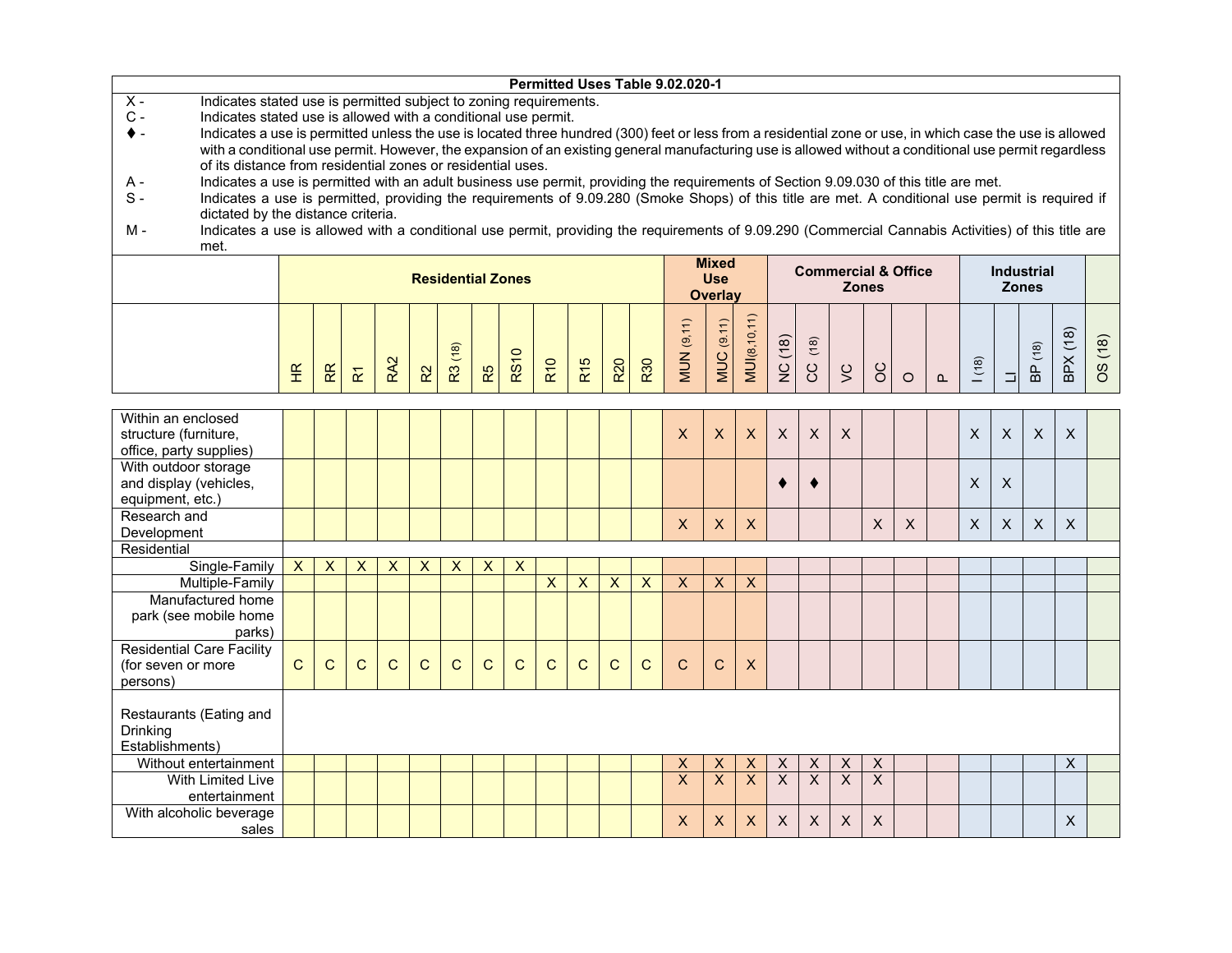|                |                                                                                                                                                          |                                                                                                                                                                                                                                                                                            |  |  |  |  |                          |  |                |            |     |            |     | Permitted Uses Table 9.02.020-1 |                |       |                                                |     |         |              |                                |      |                   |                    |                    |
|----------------|----------------------------------------------------------------------------------------------------------------------------------------------------------|--------------------------------------------------------------------------------------------------------------------------------------------------------------------------------------------------------------------------------------------------------------------------------------------|--|--|--|--|--------------------------|--|----------------|------------|-----|------------|-----|---------------------------------|----------------|-------|------------------------------------------------|-----|---------|--------------|--------------------------------|------|-------------------|--------------------|--------------------|
| $X -$          | Indicates stated use is permitted subject to zoning requirements.                                                                                        |                                                                                                                                                                                                                                                                                            |  |  |  |  |                          |  |                |            |     |            |     |                                 |                |       |                                                |     |         |              |                                |      |                   |                    |                    |
| $\mathsf{C}$ - | Indicates stated use is allowed with a conditional use permit.                                                                                           |                                                                                                                                                                                                                                                                                            |  |  |  |  |                          |  |                |            |     |            |     |                                 |                |       |                                                |     |         |              |                                |      |                   |                    |                    |
|                | Indicates a use is permitted unless the use is located three hundred (300) feet or less from a residential zone or use, in which case the use is allowed |                                                                                                                                                                                                                                                                                            |  |  |  |  |                          |  |                |            |     |            |     |                                 |                |       |                                                |     |         |              |                                |      |                   |                    |                    |
|                | with a conditional use permit. However, the expansion of an existing general manufacturing use is allowed without a conditional use permit regardless    |                                                                                                                                                                                                                                                                                            |  |  |  |  |                          |  |                |            |     |            |     |                                 |                |       |                                                |     |         |              |                                |      |                   |                    |                    |
|                | of its distance from residential zones or residential uses.                                                                                              |                                                                                                                                                                                                                                                                                            |  |  |  |  |                          |  |                |            |     |            |     |                                 |                |       |                                                |     |         |              |                                |      |                   |                    |                    |
| А -            |                                                                                                                                                          | Indicates a use is permitted with an adult business use permit, providing the requirements of Section 9.09.030 of this title are met.<br>Indicates a use is permitted, providing the requirements of 9.09.280 (Smoke Shops) of this title are met. A conditional use permit is required if |  |  |  |  |                          |  |                |            |     |            |     |                                 |                |       |                                                |     |         |              |                                |      |                   |                    |                    |
| $S -$          |                                                                                                                                                          |                                                                                                                                                                                                                                                                                            |  |  |  |  |                          |  |                |            |     |            |     |                                 |                |       |                                                |     |         |              |                                |      |                   |                    |                    |
|                | dictated by the distance criteria.                                                                                                                       |                                                                                                                                                                                                                                                                                            |  |  |  |  |                          |  |                |            |     |            |     |                                 |                |       |                                                |     |         |              |                                |      |                   |                    |                    |
| M -            | Indicates a use is allowed with a conditional use permit, providing the requirements of 9.09.290 (Commercial Cannabis Activities) of this title are      |                                                                                                                                                                                                                                                                                            |  |  |  |  |                          |  |                |            |     |            |     |                                 |                |       |                                                |     |         |              |                                |      |                   |                    |                    |
|                | met.                                                                                                                                                     |                                                                                                                                                                                                                                                                                            |  |  |  |  |                          |  |                |            |     |            |     |                                 |                |       |                                                |     |         |              |                                |      |                   |                    |                    |
|                |                                                                                                                                                          |                                                                                                                                                                                                                                                                                            |  |  |  |  |                          |  |                |            |     |            |     |                                 | <b>Mixed</b>   |       |                                                |     |         |              | <b>Commercial &amp; Office</b> |      | <b>Industrial</b> |                    |                    |
|                |                                                                                                                                                          |                                                                                                                                                                                                                                                                                            |  |  |  |  | <b>Residential Zones</b> |  |                |            |     |            |     |                                 | <b>Use</b>     |       |                                                |     |         | <b>Zones</b> |                                |      | <b>Zones</b>      |                    |                    |
|                |                                                                                                                                                          |                                                                                                                                                                                                                                                                                            |  |  |  |  |                          |  |                |            |     |            |     |                                 | <b>Overlay</b> |       |                                                |     |         |              |                                |      |                   |                    |                    |
|                |                                                                                                                                                          |                                                                                                                                                                                                                                                                                            |  |  |  |  |                          |  |                |            |     |            |     |                                 |                |       |                                                |     |         |              |                                |      |                   |                    |                    |
|                |                                                                                                                                                          |                                                                                                                                                                                                                                                                                            |  |  |  |  |                          |  |                |            |     |            |     |                                 |                | ʻb.   |                                                |     |         |              |                                |      |                   | $\widehat{\infty}$ |                    |
|                |                                                                                                                                                          |                                                                                                                                                                                                                                                                                            |  |  |  |  | ଛ                        |  | $\circ$        |            |     |            |     | ಄                               | ಄              |       | $\widehat{\infty}$<br>$\overline{\phantom{0}}$ | (8) |         |              |                                |      | $\frac{1}{8}$     |                    | $\left( 8 \right)$ |
|                |                                                                                                                                                          |                                                                                                                                                                                                                                                                                            |  |  |  |  |                          |  | $\overline{ }$ | <b>R10</b> | R15 | <b>R20</b> | R30 |                                 | <b>NUC</b>     | MUI8, | $\overline{\phantom{0}}$                       |     | $\circ$ |              |                                | (18) |                   |                    |                    |
|                |                                                                                                                                                          | $\frac{C}{Z}$<br>$\frac{\alpha}{\Gamma}$<br>R <sub>S</sub><br>ပ္ပ<br>8O<br>ន្ល<br>음<br>R5<br>55<br>ᄒ                                                                                                                                                                                       |  |  |  |  |                          |  |                |            |     |            |     |                                 |                |       |                                                |     |         |              |                                |      |                   |                    |                    |

| With outdoor seating <sup>13</sup> |   |   |              |   |   |   |   |   |   |              |   |   | X.           | X. | X | $\times$ | X. | $\times$ | X        |       |   |   |   | X |  |
|------------------------------------|---|---|--------------|---|---|---|---|---|---|--------------|---|---|--------------|----|---|----------|----|----------|----------|-------|---|---|---|---|--|
| Restaurants (fast-food)            |   |   |              |   |   |   |   |   |   |              |   |   |              |    |   |          |    |          |          |       |   |   |   |   |  |
| With drive-through                 |   |   |              |   |   |   |   |   |   |              |   |   |              |    |   |          |    |          |          |       |   |   |   | ٠ |  |
| Without drive-through              |   |   |              |   |   |   |   |   |   |              |   |   | X            | X  | X | $\times$ | X  |          |          |       |   |   |   | X |  |
| <b>Retails Sales</b>               |   |   |              |   |   |   |   |   |   |              |   |   | X            | X  | X | X        | X  | X        |          |       |   |   |   |   |  |
| <b>Support Retail Sales</b>        |   |   |              |   |   |   |   |   |   |              |   |   | X            | X  | X |          |    |          | X        |       |   |   |   | X |  |
| Sandwich Shops <sup>6</sup>        |   |   |              |   |   |   |   |   |   |              |   |   | X            | X  | X | X        | X  | X        | X        | $X_8$ |   |   |   |   |  |
| Schools, Private                   | C | C | $\mathsf{C}$ | C | C | С | C | C | С | C.           | C | C |              |    |   |          |    |          |          |       |   |   |   |   |  |
| Senior Housing                     | X | X | X            | X | X | X | X | X | X | $\mathsf{X}$ | X | X | X            | X  | X |          |    |          | $\times$ | X     |   |   |   |   |  |
| <b>Shoe Shine Stands</b>           |   |   |              |   |   |   |   |   |   |              |   |   | X            | X  | X | X        | X  |          | X        | X     |   |   | X | X |  |
| Shoe Repair Shop                   |   |   |              |   |   |   |   |   |   |              |   |   | X            |    | X | X        | X  | X        |          |       |   |   |   |   |  |
| Sign Shop                          |   |   |              |   |   |   |   |   |   |              |   |   | X            | X. | X | X        | X  | X        |          |       | X | X | X | X |  |
| Single room occupancy              |   |   |              |   |   |   |   |   |   |              |   | C | $\mathsf{C}$ | C. | C |          | X  |          |          |       |   |   |   |   |  |
| (SRO) facility                     |   |   |              |   |   |   |   |   |   |              |   |   |              |    |   |          |    |          |          |       |   |   |   |   |  |
| <b>Skating Rinks</b>               |   |   |              |   |   |   |   |   |   |              |   |   |              | X  |   |          | X  |          |          |       |   |   |   |   |  |
| Smoke Shops <sup>16</sup>          |   |   |              |   |   |   |   |   |   |              |   |   |              |    |   | S        | S  | S        | S        |       |   |   |   |   |  |
| <b>Stationery Stores</b>           |   |   |              |   |   |   |   |   |   |              |   |   | X            | X  | X | X        | X  | X        | X        |       |   |   | X | X |  |
| <b>Statue Shop -Outdoor</b>        |   |   |              |   |   |   |   |   |   |              |   |   |              |    |   |          |    |          |          |       | X | X |   |   |  |
| display                            |   |   |              |   |   |   |   |   |   |              |   |   |              |    |   |          |    |          |          |       |   |   |   |   |  |
| Storage Lots and Mini-             |   |   |              |   |   |   |   |   |   |              |   |   |              |    |   |          |    |          |          |       |   |   |   |   |  |
| Warehouses                         |   |   |              |   |   |   |   |   |   |              |   |   |              |    |   |          |    |          |          |       |   |   |   |   |  |
| Indoor                             |   |   |              |   |   |   |   |   |   |              |   |   |              |    |   |          | С  |          |          |       | X |   |   |   |  |
| Outdoor                            |   |   |              |   |   |   |   |   |   |              |   |   |              |    |   |          | С  |          |          |       | X |   |   |   |  |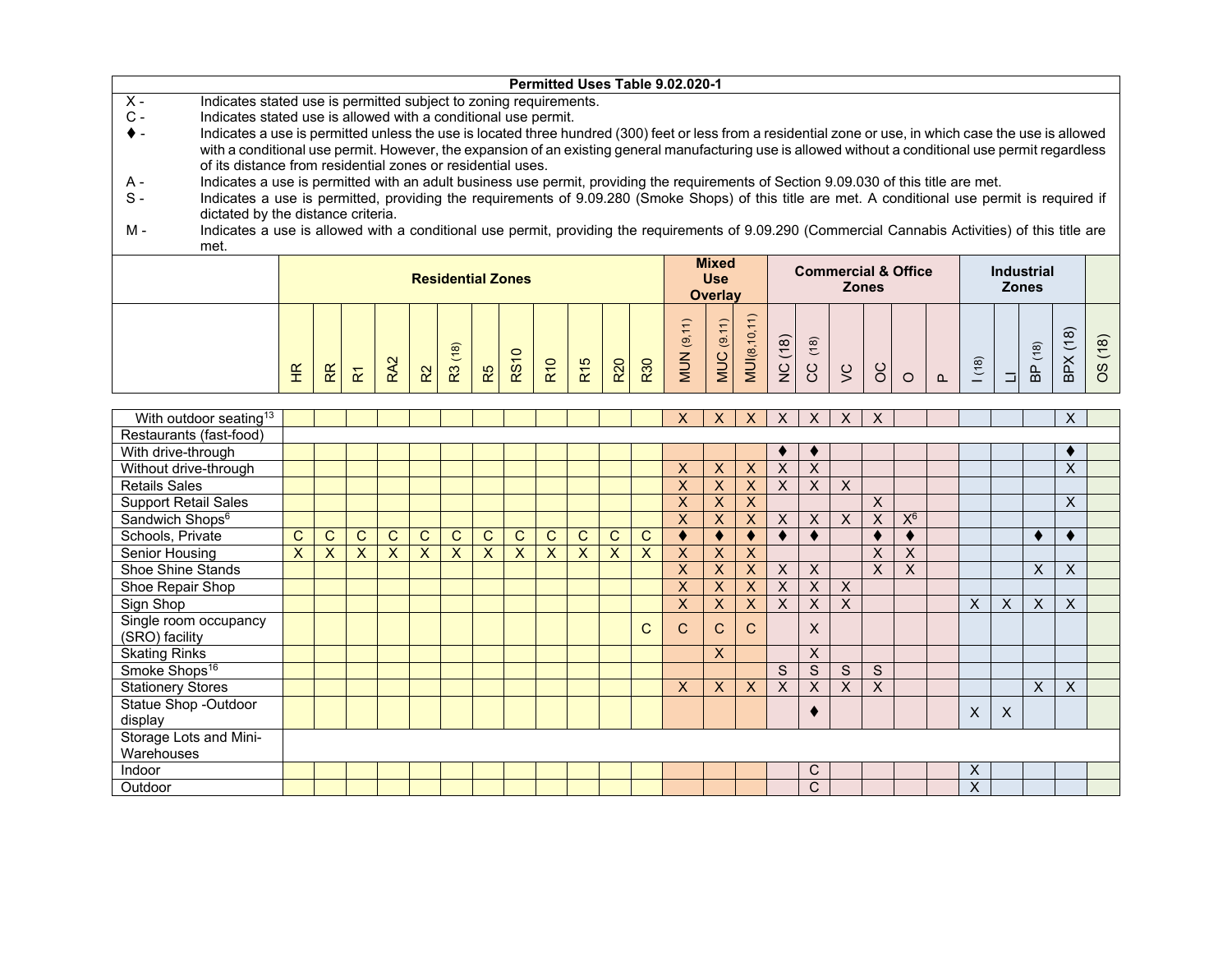|                                                                                                                                                                                                                      |             |              |                         |                 |              |                          |    |              |              |                 |              |                         | Permitted Uses Table 9.02.020-1 |                              |                     |          |                         |                         |   |                                |          |          |                         |                     |                    |      |
|----------------------------------------------------------------------------------------------------------------------------------------------------------------------------------------------------------------------|-------------|--------------|-------------------------|-----------------|--------------|--------------------------|----|--------------|--------------|-----------------|--------------|-------------------------|---------------------------------|------------------------------|---------------------|----------|-------------------------|-------------------------|---|--------------------------------|----------|----------|-------------------------|---------------------|--------------------|------|
| $X -$<br>Indicates stated use is permitted subject to zoning requirements.                                                                                                                                           |             |              |                         |                 |              |                          |    |              |              |                 |              |                         |                                 |                              |                     |          |                         |                         |   |                                |          |          |                         |                     |                    |      |
| $C -$<br>Indicates stated use is allowed with a conditional use permit.                                                                                                                                              |             |              |                         |                 |              |                          |    |              |              |                 |              |                         |                                 |                              |                     |          |                         |                         |   |                                |          |          |                         |                     |                    |      |
| Indicates a use is permitted unless the use is located three hundred (300) feet or less from a residential zone or use, in which case the use is allowed                                                             |             |              |                         |                 |              |                          |    |              |              |                 |              |                         |                                 |                              |                     |          |                         |                         |   |                                |          |          |                         |                     |                    |      |
| with a conditional use permit. However, the expansion of an existing general manufacturing use is allowed without a conditional use permit regardless<br>of its distance from residential zones or residential uses. |             |              |                         |                 |              |                          |    |              |              |                 |              |                         |                                 |                              |                     |          |                         |                         |   |                                |          |          |                         |                     |                    |      |
| Indicates a use is permitted with an adult business use permit, providing the requirements of Section 9.09.030 of this title are met.<br>A -                                                                         |             |              |                         |                 |              |                          |    |              |              |                 |              |                         |                                 |                              |                     |          |                         |                         |   |                                |          |          |                         |                     |                    |      |
| $S -$<br>Indicates a use is permitted, providing the requirements of 9.09.280 (Smoke Shops) of this title are met. A conditional use permit is required if                                                           |             |              |                         |                 |              |                          |    |              |              |                 |              |                         |                                 |                              |                     |          |                         |                         |   |                                |          |          |                         |                     |                    |      |
| dictated by the distance criteria.                                                                                                                                                                                   |             |              |                         |                 |              |                          |    |              |              |                 |              |                         |                                 |                              |                     |          |                         |                         |   |                                |          |          |                         |                     |                    |      |
| $M -$<br>Indicates a use is allowed with a conditional use permit, providing the requirements of 9.09.290 (Commercial Cannabis Activities) of this title are                                                         |             |              |                         |                 |              |                          |    |              |              |                 |              |                         |                                 |                              |                     |          |                         |                         |   |                                |          |          |                         |                     |                    |      |
| met.                                                                                                                                                                                                                 |             |              |                         |                 |              |                          |    |              |              |                 |              |                         |                                 |                              |                     |          |                         |                         |   |                                |          |          |                         |                     |                    |      |
|                                                                                                                                                                                                                      |             |              |                         |                 |              |                          |    |              |              |                 |              |                         |                                 | <b>Mixed</b>                 |                     |          |                         |                         |   | <b>Commercial &amp; Office</b> |          |          |                         | <b>Industrial</b>   |                    |      |
|                                                                                                                                                                                                                      |             |              |                         |                 |              | <b>Residential Zones</b> |    |              |              |                 |              |                         |                                 | <b>Use</b><br><b>Overlay</b> |                     |          |                         | <b>Zones</b>            |   |                                |          |          | <b>Zones</b>            |                     |                    |      |
|                                                                                                                                                                                                                      |             |              |                         |                 |              |                          |    |              |              |                 |              |                         |                                 |                              |                     |          |                         |                         |   |                                |          |          |                         |                     |                    |      |
|                                                                                                                                                                                                                      |             |              |                         |                 |              |                          |    |              |              |                 |              |                         | <b>MUN (9,11)</b>               | <b>MUC</b> (9.11)            | <b>MUI(8,10,11)</b> |          |                         |                         |   |                                |          |          |                         |                     | $\widehat{\infty}$ |      |
|                                                                                                                                                                                                                      |             |              |                         |                 |              |                          |    |              |              |                 |              |                         |                                 |                              |                     |          | (18)                    |                         |   |                                |          |          |                         | (18)                |                    | (18) |
|                                                                                                                                                                                                                      | $E_{\rm H}$ | $\mathbb{R}$ | $\overline{\mathbf{x}}$ | RA <sub>2</sub> | $\approx$    | R3 (18)                  | R5 | <b>RS10</b>  | <b>R10</b>   | R <sub>15</sub> | <b>R20</b>   | R30                     |                                 |                              |                     | NC (18)  | ပ္ပ                     | $\zeta$                 | 8 | $\circ$                        | $\Omega$ | (18)     | $\Box$                  | $\frac{\rho}{\rho}$ | BPX(1)             | 8    |
|                                                                                                                                                                                                                      |             |              |                         |                 |              |                          |    |              |              |                 |              |                         |                                 |                              |                     |          |                         |                         |   |                                |          |          |                         |                     |                    |      |
|                                                                                                                                                                                                                      |             |              |                         |                 |              |                          |    |              |              |                 |              |                         |                                 |                              |                     |          |                         |                         |   |                                |          |          |                         |                     |                    |      |
| Swim Schools/Center<br>with Incidental                                                                                                                                                                               | C           | C            | $\mathsf{C}$            | $\mathsf{C}$    | $\mathsf{C}$ | $\mathsf{C}$             | C  | $\mathsf{C}$ | $\mathsf{C}$ | $\mathsf{C}$    | $\mathsf{C}$ | $\mathsf{C}$            |                                 |                              |                     |          | X                       |                         |   |                                |          |          |                         |                     |                    |      |
| <b>Commercial Uses</b>                                                                                                                                                                                               |             |              |                         |                 |              |                          |    |              |              |                 |              |                         |                                 |                              |                     |          |                         |                         |   |                                |          |          |                         |                     |                    |      |
| Taxidermist                                                                                                                                                                                                          |             |              |                         |                 |              |                          |    |              |              |                 |              |                         |                                 |                              |                     |          | $\sf X$                 |                         |   |                                |          | $\times$ | $\sf X$                 |                     |                    |      |
| Theaters (excludes                                                                                                                                                                                                   |             |              |                         |                 |              |                          |    |              |              |                 |              |                         | X                               | $\mathsf{x}$                 | $\mathsf{X}$        | $\times$ | $\overline{\mathsf{x}}$ | $\overline{\mathsf{x}}$ |   |                                |          |          |                         |                     |                    |      |
| open air)                                                                                                                                                                                                            |             |              |                         |                 |              |                          |    |              |              |                 |              |                         |                                 |                              |                     |          |                         |                         |   |                                |          |          |                         |                     |                    |      |
| <b>Tire Recapping</b>                                                                                                                                                                                                |             |              |                         |                 |              |                          |    |              |              |                 |              |                         |                                 |                              |                     |          |                         |                         |   |                                |          | X        |                         |                     |                    |      |
| <b>Trade and Vocational</b>                                                                                                                                                                                          |             |              |                         |                 |              |                          |    |              |              |                 |              |                         | X                               | $\boldsymbol{X}$             | X                   |          | X                       |                         | X | $\mathsf{X}$                   |          |          | X                       | $\overline{X}$      | $\sf X$            |      |
| Schools                                                                                                                                                                                                              |             |              |                         |                 |              |                          |    |              |              |                 |              |                         |                                 |                              |                     |          |                         |                         |   |                                |          |          |                         |                     |                    |      |
| Transfer, Moving and                                                                                                                                                                                                 |             |              |                         |                 |              |                          |    |              |              |                 |              |                         |                                 |                              |                     |          |                         |                         |   |                                |          | X        | X                       |                     |                    |      |
| <b>Storage Facilities</b>                                                                                                                                                                                            |             |              |                         |                 |              |                          |    |              |              |                 |              |                         |                                 |                              |                     |          |                         |                         |   |                                |          |          |                         |                     |                    |      |
| <b>Truck Wash</b>                                                                                                                                                                                                    |             |              |                         |                 |              |                          |    |              |              |                 |              |                         | X                               | $\boldsymbol{\mathsf{X}}$    |                     |          |                         |                         |   |                                |          |          |                         |                     |                    |      |
| <b>Upholstery Shops</b>                                                                                                                                                                                              |             |              |                         |                 |              |                          | X  |              |              |                 |              | $\overline{\mathsf{x}}$ | $\overline{\mathsf{x}}$         |                              | X                   |          |                         |                         |   |                                |          |          |                         |                     |                    |      |
| Vehicle Storage Yards                                                                                                                                                                                                |             |              |                         |                 |              |                          |    |              |              |                 |              |                         |                                 |                              |                     |          |                         |                         |   |                                |          |          |                         |                     |                    |      |
| Indoor                                                                                                                                                                                                               |             |              |                         |                 |              |                          |    |              |              |                 |              |                         |                                 |                              |                     |          | х                       |                         |   |                                |          | X        | х                       |                     |                    |      |
| Outdoor                                                                                                                                                                                                              |             |              |                         |                 |              |                          |    |              |              |                 |              |                         |                                 |                              |                     |          | $\overline{C}$          |                         |   |                                |          | X        | $\overline{\mathsf{x}}$ |                     |                    |      |

| Vending Machine                             |  |  |  |  |  |  |   |   |   |                         |   |                   |   |  |  | X | $\lambda$ |  |
|---------------------------------------------|--|--|--|--|--|--|---|---|---|-------------------------|---|-------------------|---|--|--|---|-----------|--|
| Service and Repair                          |  |  |  |  |  |  |   |   |   |                         |   |                   |   |  |  |   |           |  |
| Veterinarian (including<br>animal hospital) |  |  |  |  |  |  |   |   |   |                         |   |                   |   |  |  |   |           |  |
| All activities within an                    |  |  |  |  |  |  | х | X | X | $\mathsf{T} \mathsf{X}$ | X |                   |   |  |  | ᄉ | ᄉ         |  |
| enclosed structure                          |  |  |  |  |  |  |   |   |   |                         |   |                   |   |  |  |   |           |  |
| With outdoor activities                     |  |  |  |  |  |  |   |   |   |                         |   |                   |   |  |  |   |           |  |
| Weight Reduction                            |  |  |  |  |  |  |   | x | X |                         | X | $\checkmark$<br>∧ | X |  |  |   |           |  |
| Center                                      |  |  |  |  |  |  |   |   |   |                         |   |                   |   |  |  |   |           |  |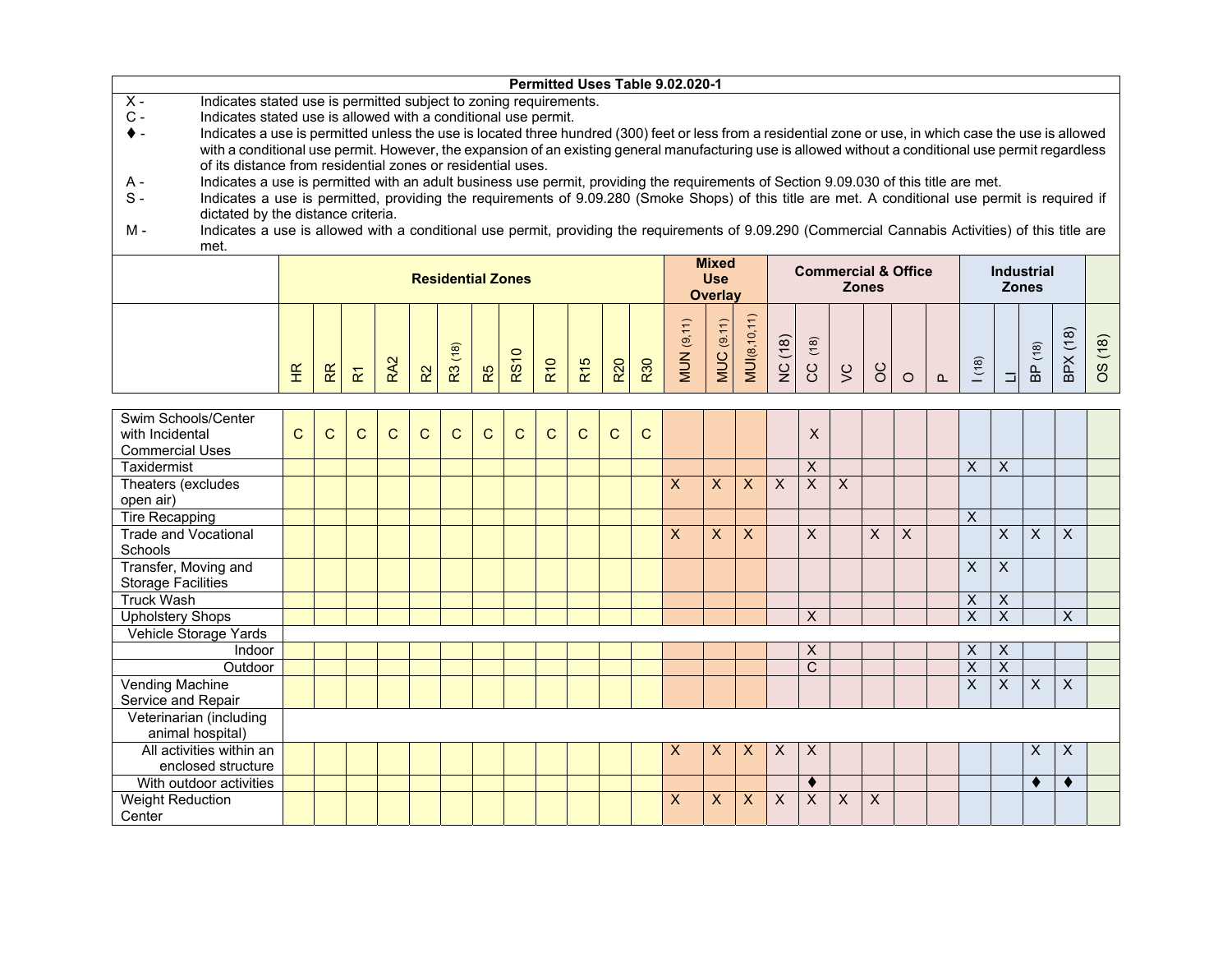|                                                                                                                                                                                                  |                 |    |                                                                        |                 |                |         |    |             |                 |                 |            |            | Permitted Uses Table 9.02.020-1 |                   |              |         |        |         |   |         |          |                         |              |                           |         |          |
|--------------------------------------------------------------------------------------------------------------------------------------------------------------------------------------------------|-----------------|----|------------------------------------------------------------------------|-----------------|----------------|---------|----|-------------|-----------------|-----------------|------------|------------|---------------------------------|-------------------|--------------|---------|--------|---------|---|---------|----------|-------------------------|--------------|---------------------------|---------|----------|
| $X -$<br>Indicates stated use is permitted subject to zoning requirements.                                                                                                                       |                 |    |                                                                        |                 |                |         |    |             |                 |                 |            |            |                                 |                   |              |         |        |         |   |         |          |                         |              |                           |         |          |
| $C -$<br>Indicates stated use is allowed with a conditional use permit.                                                                                                                          |                 |    |                                                                        |                 |                |         |    |             |                 |                 |            |            |                                 |                   |              |         |        |         |   |         |          |                         |              |                           |         |          |
| Indicates a use is permitted unless the use is located three hundred (300) feet or less from a residential zone or use, in which case the use is allowed                                         |                 |    |                                                                        |                 |                |         |    |             |                 |                 |            |            |                                 |                   |              |         |        |         |   |         |          |                         |              |                           |         |          |
| with a conditional use permit. However, the expansion of an existing general manufacturing use is allowed without a conditional use permit regardless                                            |                 |    |                                                                        |                 |                |         |    |             |                 |                 |            |            |                                 |                   |              |         |        |         |   |         |          |                         |              |                           |         |          |
| of its distance from residential zones or residential uses.                                                                                                                                      |                 |    |                                                                        |                 |                |         |    |             |                 |                 |            |            |                                 |                   |              |         |        |         |   |         |          |                         |              |                           |         |          |
| Indicates a use is permitted with an adult business use permit, providing the requirements of Section 9.09.030 of this title are met.<br>A -                                                     |                 |    |                                                                        |                 |                |         |    |             |                 |                 |            |            |                                 |                   |              |         |        |         |   |         |          |                         |              |                           |         |          |
| $S -$<br>Indicates a use is permitted, providing the requirements of 9.09.280 (Smoke Shops) of this title are met. A conditional use permit is required if<br>dictated by the distance criteria. |                 |    |                                                                        |                 |                |         |    |             |                 |                 |            |            |                                 |                   |              |         |        |         |   |         |          |                         |              |                           |         |          |
| Indicates a use is allowed with a conditional use permit, providing the requirements of 9.09.290 (Commercial Cannabis Activities) of this title are<br>м -                                       |                 |    |                                                                        |                 |                |         |    |             |                 |                 |            |            |                                 |                   |              |         |        |         |   |         |          |                         |              |                           |         |          |
| met.                                                                                                                                                                                             |                 |    |                                                                        |                 |                |         |    |             |                 |                 |            |            |                                 |                   |              |         |        |         |   |         |          |                         |              |                           |         |          |
|                                                                                                                                                                                                  |                 |    | <b>Mixed</b><br><b>Commercial &amp; Office</b><br><b>Industrial</b>    |                 |                |         |    |             |                 |                 |            |            |                                 |                   |              |         |        |         |   |         |          |                         |              |                           |         |          |
|                                                                                                                                                                                                  |                 |    | <b>Residential Zones</b><br><b>Use</b><br><b>Zones</b><br><b>Zones</b> |                 |                |         |    |             |                 |                 |            |            |                                 |                   |              |         |        |         |   |         |          |                         |              |                           |         |          |
|                                                                                                                                                                                                  |                 |    | Overlay                                                                |                 |                |         |    |             |                 |                 |            |            |                                 |                   |              |         |        |         |   |         |          |                         |              |                           |         |          |
|                                                                                                                                                                                                  |                 |    |                                                                        |                 |                |         |    |             |                 |                 |            |            |                                 |                   |              |         |        |         |   |         |          |                         |              |                           |         |          |
|                                                                                                                                                                                                  |                 |    |                                                                        |                 |                |         |    |             |                 |                 |            |            |                                 |                   |              |         |        |         |   |         |          |                         |              |                           |         |          |
|                                                                                                                                                                                                  |                 |    |                                                                        |                 |                |         |    |             |                 |                 |            |            |                                 |                   |              |         |        |         |   |         |          |                         |              | (18)                      |         | (18)     |
|                                                                                                                                                                                                  |                 |    |                                                                        | RA <sub>2</sub> |                | R3 (18) |    | <b>RS10</b> | R <sub>10</sub> | R <sub>15</sub> | <b>R20</b> | <b>R30</b> | <b>MUN</b> (9,11)               | <b>MUC</b> (9.11) | MUI(8,10,11) | NC (18) | CC(18) |         |   |         |          | (18)                    |              |                           | BPX(18) | $\omega$ |
|                                                                                                                                                                                                  | $\widetilde{E}$ | ΒŘ | $\overline{\mathbf{r}}$                                                |                 | R <sup>2</sup> |         | R5 |             |                 |                 |            |            |                                 |                   |              |         |        | $\zeta$ | 8 | $\circ$ | $\Omega$ |                         |              | $\mathbf{a}$              |         | O        |
|                                                                                                                                                                                                  |                 |    |                                                                        |                 |                |         |    |             |                 |                 |            |            |                                 |                   |              |         |        |         |   |         |          |                         |              |                           |         |          |
| Wholesale, Storage,<br>and Distribution                                                                                                                                                          |                 |    |                                                                        |                 |                |         |    |             |                 |                 |            |            |                                 |                   |              |         |        |         |   |         |          |                         |              |                           |         |          |
| All activities indoors                                                                                                                                                                           |                 |    |                                                                        |                 |                |         |    |             |                 |                 |            |            |                                 |                   |              |         |        |         |   |         |          | X.                      | X            | X                         | X       |          |
| (50,000 square feet or                                                                                                                                                                           |                 |    |                                                                        |                 |                |         |    |             |                 |                 |            |            |                                 |                   |              |         |        |         |   |         |          |                         |              |                           |         |          |
| less                                                                                                                                                                                             |                 |    |                                                                        |                 |                |         |    |             |                 |                 |            |            |                                 |                   |              |         |        |         |   |         |          |                         |              |                           |         |          |
| All activities indoors                                                                                                                                                                           |                 |    |                                                                        |                 |                |         |    |             |                 |                 |            |            |                                 |                   |              |         |        |         |   |         |          | X.                      | X            |                           |         |          |
| (more than $50,000$                                                                                                                                                                              |                 |    |                                                                        |                 |                |         |    |             |                 |                 |            |            |                                 |                   |              |         |        |         |   |         |          |                         |              |                           |         |          |
| square feet)                                                                                                                                                                                     |                 |    |                                                                        |                 |                |         |    |             |                 |                 |            |            |                                 |                   |              |         |        |         |   |         |          |                         |              |                           |         |          |
| All activities outdoors                                                                                                                                                                          |                 |    |                                                                        |                 |                |         |    |             |                 |                 |            |            |                                 |                   |              |         |        |         |   |         |          | X                       |              |                           |         |          |
| Retail sale of goods                                                                                                                                                                             |                 |    |                                                                        |                 |                |         |    |             |                 |                 |            |            |                                 |                   |              |         |        |         |   |         |          | $\overline{\mathsf{X}}$ | $\mathsf{X}$ | $\boldsymbol{\mathsf{X}}$ |         |          |

Notes:

warehoused on-site<sup>7</sup>

(1) Do not consider residential use per distance requirement.

(2) The administrative plot plan process may be used to establish these uses in an existing building within any commercial or industrial zone, even if the project is located adjacent to residential uses or zones.

Wrecking Yard

(3) Retail is limited to fifteen (15) percent of gross floor area (see Section 9.05.040 of this title).

 $(4)$  Permitted in the OC and VOR only as a support medical office facility.

(5) Large collection facilities may be established within an existing building through the "tenant improvement" process if such building or tenant space occupied by the use is not located adjacent to a residential use or zone.

(6) Sandwich shops shall not have cooking hoods, nor shall they exceed five percent of the gross floor area of the complex where they are located.

(7) Retail is limited to fifteen (15) percent of gross floor area (see Section 9.05.040 of this title).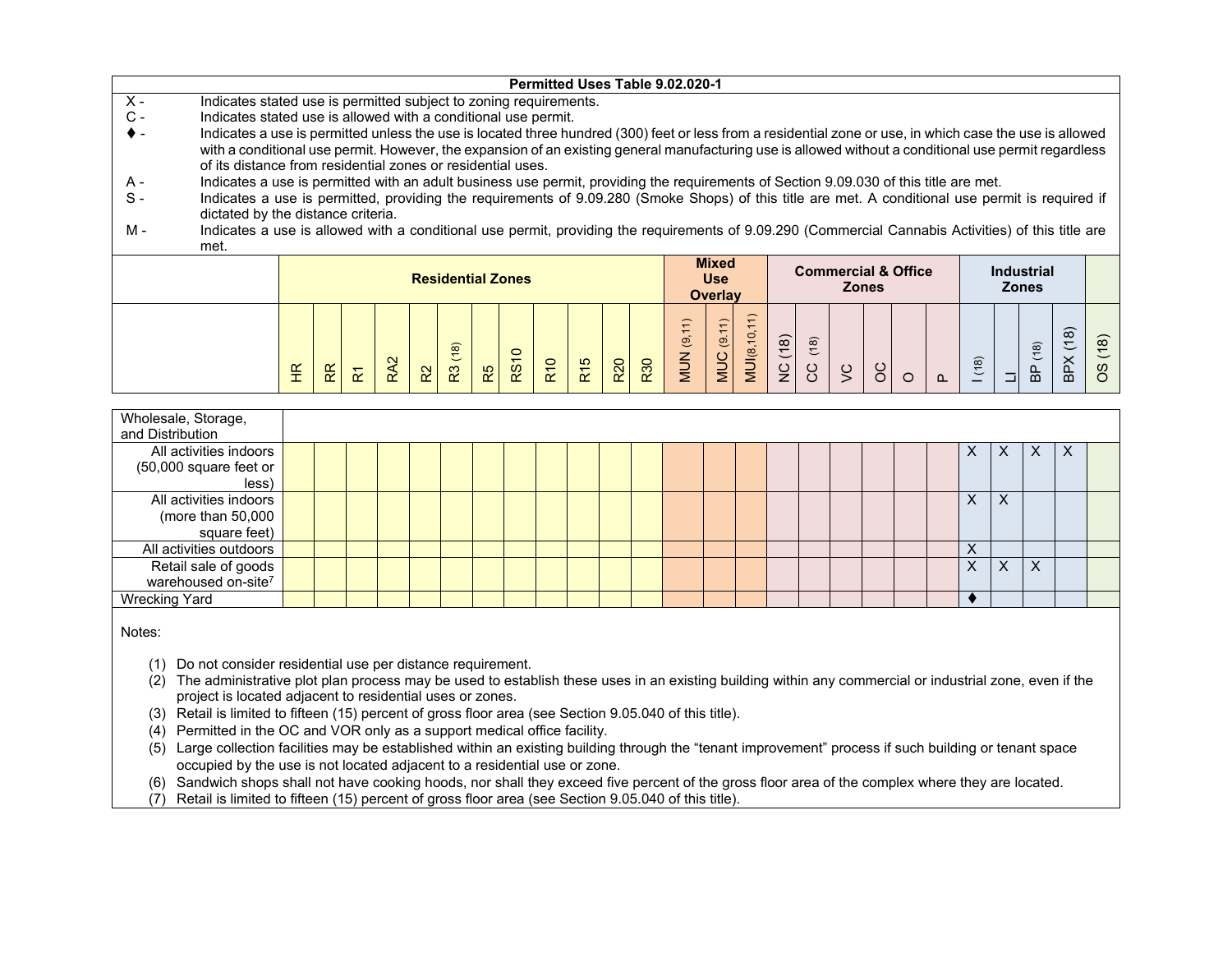|       |                                                                                                                                                                                                                                                                                            |                                                                                                                                                                                           |  |  |  |  |                          |  |         |  |  |  |  | Permitted Uses Table 9.02.020-1 |                     |                |      |      |                                |              |  |  |                   |   |      |
|-------|--------------------------------------------------------------------------------------------------------------------------------------------------------------------------------------------------------------------------------------------------------------------------------------------|-------------------------------------------------------------------------------------------------------------------------------------------------------------------------------------------|--|--|--|--|--------------------------|--|---------|--|--|--|--|---------------------------------|---------------------|----------------|------|------|--------------------------------|--------------|--|--|-------------------|---|------|
| $X -$ | Indicates stated use is permitted subject to zoning requirements.                                                                                                                                                                                                                          |                                                                                                                                                                                           |  |  |  |  |                          |  |         |  |  |  |  |                                 |                     |                |      |      |                                |              |  |  |                   |   |      |
| $C -$ | Indicates stated use is allowed with a conditional use permit.                                                                                                                                                                                                                             |                                                                                                                                                                                           |  |  |  |  |                          |  |         |  |  |  |  |                                 |                     |                |      |      |                                |              |  |  |                   |   |      |
|       | Indicates a use is permitted unless the use is located three hundred (300) feet or less from a residential zone or use, in which case the use is allowed                                                                                                                                   |                                                                                                                                                                                           |  |  |  |  |                          |  |         |  |  |  |  |                                 |                     |                |      |      |                                |              |  |  |                   |   |      |
|       | with a conditional use permit. However, the expansion of an existing general manufacturing use is allowed without a conditional use permit regardless                                                                                                                                      |                                                                                                                                                                                           |  |  |  |  |                          |  |         |  |  |  |  |                                 |                     |                |      |      |                                |              |  |  |                   |   |      |
|       | of its distance from residential zones or residential uses.                                                                                                                                                                                                                                |                                                                                                                                                                                           |  |  |  |  |                          |  |         |  |  |  |  |                                 |                     |                |      |      |                                |              |  |  |                   |   |      |
| A -   | Indicates a use is permitted with an adult business use permit, providing the requirements of Section 9.09.030 of this title are met.<br>Indicates a use is permitted, providing the requirements of 9.09.280 (Smoke Shops) of this title are met. A conditional use permit is required if |                                                                                                                                                                                           |  |  |  |  |                          |  |         |  |  |  |  |                                 |                     |                |      |      |                                |              |  |  |                   |   |      |
| $S -$ |                                                                                                                                                                                                                                                                                            |                                                                                                                                                                                           |  |  |  |  |                          |  |         |  |  |  |  |                                 |                     |                |      |      |                                |              |  |  |                   |   |      |
|       |                                                                                                                                                                                                                                                                                            | dictated by the distance criteria.<br>Indicates a use is allowed with a conditional use permit, providing the requirements of 9.09.290 (Commercial Cannabis Activities) of this title are |  |  |  |  |                          |  |         |  |  |  |  |                                 |                     |                |      |      |                                |              |  |  |                   |   |      |
| м -   |                                                                                                                                                                                                                                                                                            |                                                                                                                                                                                           |  |  |  |  |                          |  |         |  |  |  |  |                                 |                     |                |      |      |                                |              |  |  |                   |   |      |
|       | met.                                                                                                                                                                                                                                                                                       |                                                                                                                                                                                           |  |  |  |  |                          |  |         |  |  |  |  |                                 |                     |                |      |      |                                |              |  |  |                   |   |      |
|       |                                                                                                                                                                                                                                                                                            |                                                                                                                                                                                           |  |  |  |  |                          |  |         |  |  |  |  |                                 | <b>Mixed</b>        |                |      |      | <b>Commercial &amp; Office</b> |              |  |  | <b>Industrial</b> |   |      |
|       |                                                                                                                                                                                                                                                                                            |                                                                                                                                                                                           |  |  |  |  | <b>Residential Zones</b> |  |         |  |  |  |  |                                 | <b>Use</b>          |                |      |      |                                | <b>Zones</b> |  |  | <b>Zones</b>      |   |      |
|       |                                                                                                                                                                                                                                                                                            |                                                                                                                                                                                           |  |  |  |  |                          |  |         |  |  |  |  |                                 | <b>Overlay</b>      |                |      |      |                                |              |  |  |                   |   |      |
|       |                                                                                                                                                                                                                                                                                            |                                                                                                                                                                                           |  |  |  |  |                          |  |         |  |  |  |  |                                 |                     |                |      |      |                                |              |  |  |                   |   |      |
|       |                                                                                                                                                                                                                                                                                            |                                                                                                                                                                                           |  |  |  |  |                          |  |         |  |  |  |  | (1)                             | $\left(1\right)$    |                |      |      |                                |              |  |  |                   | ၜ |      |
|       |                                                                                                                                                                                                                                                                                            |                                                                                                                                                                                           |  |  |  |  | ၜ                        |  | $\circ$ |  |  |  |  | $\overline{9}$                  | $\ddot{\mathbf{e}}$ | $\overline{0}$ | (18) | (18) |                                |              |  |  | (8)               | こ | (18) |
|       |                                                                                                                                                                                                                                                                                            | MUI(8,<br>MUN<br><b>DCM</b><br>$\times$<br><b>R20</b><br>ၜ<br>R <sub>15</sub><br>RS1<br><b>R10</b><br>R30<br>9                                                                            |  |  |  |  |                          |  |         |  |  |  |  |                                 |                     |                |      |      |                                |              |  |  |                   |   |      |
|       | $\frac{0}{2}$<br>ပ္ပ<br>또<br>8<br>ន្ល<br>ဝိ<br>95<br>œ<br>R5<br>$\approx$<br>읎<br>n.                                                                                                                                                                                                       |                                                                                                                                                                                           |  |  |  |  |                          |  |         |  |  |  |  |                                 |                     |                |      |      |                                |              |  |  |                   |   |      |

- (8) In the MUI, mixed use (commercial uses on first floor with office uses or residential uses on upper floors) are (a) required to on lots at street intersections and within 300 feet in any direction from a street intersection, as measured from the corner formed by the lot's property lines, and (b) are allowed, but not required on the other lots.
- (9) In the MUC and MUN, mixed use (commercial uses on first floor with office uses or residential uses on upper floors) are (a) required to on lots at street intersections and within 150 feet in any direction from a street intersection, as measured from the corner formed by the lot's property lines, and (b) are allowed, but not required on the other lots.
- (10) See Section 9.07.40 (Medical Use Overlay)
- (11) See Section 9.09.260 (Mixed Use Development)
- (12) See Section 9.09.250 (Live-Work Development)
- (13) See Section 9.09.270 (Outdoor Dining)
- (14) Use is also permitted in the Moreno Valley Industrial Area Plan (SP 208)
- (15) For Spa Facilities refer to Title 11, Chapter 11.96 of the Municipal Code.
- (16) See Section 9.09.280.C (Smoke Shops) for distance requirements that require a Conditional Use Permit.
- (17) See Section 9.09.290 (Commercial Cannabis Activities) for all Commercial Cannabis Activities regulations.
- **(18) See Section 9.07.060 Airport Land Use Compatibility Plan for Airport Land Use Compatibility Plan (ALUCP) requirements for actions proposed on property located within an Airport Compatibility Zone. When located within an Airport Land Use Compatibility Zone, greater land use, restrictions for airport compatibility may apply per the applicable ALUCP.**
- **(19) For Day Care uses in the Moreno Valley Industrial Area Plan (SP 208), See Section 9.07.060 Airport Land Use Compatibility Plan for Airport Land Use Compatibility Plan (ALUCP) requirements for actions proposed on property located within an Airport Compatibility Zone. When located within an Airport Land Use Compatibility Zone, greater land use, restrictions for airport compatibility may apply per the applicable ALUCP.**